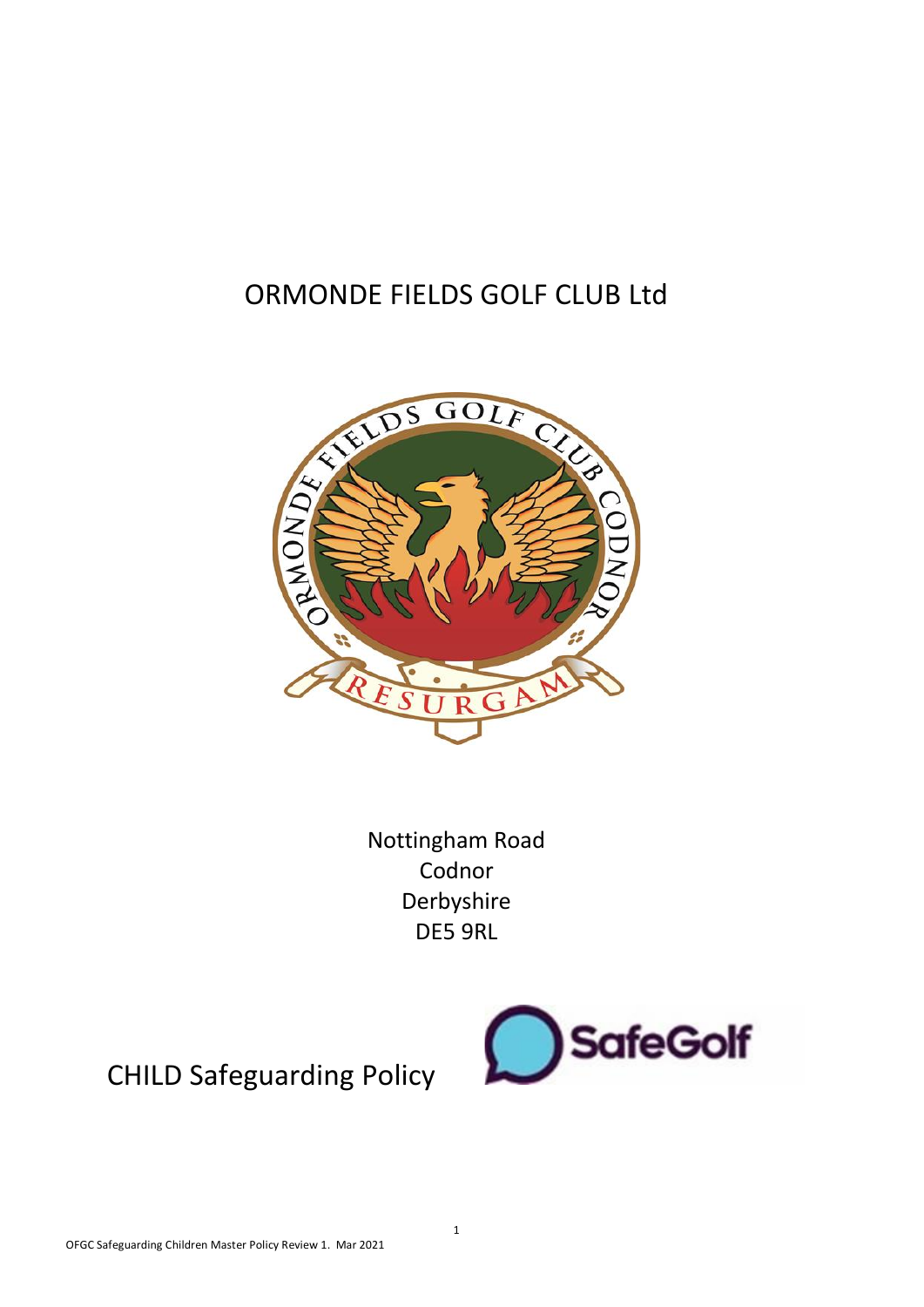## **Contents**

| <b>Policy Statement</b> |                                                                             |                |
|-------------------------|-----------------------------------------------------------------------------|----------------|
|                         | <b>Safeguarding Policy Statement</b>                                        | 3              |
|                         | <b>Procedures:</b>                                                          |                |
| 1.                      | Recruitment and training                                                    | 6              |
| 2.                      | Complaints, concerns and allegations                                        | $\overline{7}$ |
| 3.                      | <b>Flow Charts</b>                                                          | 8              |
| 4.                      | <b>Emergencies and incidents</b>                                            | 10             |
| 5.                      | Supervision                                                                 | 10             |
| 6.                      | <b>Good Practice Guidelines</b>                                             | 11             |
| 7.                      | <b>Useful Contacts</b>                                                      | 14             |
|                         | <b>Supporting Documents</b>                                                 |                |
| 1.                      | Volunteer/Staff Job Application form                                        | 15             |
| 2.                      | Self-disclosure                                                             | 17             |
| 3.                      | References                                                                  | 21             |
| 4.                      | Code of Conduct for coaches and volunteers                                  | 22             |
| 5.                      | Code of Conduct for Young Golfers                                           | 23             |
| 6.                      | Code of Conduct for Parents/Carers                                          | 24             |
| 7.                      | Managing Challenging Behaviour                                              | 25             |
| 8.                      | Incident Report Form                                                        | 28             |
| 9.                      | <b>Accident Report Form</b>                                                 | 29             |
|                         | 10. Junior Profile and Parental Consent Forms                               | 31             |
|                         | 11. Photography Consent                                                     | 34             |
|                         | 12. Parental Guidance                                                       | 35             |
|                         | 13. Managing Young People on Away Trips                                     | 38             |
|                         | 14. Social Media Guidance                                                   | 40             |
|                         | 15. Whistleblowing Policy                                                   | 41             |
|                         | 16. England Golf DBS Flowchart                                              | 42             |
|                         | 17. Categories of Child Abuse                                               | 43             |
|                         | 18. Club Welfare Officer Poster                                             | 45             |
|                         | 19. Safeguarding Children and Young People - a short guide for club members | 46             |
|                         | 20. Photography Policy                                                      | 48             |
|                         | 21. Anti-Bullying Policy                                                    | 49             |



#### Approved by OFGC Board March 2021 **Chairman**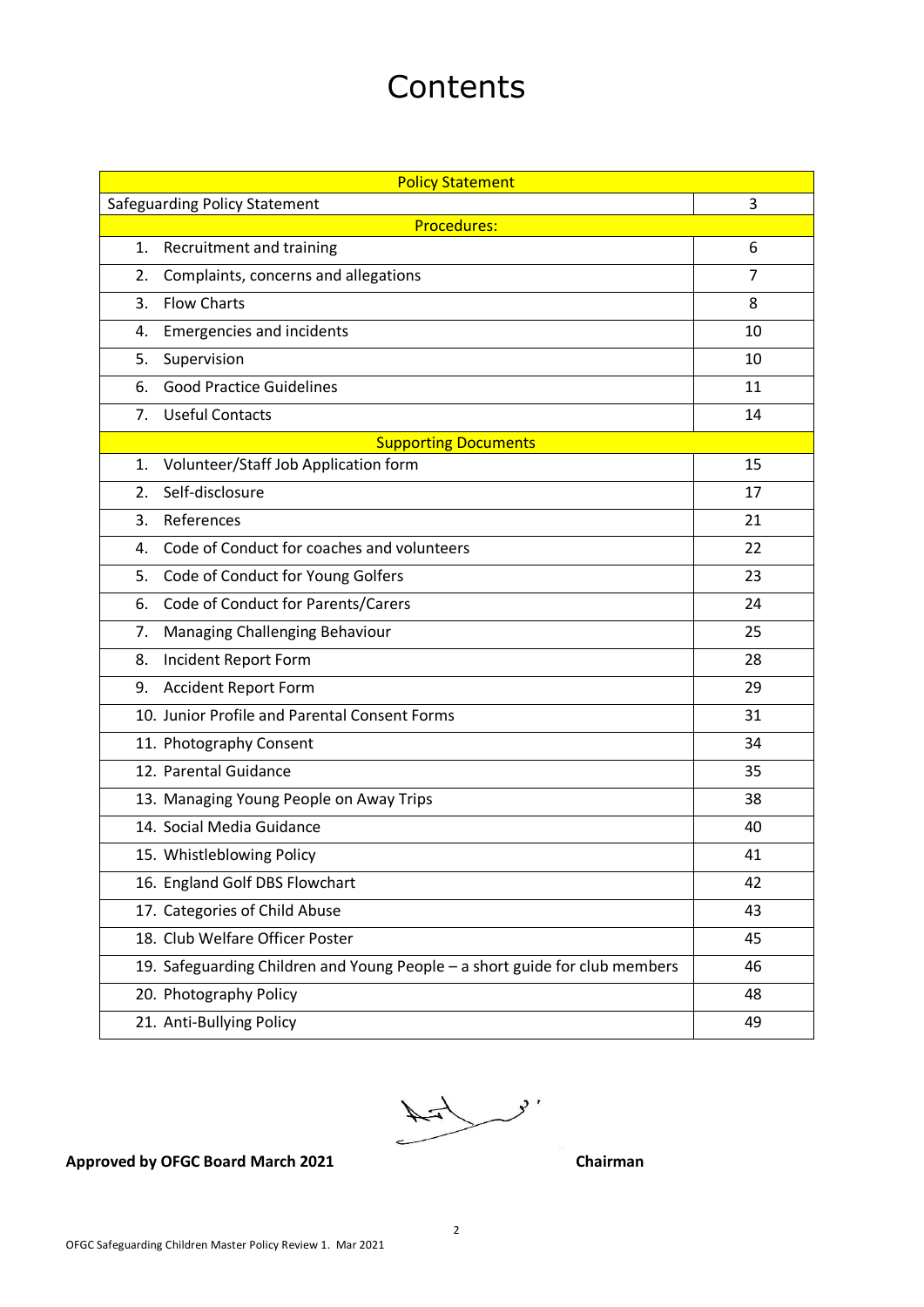### **OFGC Children's Safeguarding Policy**

#### **INTRODUCTION**

Ormonde Fields Golf Club has considered its responsibilities to the children participating in golf at our club very carefully and has produced the following Safeguarding and Child Protection Policy. It underpins the procedures in order to set out the standards we wish to uphold in providing activities for children and safeguarding the welfare of children in our care.

Everyone working with children and young people has a responsibility for keeping them safe, irrespective of their role, whether they are paid members of staff or volunteers.

Ormonde Fields is committed to ensure that the sport of golf is one within which all participants can thrive in a safe environment and that all children and young people have an enjoyable and positive experience when playing golf.

Ormonde Fields also recognises its obligations towards older members "vulnerable adults" and this is recognised in a separate policy document.

#### **KEY PRINCIPLES**

- The welfare of children is paramount.
- A child is defined by law in England and Wales as a person under the age of 18 years.

• All children, regardless of their Age, Race, Religion or Belief, Disability, Gender identity or Sexual Orientation, have the right to protection from abuse.

• All concerns and allegations of abuse and poor practice will be taken seriously and responded to swiftly and appropriately.

- All children have the right to be safe.
- All children have the right to be treated with dignity and respect.

• Ormonde Fields will work with children, their parents/carers and external organisations to safeguard the welfare of children participating in golf.

• We recognise the authority of the statutory agencies and are committed to complying with Local Safeguarding Children Board Guidelines (LSCB), Working Together under the:

Children Act 2004, and any legislation and statutory guidance which supersedes these.

The Data Protection Act 1994 & 1998 and GDPR Regulations 2019

The Police Act 1997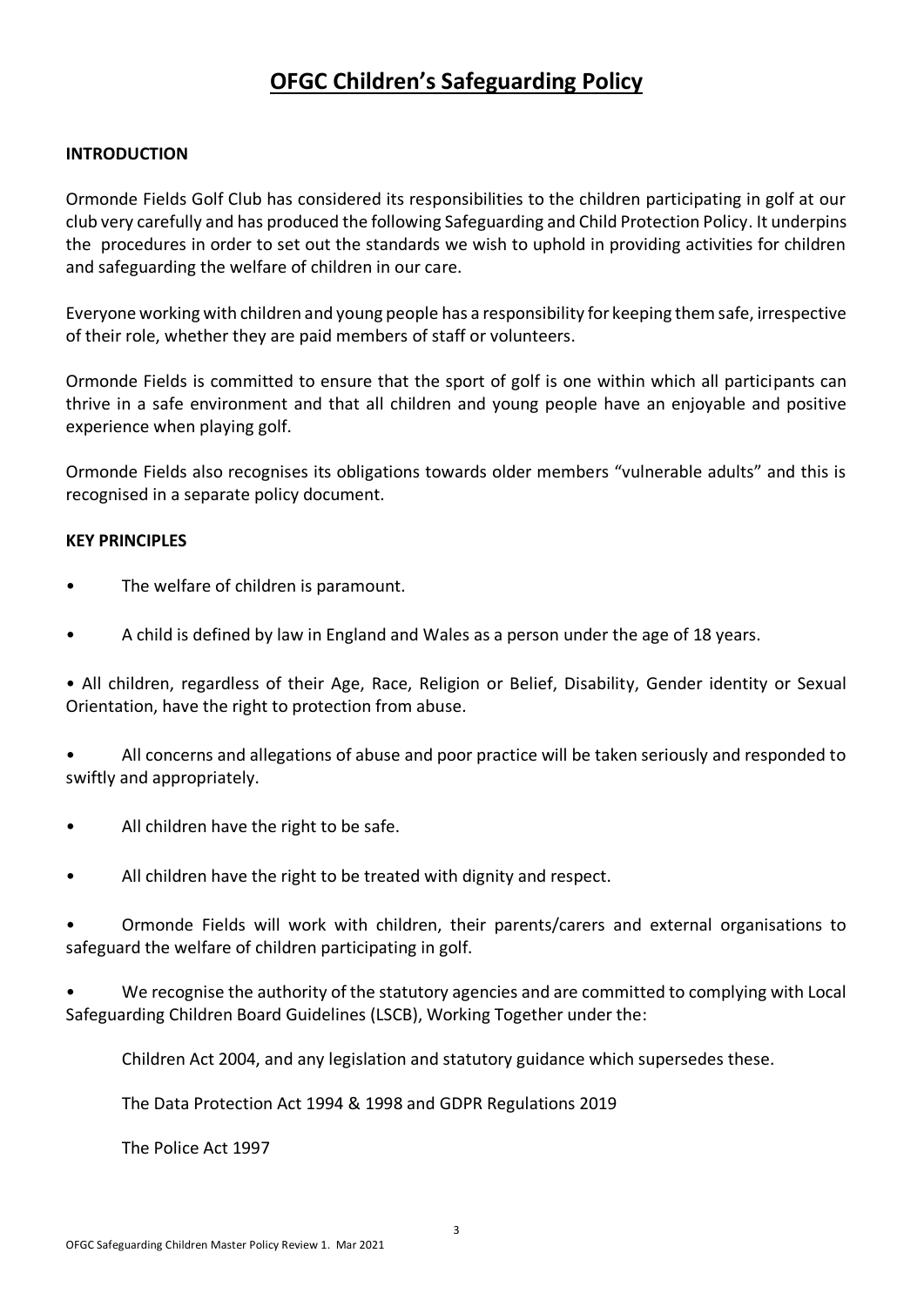The Human Rights Act 1998

The Protection of Children Act 1999

Caring for the young and vulnerable - Home Office Guidance for preventing the abuse of trust 1999

The Criminal and Court Services Act 2000

What to do if you are worried a child is being abused 2005

Working Together to Safeguard Children 2010)

The UN Convention on the Rights of the Child

• OFGC is committed to working in partnership with other key UK Golf Bodies to continually improve and to promote safeguarding initiatives across the sport.

• The Club and other golf bodies have a legal duty of care to children on their premises or engaged in their activities. That duty is to take reasonable care to ensure their reasonable safety and the duty is higher than it would be for adults. This policy does not imply that Ormonde Fields Golf Club assumes any of those legal liabilities, which remain with the relevant golf bodies.

• All staff and volunteers working in golf have a responsibility to report concerns to the Club Welfare Officer. Adults staff, volunteers, coaches, referees and members will be supported to understand their role and responsibility with regard to the duty of care and protection of children and young people. Individuals will receive support through education and training to be aware of and understand best practice and how to manage any welfare or child protection issues that may come to light. Ormonde Fields will work in partnership with parents to review and implement child protection and welfare procedures of the Golf Club's policy and procedures.

#### **OBJECTIVES**

The overall aim of the policy is to ensure that everyone participating in the sport of golf does so in a safe environment that supports children and young people to meet their potential.

Ormonde Fields aims to

• Provide a safe environment for children and young people participating in golfing activities and try to ensure that they enjoy the experience.

• Ensure robust systems are in place to manage any concerns or allegations.

• Support adults (staff, volunteers, PGA Professionals, coaches, members, and visitors) to understand their roles and responsibilities with regard to their Duty of Care and protection of children.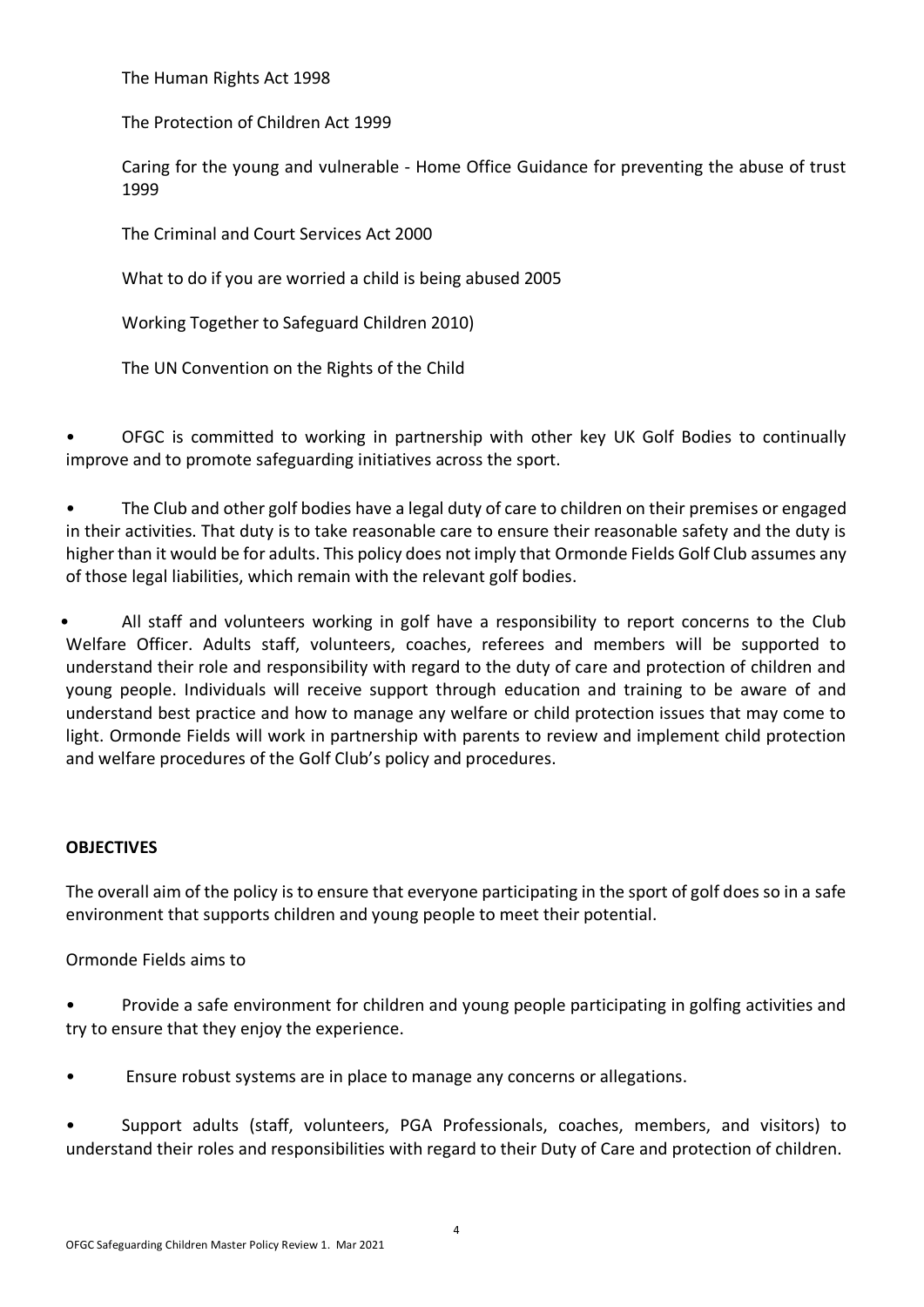• Provide appropriate level training, support and resources for staff, volunteers & coaches to make informed and confident responses to specific safeguarding issues and fulfil their role effectively.

• Ensure that children and their parents/carers are informed and consulted and, where appropriate, fully involved in decisions that affect them.

• Reassure parents and carers that all children and young people will receive the best care possible whilst participating in club activities and communicate Policy and Procedure to them through website/letter/consents.

#### **RESPONSIBILITIES AND IMPLEMENTATION**

Ormonde Fields will seek to promote the principles of safeguarding children by:

Reviewing England Golf policy and procedures every three years or whenever there is a major change in legislation. These changes will be incorporated into the club's own policies and procedures. Guidance will be sought from England Golf and other relevant bodies as part of this review process.

• Conduct a risk assessment of club activities with regard to safeguarding and take appropriate action to address the identified issues within suitable timescales.

• Using appropriate recruitment procedures to assess the suitability of volunteers and staff working with children and vulnerable groups in line with guidance from England Golf.

• Following National governing Body (NGB) procedures to report concerns and allegations about the behaviour of adults and ensure that all staff, volunteers, parents and participants, including children, are aware of these procedures.

• Directing staff, volunteers & coaches to appropriate safeguarding training and learning opportunities, where this is appropriate to their role.

- The Safeguarding and Child Protection Policy will be available to all members, parents, staff, volunteers, and participants.
- The Club Board has responsibility for ensuring that the policy and procedures are implemented, including taking any appropriate disciplinary action necessary.

#### **OFGC January 2021**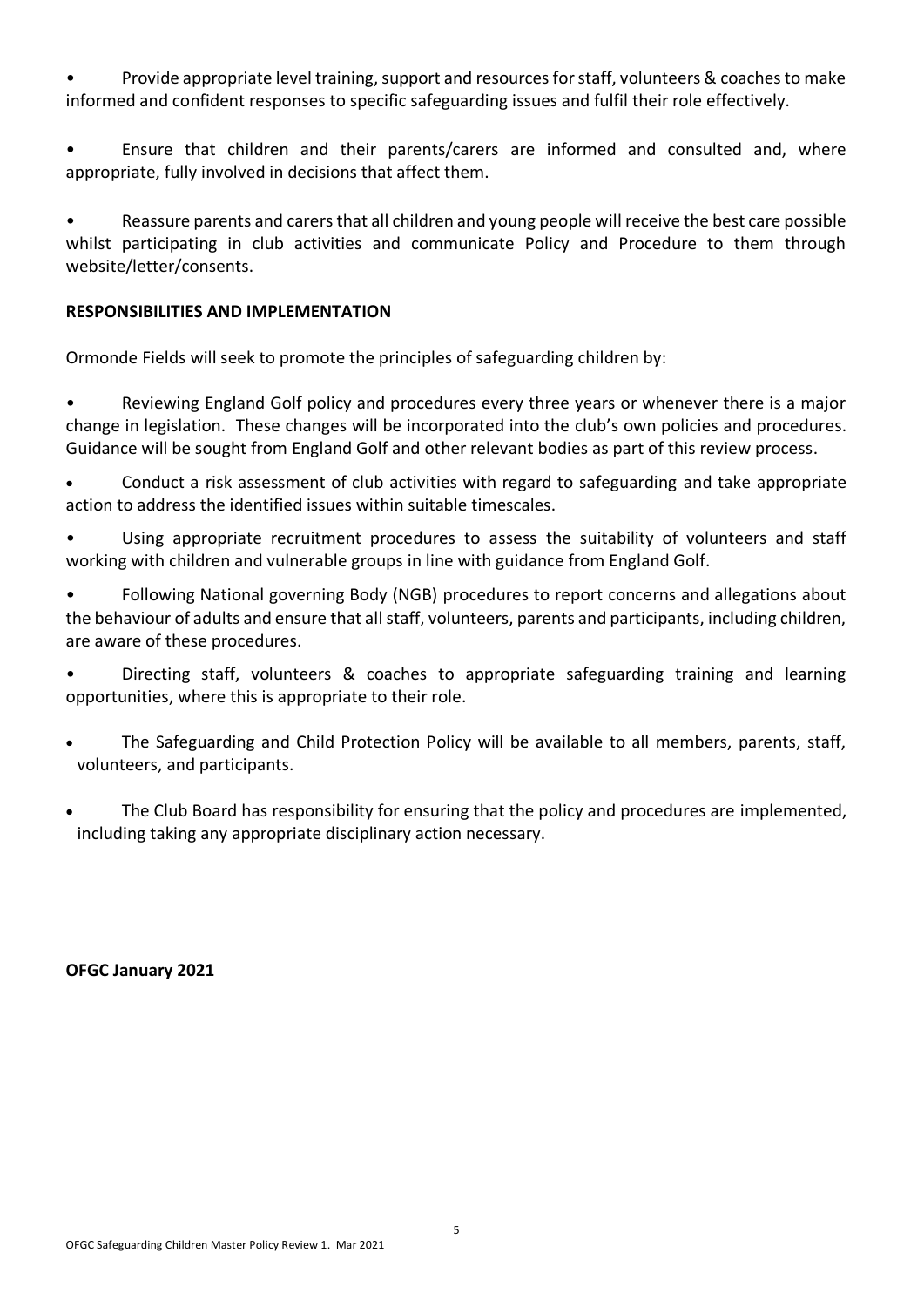### **1. Recruitment and training**

OFGC will endeavour to ensure that all volunteers and staff working with children and young people are appropriate and suitable to do so, and that they have all the information they require to undertake their job effectively and appropriately.

Each role which involves an element of responsibility with regard to children, particularly those involving the regular supervision of children, whether voluntary or paid, should be assessed by the recruiting body to establish which qualifications, checks and other requirements are necessary. These will include the following:

An application form **(Appendix 1)**

A self-disclosure form **(Appendix 2)**

References from 2 people **(Appendix 3)**

A signed Code of Conduct **(Appendix 4)**

A Disclosure & Barring Service (DBS) check on people involved in 'regulated activity' with children **(Guidance on Regulated Activity & DBS- Appendix 16)**

Details of the requirements and the qualifications and checks of individuals will be recorded by the Club Welfare Officer/Secretary/Manager who will also hold copies of the necessary Safeguarding and Protecting Children (SPC) certificates. The nominated person will possess all relevant and appropriate contact details of all staff / volunteers and other relevant bodies.

All staff, volunteers & coaches will be offered access to appropriate child protection training. OFGC recommends attendance at the UK Coaching Safeguarding and Protecting Children (SPC) workshop and will ensure that all volunteers and staff who have significant contact with children attend. An online UK Coaching refresher course should be completed and repeated every three years for those involved in "Regulated Activity."

All staff, volunteers & coaches working with children and young people will be asked to read and become familiar with the OFGC Safeguarding Policy and Procedures.

All staff, volunteers & coaches involved with children and young people will be asked to read the OFGC Code of Conduct relevant to their role, and sign to indicate their understanding and agreement to act in accordance with the code. The code is linked to the OFGC Disciplinary Procedures. **(Codes of Conduct-Appendix 4,5,6)**

OFGC are committed to the fact that every child and participant in golf should be afforded the right to thrive through being involved in sporting activity for life, in an enjoyable, safe environment, and be protected from harm. OFGC acknowledge the additional vulnerability of some groups of children (e.g. disabled, looked after children, those with communication differences). OFGC will ensure that the environment is appropriate for the child and tailored to their needs so that they have a positive experience of their sport without risk of harm.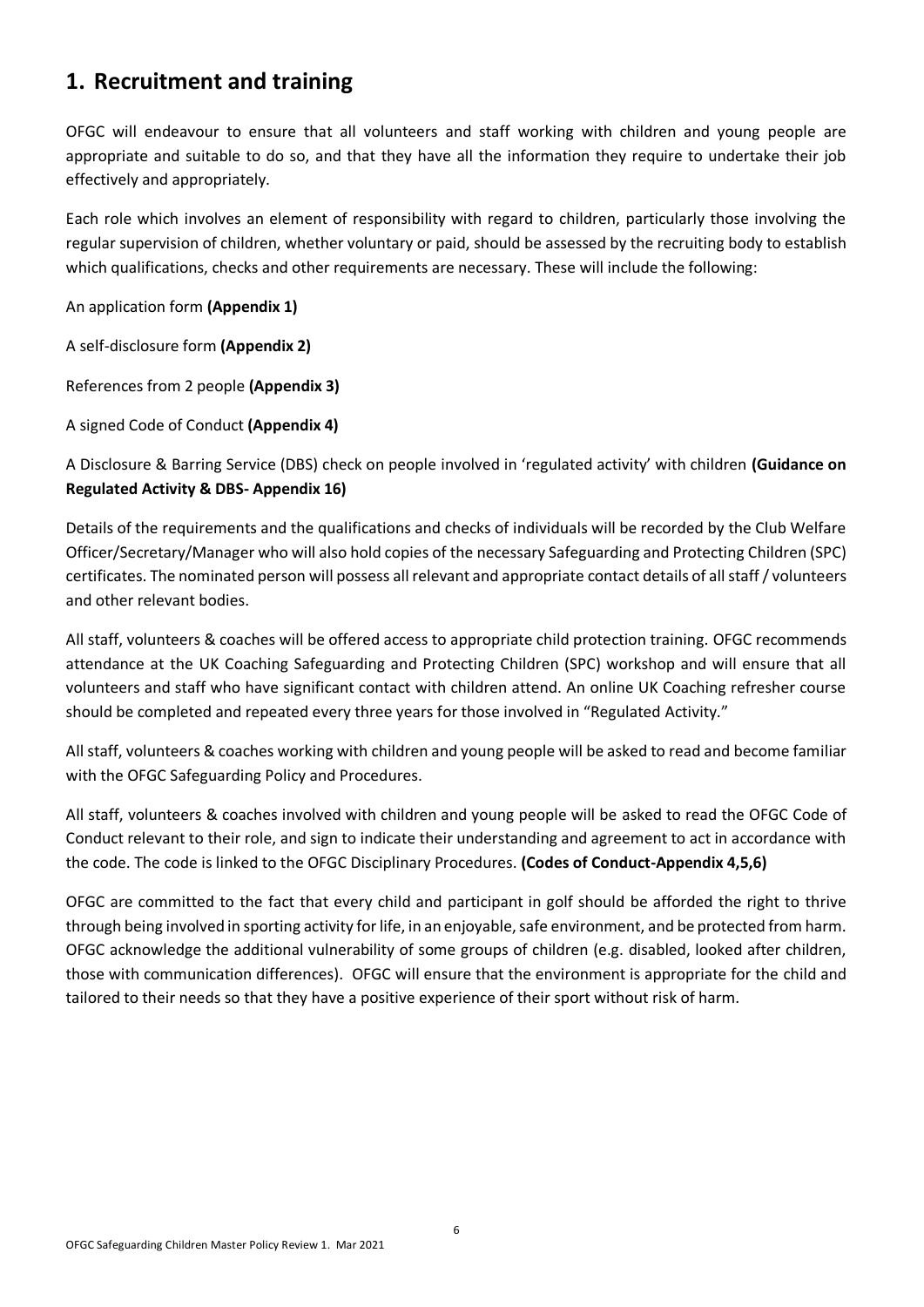### **2. Complaints concerns and allegations.**

If a player, parent/carer, member of staff or volunteer has a concern about the welfare of a child, or the conduct of another child/young person or an adult (whether they are a parent, coach, member, or otherwise), these concerns should be brought to the attention of the Club Welfare Officer without delay. The person reporting the concern is not required to decide whether abuse has occurred, but simply has a duty to pass their concerns and any relevant information to the Welfare Officer. Please refer to Flowcharts 1 & 2 for further details (see below).

All concerns will be treated in confidence. Details should only be shared on a "need to know" basis with those who can help with the management of the concern.

Concerns will be recorded on an Incident Report Form and sent to the England Golf Lead Safeguarding Officer and retained confidentially within the club. The England Golf Lead Safeguarding Officer can assist with completion of this form if required, tel: 01526 351824. **(Incident Report Form-Appendix 8)**

OFGC will work with England Golf and other external agencies to take appropriate action where concerns relate to potential abuse or serious poor practice. OFGC disciplinary procedures will be applied and followed where possible.

In the event of a child making a disclosure of any type of abuse, the following guidance is given:

- Reassure them that they have done the right thing to share the information.
- Listen carefully.
- Do not make promises that cannot be kept, such as promising not to tell anyone else.
- Do not seek to actively question the child or lead them in any way to disclose more information than they are comfortably able to: this may compromise any future action. Only ask questions to clarify your understanding where needed e.g. can you tell me what you mean by the word?
- Record what the child has said as soon as possible on an incident report form.
- You should explain to children, young people and families at the outset, openly and honestly, what and how information will, or could be shared and why, and seek their agreement.
- Parents or Carers should be informed if the allegation does not involve them.

The NSPCC Helpline is available to discuss concerns regarding poor practice and abuse in confidence with members of the public who need support. Those with concerns are encouraged to use this service. The Helpline number is 0808 800 5000.

Safeguarding children and young people requires everyone to be committed to the highest possible standards of openness, integrity and accountability. OFGC supports an environment where staff, volunteers, parents/carers and the public are encouraged to raise safeguarding and child protection concerns. Anyone who reported a legitimate concern to the organisation (even if their concerns subsequently appear to be unfounded) will be supported. All concerns will be taken seriously. **(Whistleblowing Policy-Appendix 15)**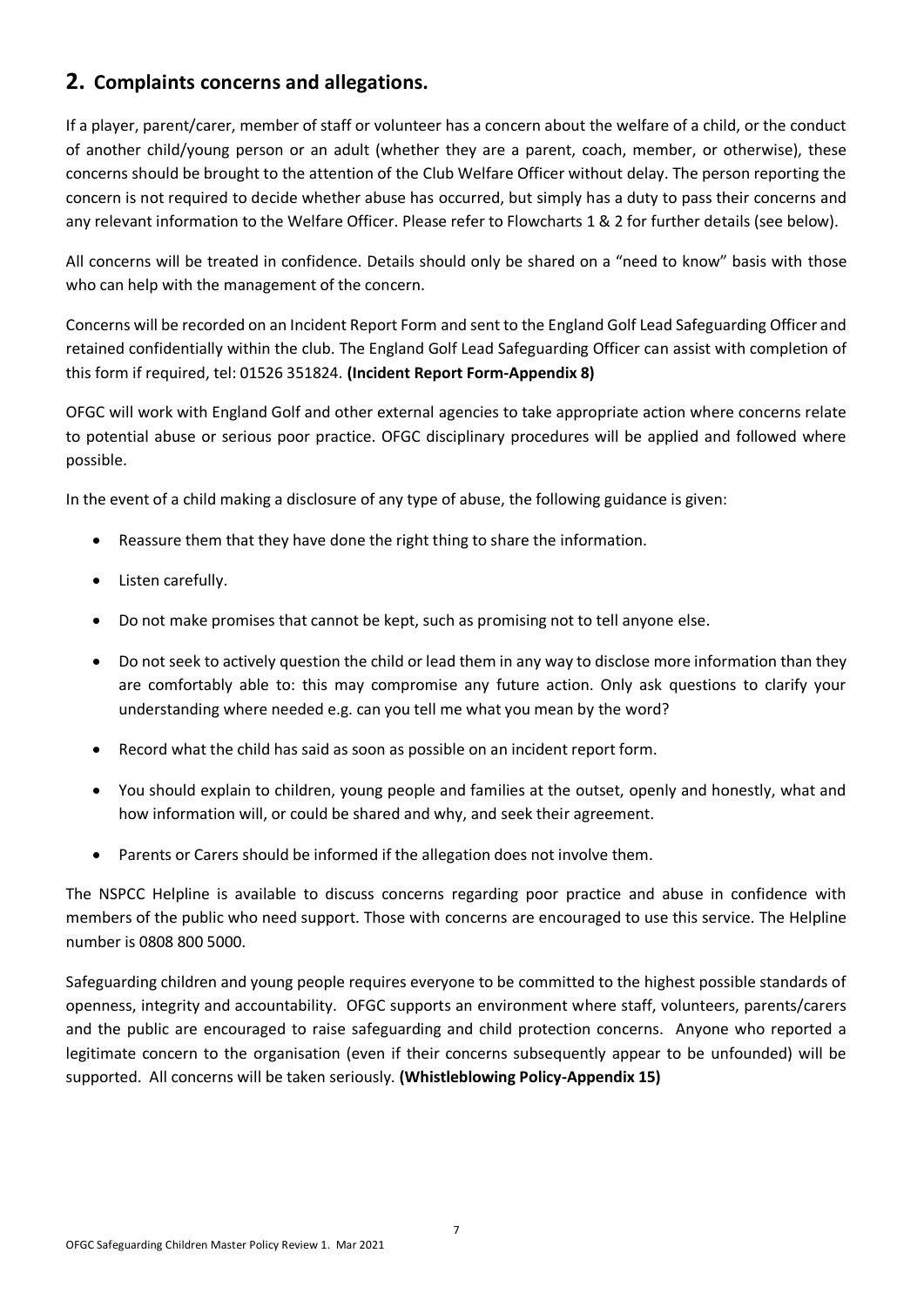### **3. Flowchart for Concerns**

#### **What to do if you are worried about what is happening to a child outside of the Club (but the concern is identified through the child's involvement in golf)**



\* If for any reason a Club Welfare Officer is not in post or is unavailable a principle of least delay is important.

Please contact the England Golf Lead Safeguarding Officer 01526 351824 [safeguarding@englandgolf.org](mailto:safeguarding@englandgolf.org)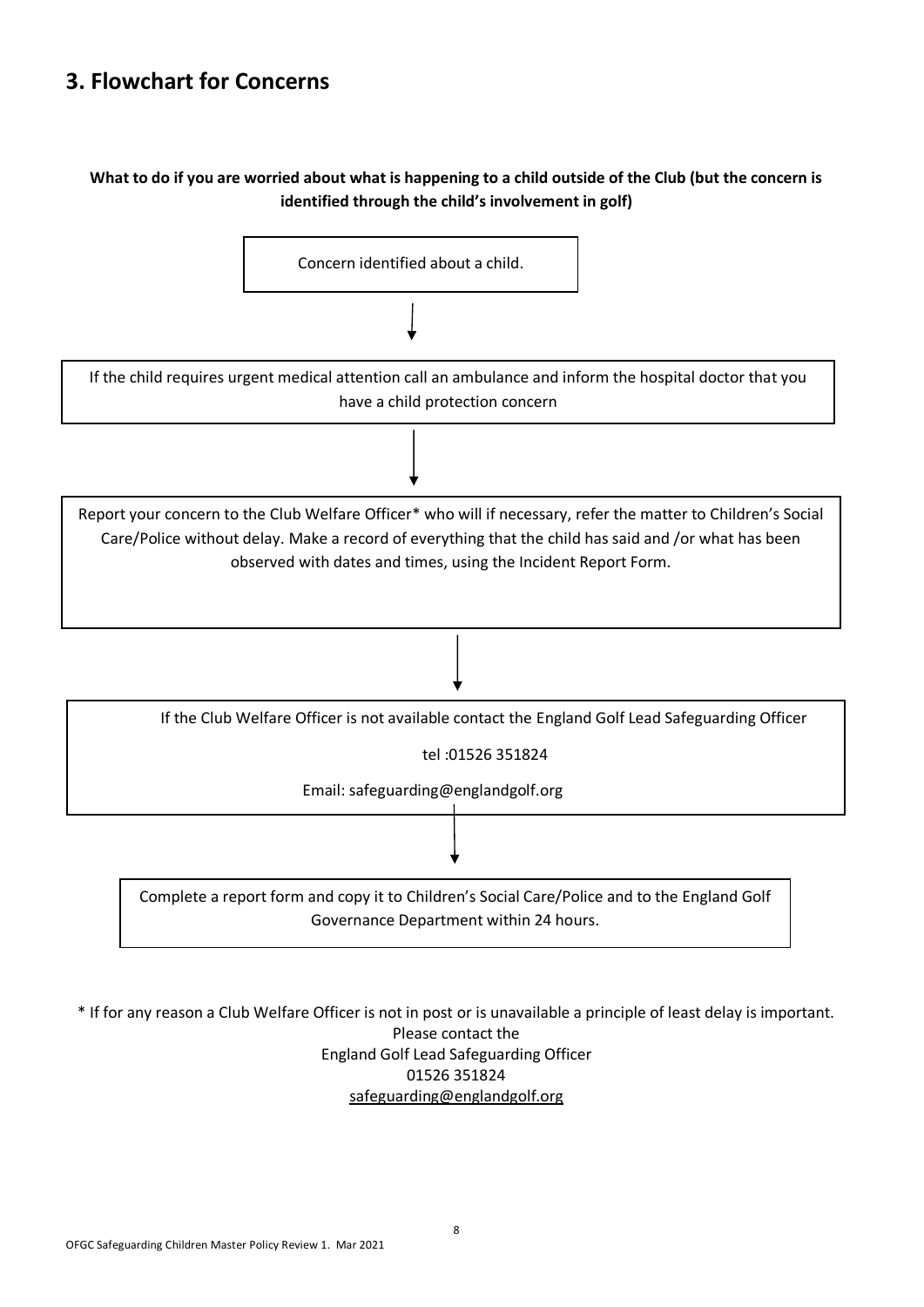### **What to do if you are worried about the behaviour of any member, parent/carer, volunteer, staff, Professional, coach or official in golf or affiliated organisations**

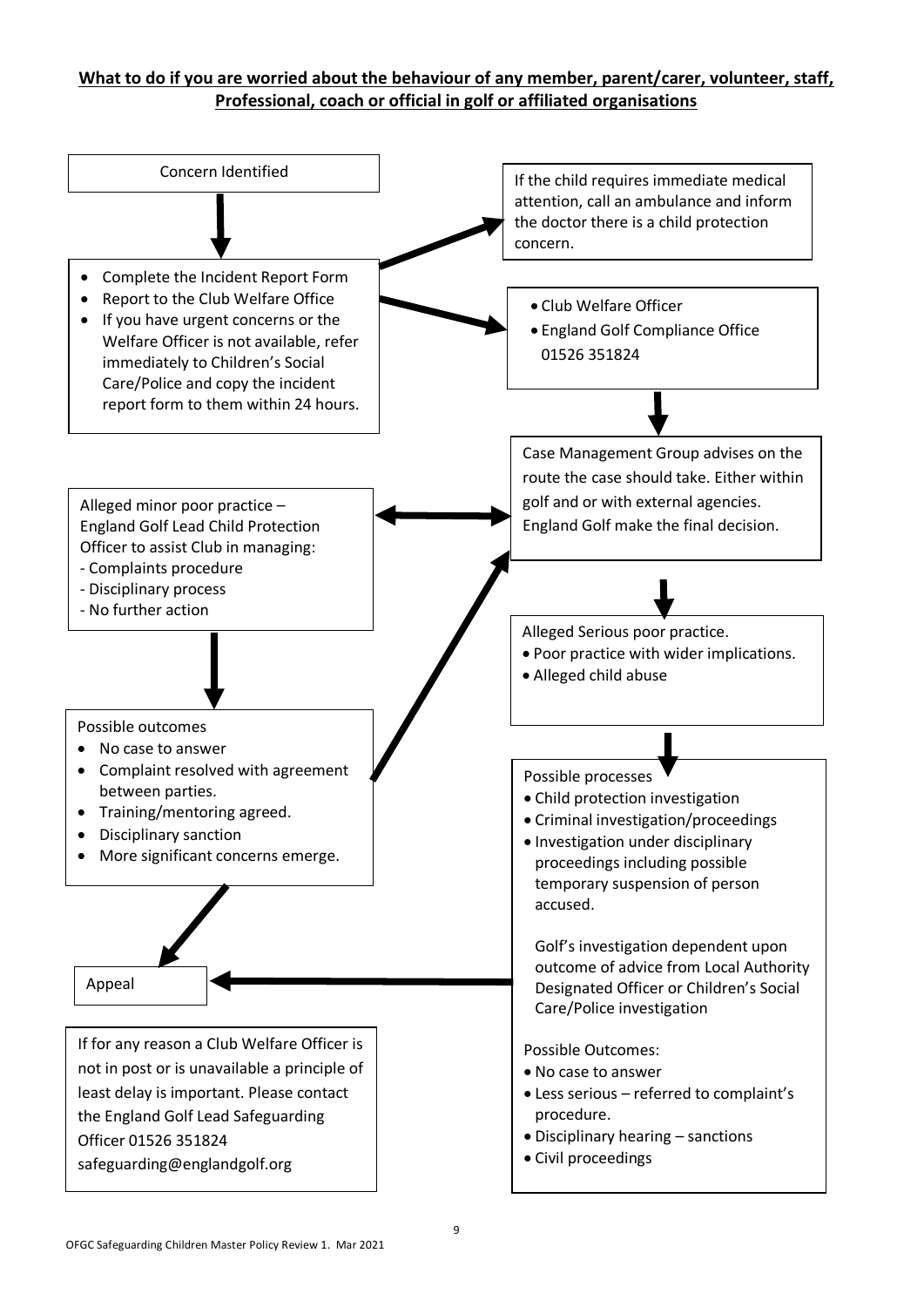### **4. Emergencies and Incidences**

#### Before Starting an Activity.

Parental Consent Forms will need to be obtained and retained by Ormonde Fields for all children who are participating in events or activities, or attending coaching organised by the Club. These forms will be treated in confidence and only shared with those who require the information they contain to perform their role effectively. **(Junior Profile and Parental consent Form Appendix 10)**

In the event of a child requiring medical attention:

- The parents will be contacted immediately.
- In the event of failure to contact parents, the alternative emergency contacts will be used.
- The consent form will be consulted to establish whether parents have given their consent for a Club representative to act in loco parentis.
- An adult Club representative will accompany the child to seek medical attention, if appropriate, ensuring that they take the consent form with them.
- A record of the action taken will be made and retained by a Club representative.

Where a parent is late in collecting their child the following procedure will apply:

- Attempt to contact the parent/carer using the contact details on the Parental Consent Form
- Attempt to contact the first, then the second emergency contact nominated on the Consent Form
- Wait with the young person(s) at the venue with, wherever possible, other staff/volunteers or parents.
- If no one is reachable, contact the Club Welfare Officer for advice.
- If all attempts to make contact fail, consideration should be given to contacting the police for their advice. Staff, Volunteers & PGA Pros should try to avoid:

i. Taking the child home or to another location without consent.

- ii. Asking the child to wait in a vehicle or the club with them alone.
- iii. Sending the child home with another person without permission.

### **5. Supervision during Activities**

- During coaching sessions, coaches should conduct a risk assessment to inform decision making about appropriate supervision levels. Regardless of the recommended ratio of adults to participants, it is recommended that a minimum of two adults should be present. This ensures at least basic cover in the event of something impacting on the availability of one of the adults during the activity.
- Parents will be encouraged to stay for coaching/competitions & other events where their children are of an age where their supervision is required.
- If there are young children (under 11 years of age) attending events, activities, coaching or playing sessions they will be supervised at all times. Club policy is that children who are under secondary school age (11) must be accompanied by a parent or guardian in the first instance or by a parentally approved responsible adult when playing the course.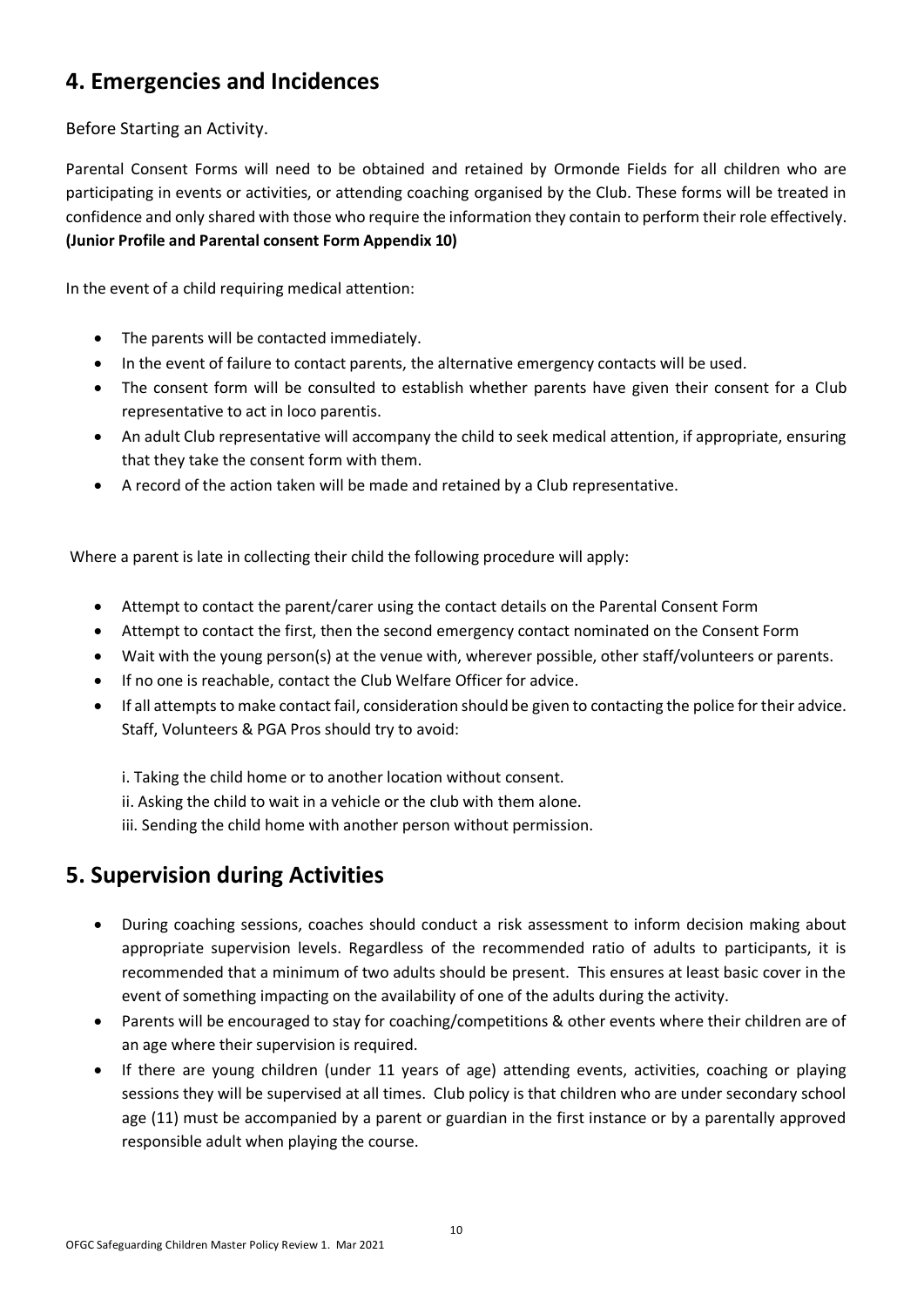- Wherever possible adults will avoid changing or showering at the same time as children, but parents will be made aware that with limited changing room space there will be occasions when adults and children may need to share the facilities.
- Parents should be aware that if children are left at a venue unsupervised, other than to attend specific coaching sessions, competitions, or other organised events, the Club cannot accept supervisory responsibility.
- Special arrangements will be made for away trips. Parents will receive full information about arrangements for any such trip and will be required to provide their consent for their child's participation. **(Managing Young People on Away Trips-Appendix 13)**

### **6. Good practice Guidelines**

#### **Behaviour of adults and children**

Adults who work with children are placed in a position of trust in relation to children, and therefore it is important they behave appropriately and provide a strong positive role model for children, both to protect children and those working with children from false allegations of poor practice. Codes of conduct will be issued to junior members & adults working with them to promote good practice.

OFGC requires that all staff and volunteers working with children and young people adhere to the standards set out in the Code of Conduct relevant to their role. Similarly, children are expected to follow their own Code of Conduct to ensure the enjoyment of all participants and assist the club in ensuring their welfare is safeguarded.

The OFGC requires that all staff and volunteers working with children adhere to the guidelines on Managing Challenging Behaviour. **(Managing Challenging Behaviour-Appendix 7).**

Parents and carers should also work together with the club to ensure that the welfare of all children is safeguarded. A sheet on "Parental Guidance" is provided to assist them in understanding how they can best assist the club **(Parental Guidance-Appendix 12)**

**Adults and Children playing golf together.** One of the reasons for the popularity of golf is that the game is not restricted by ability, age or gender. Responsible interaction between adults and children helps bring mutual respect and understanding and will be encouraged as part of club activities. Adults should always be aware however that age related differences do exist and conduct themselves in a manner that both recognises this and prioritises the welfare of any children involved.

**Physical Contact.** Physical contact with children by coaches or volunteers should always be intended to meet the needs of the child and the sport, not the adult. That is, to develop golf technique, to protect the child from injury, to provide first aid or treat an injury. It should always take place in an open environment, and should not, as a general principle, be made gratuitously or unnecessarily.

#### **Transport**

The club believes it is primarily the responsibility of parents/carers to transport their child/children to and from events. It is not the responsibility of club volunteers or coaches to transport children and young people to and from events, activities, tournaments or matches.

The club may make arrangements for transport in exceptional circumstances, such as team events. Where this is the case, the written permission of the parents of the relevant children will be sought. The drivers used will be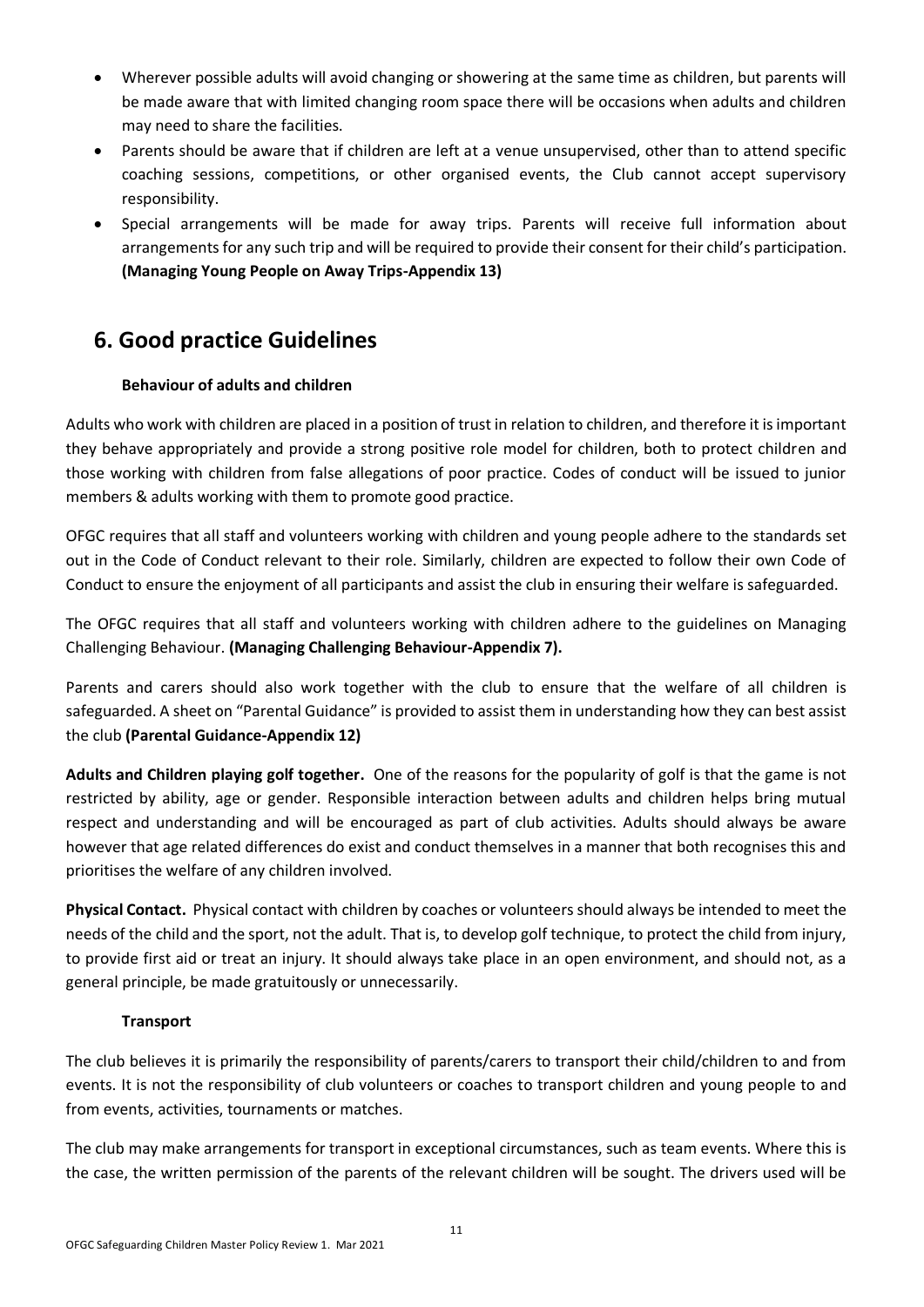checked for their suitability to transport and supervise children **(see Section 1 Recruitment and Training)** and their insurance arrangements verified.

Children and young people are often involved in competition. When taking young people away from their home club, consideration and planning needs to be paramount to ensure the duty of care for the young people within the team is fulfilled.

#### **Photography/ Videoing**

Permission will be sought from parents prior to the publication or use of any video or photographic images of their child, for instance in newspapers, websites or for coaching purposes. The personal details of the child will not be used in any promotional material. **(Photography Consent-Appendix 11)**

Any press/official photographers attending events will be required to seek permission from the club before taking photographs and also permission of parents to use the images. **(Photography Policy – Appendix 20).**

#### **Social Media**

Social media provides unique opportunities for the club to engage and develop relationships with people in a creative and dynamic forum where users are active participants. It is important that all staff, volunteers, coaches, officials/referees, board members, or anyone working on behalf of the club are aware of the club Social Media policy **(Social Media Guidance–Appendix 14).**

#### **Anti-Bullying Procedures**

We believe that every effort must be made to eradicate bullying in all its forms. Bullying can be difficult to define and can take many forms which can be categorised as.

- Physical hitting, kicking, theft.
- Verbal homophobic or racist remarks, threats, name calling.
- Emotional isolating an individual from activities or a group.

All forms of bullying include;

- Deliberate hostility & aggression towards an individual(s)
- A victim who is weaker and less powerful than the bully or bullies
- An outcome which is always painful & distressing for the victim

Bullying behaviour may also include;

- Other forms of violence
- Sarcasm, spreading rumours, persistent teasing
- Tormenting, ridiculing, humiliation
- Racial taunts, graffiti, gestures
- Unwanted physical contact or abusive or offensive comments of a sexual nature.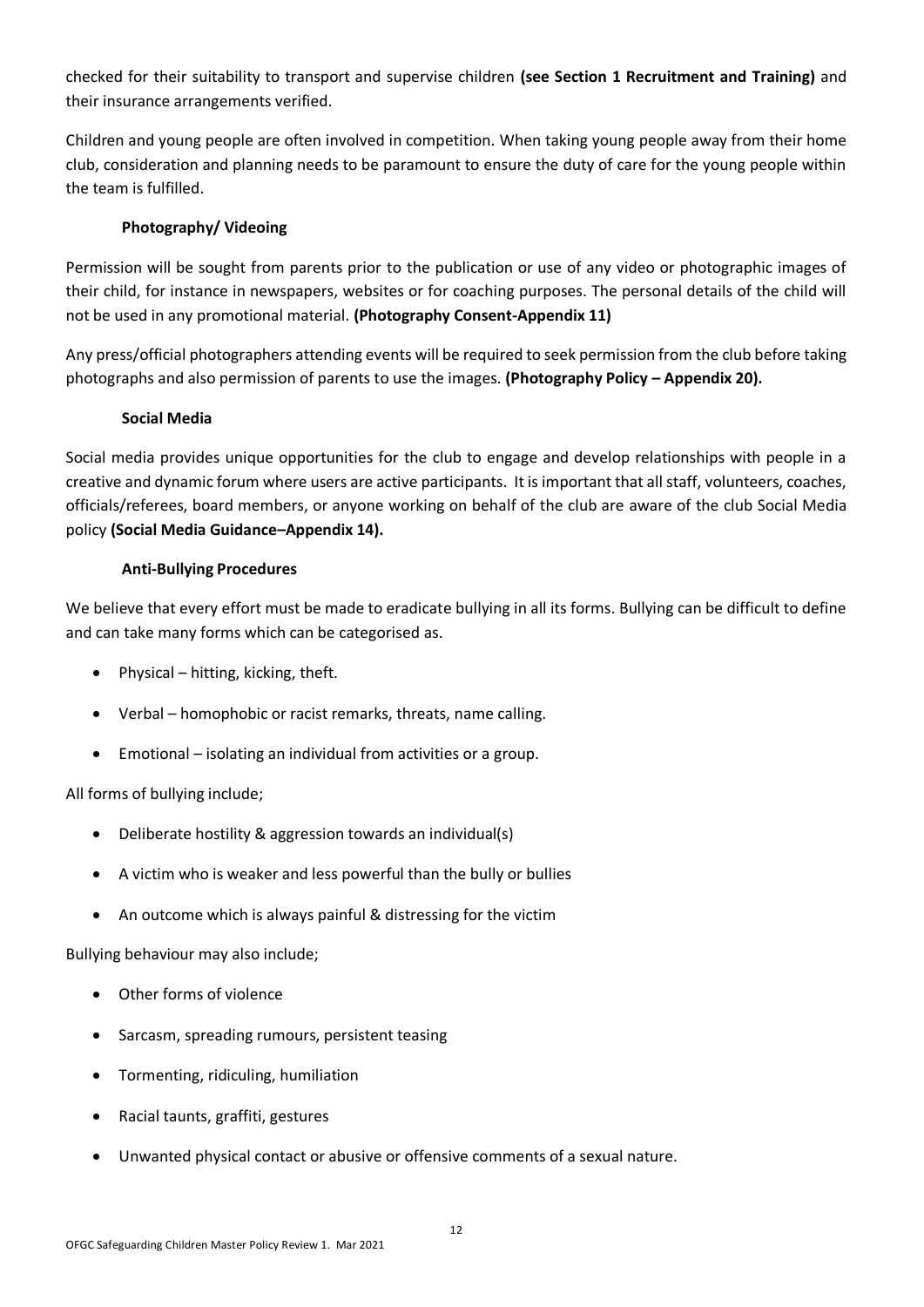The Club and its Staff, Volunteers & Coaches will not tolerate bullying in any of its forms during club matches, competitions, coaching or at any other time while at the club. **(Anti-Bullying Policy -Appendix 21).**

We will:

- Provide a point of contact where those being bullied can report their concerns in confidence The Club Welfare Officer.
- Take the problem seriously.
- Investigate any and all incidents and accusations of bullying.
- Talk to bullies and their victims separately along with their parents/carers.
- Impose sanctions where appropriate
- Keep a written record of all incidents referred to England Golf and the action taken.
- Have discussions about bullying and why it matters.

#### **Confidentiality**

Details of all juniors will be kept on file in the office and will not be shared with a third party without parent/carer consent.

All concerns/allegations will be dealt with confidentially by the club and information will only be shared on a needto-know basis, either internally or externally depending on the nature/seriousness of the concern/allegation.

#### **Changing rooms**

The changing rooms are used by all members & visitors. Juniors will only be supervised if needed at club organised events. Parents will be made aware that adults use the changing rooms throughout the day for changing & showering. Where a parent/carer does not consent to their child accessing the changing rooms, it is their responsibility to either supervise the child while in the changing rooms or ensure that they do not use them.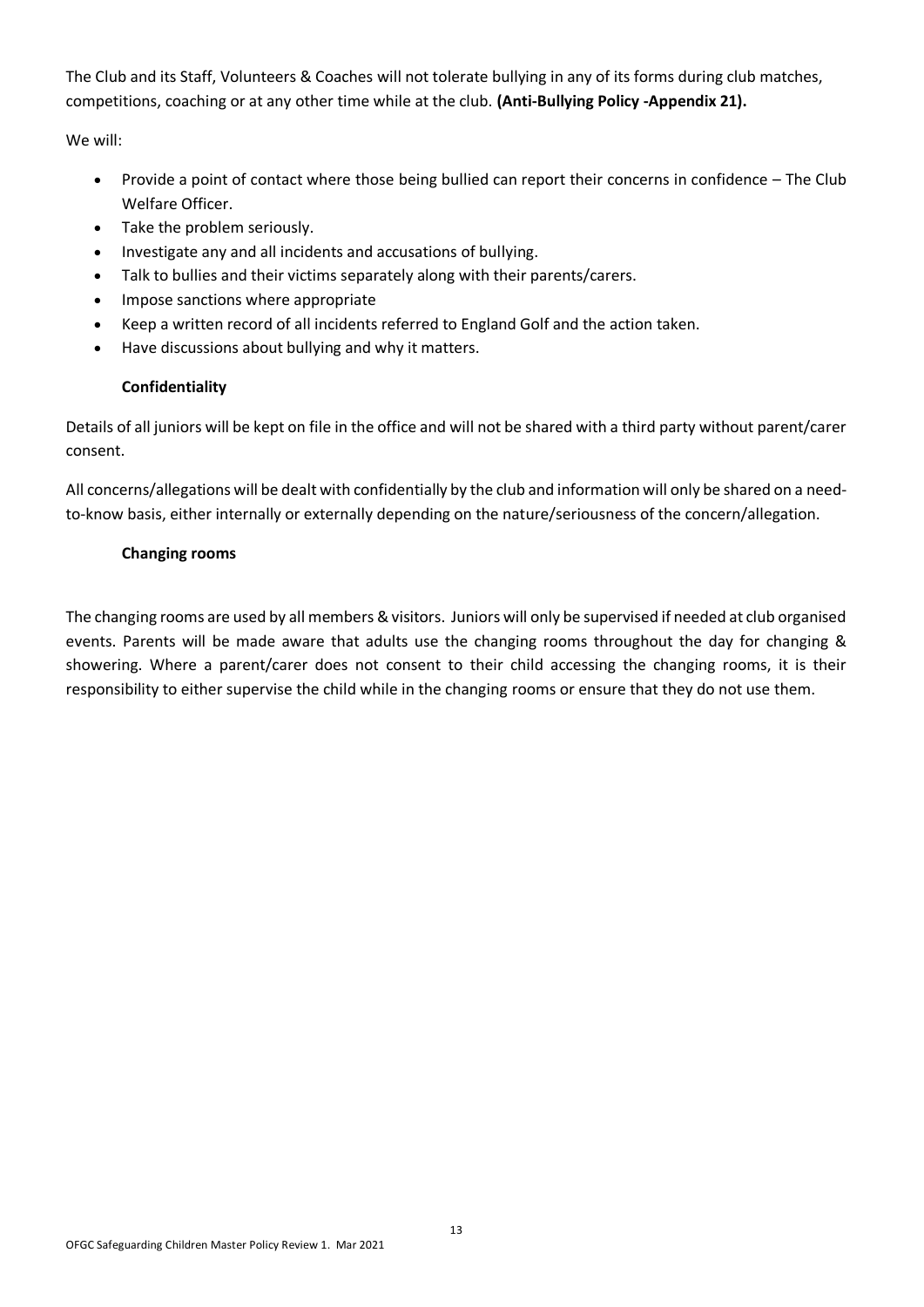### **7. Useful Contacts**

|                                |                      | Tel          | Email                                 |
|--------------------------------|----------------------|--------------|---------------------------------------|
| Club Welfare Office            | <b>Mick Painter</b>  | 01773 718368 | painmic@aol.com                       |
|                                |                      |              | info@ormondefieldsgolfclub.co.uk      |
| Junior Organiser               | Lee Sheldon          | 07816 900324 | leesheldon@gmail.com                  |
| Club Professional              |                      |              |                                       |
| Club Secretary                 | Roger Skinner        | 01773 768303 | secretary@ormondefieldsgolfclub.co.uk |
|                                |                      |              |                                       |
| Club Chairman                  | Andrew Dale          | 07973 617388 | info@ormondefieldsgolfclub.co.uk      |
| Club Manager                   | <b>Richard White</b> | 01773 742987 | golf@ormondefieldsgolfclub.co.uk      |
| England Golf & Derbyshire Golf |                      | 07801 541907 | safeguarding@englandgolf.org          |
| Lead Safeguarding Officer      |                      |              |                                       |
|                                |                      |              | <b>England Golf</b>                   |
|                                |                      |              | <b>National Golf Centre</b>           |
|                                |                      |              | The Broadway                          |
|                                |                      |              | Woodhall Spa                          |
|                                |                      |              | Lincolnshire                          |
|                                |                      |              | LN10 6PU                              |
|                                |                      |              |                                       |

| Call Derbyshire                   | 01629 533190   | (Including out of hours) |
|-----------------------------------|----------------|--------------------------|
| Local Area Designated Officer     | 01332 642376   |                          |
| (LADO)                            |                |                          |
| The NSPCC                         | 0808 800 5000  | help@nspcc.org.uk        |
|                                   |                |                          |
|                                   |                | <b>National Centre</b>   |
|                                   |                | 42 Curtain Road          |
|                                   |                | London                   |
|                                   |                | EC2A 3NH                 |
|                                   |                |                          |
| NSPCC Child<br>Protection<br>in   | 0116 234 7278  | cpsu@nspcc.org.uk        |
| Sport Unit                        |                |                          |
|                                   |                | 3 Gilmour Close          |
| <b>NSPCC</b>                      | 0808 800 5000  | <b>Beaumont Leys</b>     |
|                                   |                | Leicester                |
|                                   |                | <b>LE4 1EZ</b>           |
| <b>NSPCC</b><br>Whistleblowing    |                | 0808 028 0285            |
| <b>Helpline for Professionals</b> |                |                          |
| Childline UK                      | 0800 1111      |                          |
| Samaritans                        | 08457 90 90 90 |                          |
| &<br>Derbyshire<br>Derby          |                | www.ddscp.org.uk         |
| Safeguarding Partnership          |                |                          |
|                                   |                |                          |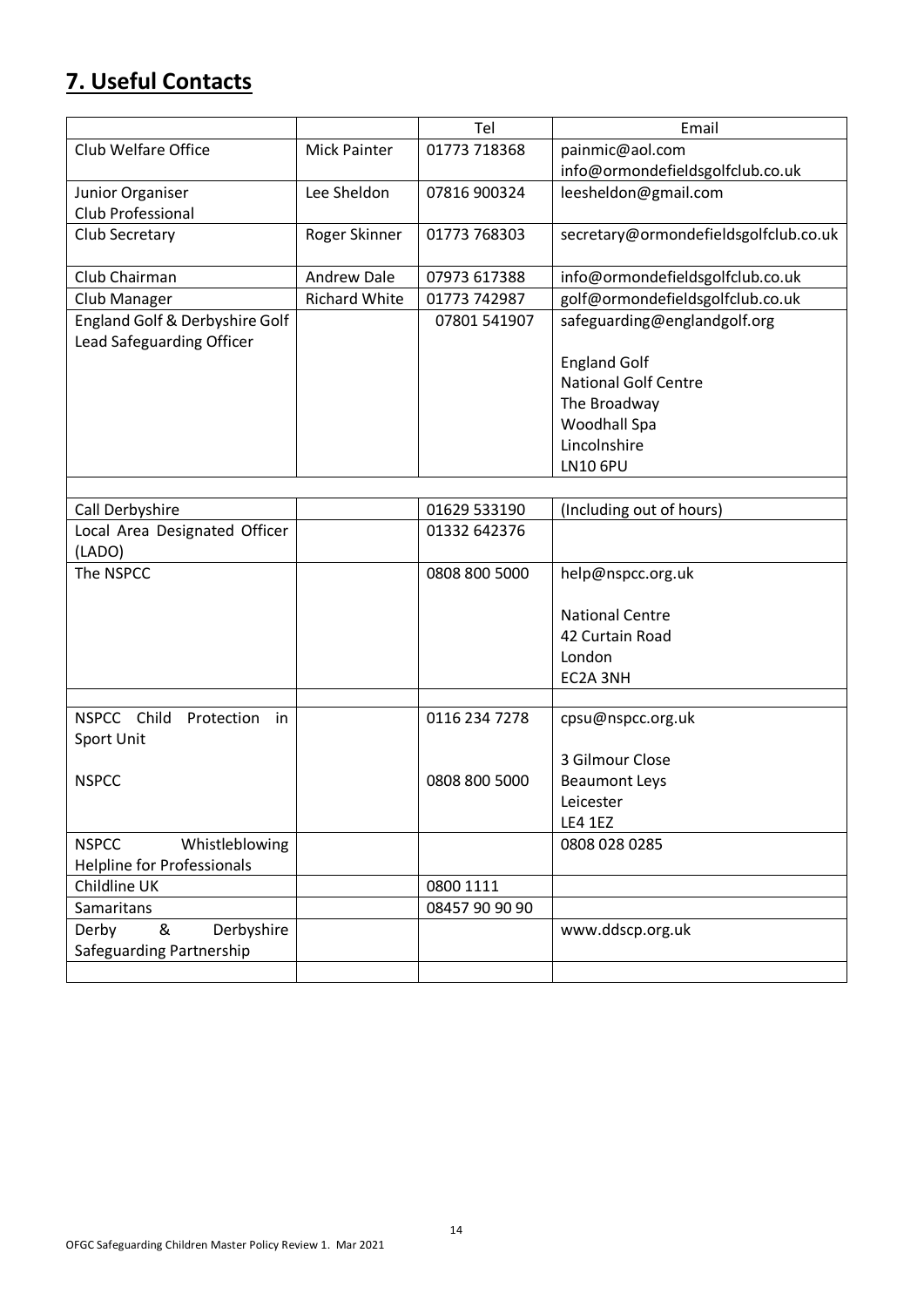### **Appendix 1 Volunteer / Staff Job Application Form**

| <b>Position Applied for:</b>                                                                                          |  |  |  |
|-----------------------------------------------------------------------------------------------------------------------|--|--|--|
| <b>Personal Details</b>                                                                                               |  |  |  |
|                                                                                                                       |  |  |  |
|                                                                                                                       |  |  |  |
|                                                                                                                       |  |  |  |
|                                                                                                                       |  |  |  |
|                                                                                                                       |  |  |  |
|                                                                                                                       |  |  |  |
| <u> 1989 - Johann Harry Harry Harry Harry Harry Harry Harry Harry Harry Harry Harry Harry Harry Harry Harry Harry</u> |  |  |  |
|                                                                                                                       |  |  |  |
|                                                                                                                       |  |  |  |
|                                                                                                                       |  |  |  |
|                                                                                                                       |  |  |  |
|                                                                                                                       |  |  |  |
|                                                                                                                       |  |  |  |
|                                                                                                                       |  |  |  |
|                                                                                                                       |  |  |  |
| Relevant Experience including any previous experience of working with children and young people:                      |  |  |  |
|                                                                                                                       |  |  |  |
|                                                                                                                       |  |  |  |
|                                                                                                                       |  |  |  |
|                                                                                                                       |  |  |  |
|                                                                                                                       |  |  |  |

 $\mathsf{l}$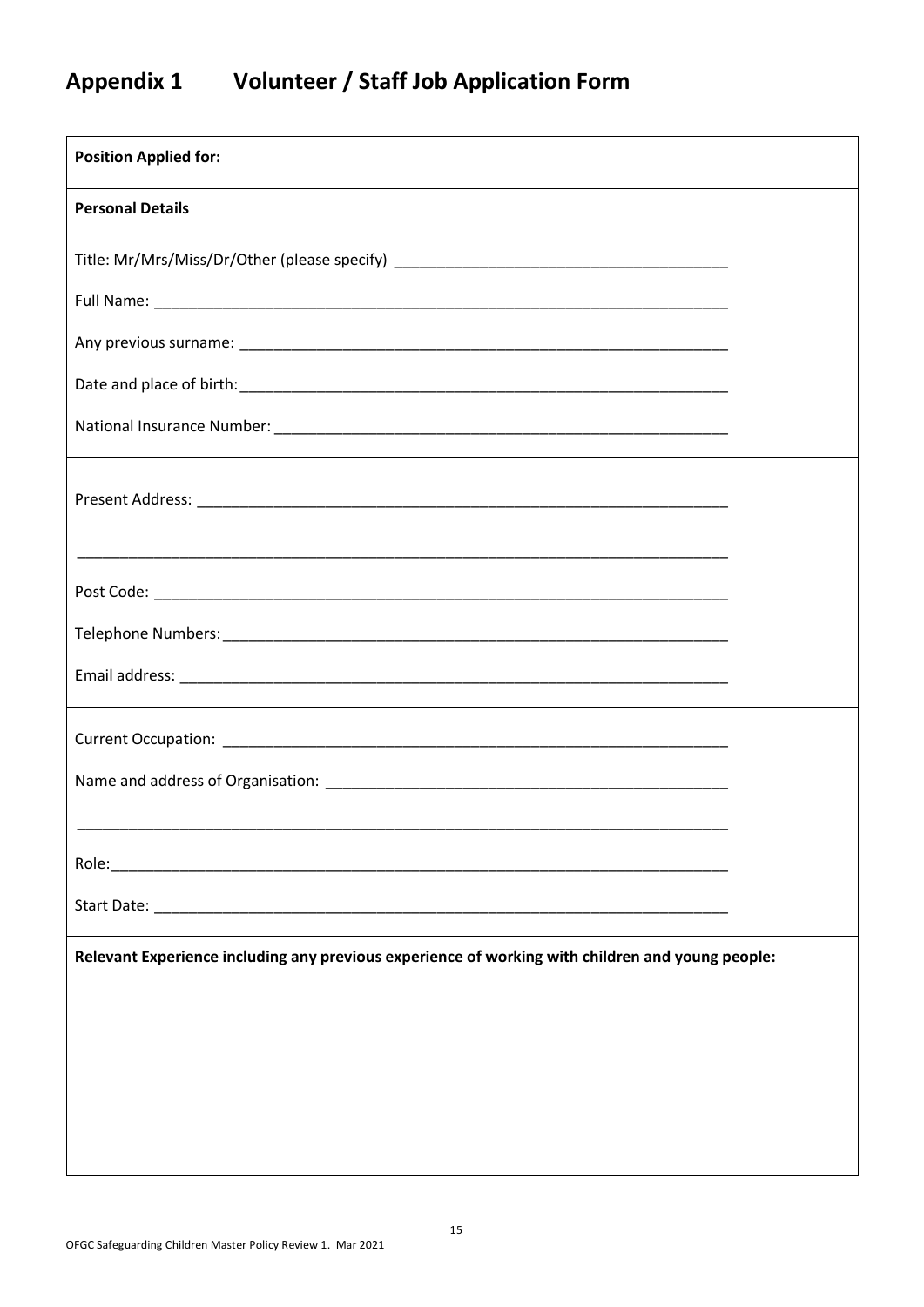| <b>Reasons for applying:</b><br><b>References:</b>                                                                                                                                                                                                                                                                                                                                    |                                                                                                                                                                                                                  |  |
|---------------------------------------------------------------------------------------------------------------------------------------------------------------------------------------------------------------------------------------------------------------------------------------------------------------------------------------------------------------------------------------|------------------------------------------------------------------------------------------------------------------------------------------------------------------------------------------------------------------|--|
|                                                                                                                                                                                                                                                                                                                                                                                       | Please provide the names and addresses of two people who know you well (one personal, one professional -<br>current or previous employer, who are not related to you) whom we can contact to obtain a reference: |  |
| Name:                                                                                                                                                                                                                                                                                                                                                                                 | Name:                                                                                                                                                                                                            |  |
| <b>Address:</b>                                                                                                                                                                                                                                                                                                                                                                       | <b>Address:</b>                                                                                                                                                                                                  |  |
| <b>Telephone Number:</b>                                                                                                                                                                                                                                                                                                                                                              | <b>Telephone Number:</b>                                                                                                                                                                                         |  |
| <b>Data Protection Notification:</b><br>Information you have provided in completing this form will be used to process your application. OFGC will keep<br>the information you have supplied confidential and will not divulge it to third parties, except where required by<br>law, or where we have retained the services of a third party representative to act on yout/our behalf. |                                                                                                                                                                                                                  |  |
| <b>Authorisation:</b>                                                                                                                                                                                                                                                                                                                                                                 |                                                                                                                                                                                                                  |  |
| I have read the Data Protection notification and understand and agree to the use of my personal data in<br>accordance with the Data Protection Act 2018, GDPR and all relevant data protection legislation.                                                                                                                                                                           |                                                                                                                                                                                                                  |  |
| Signed:<br>Date:                                                                                                                                                                                                                                                                                                                                                                      |                                                                                                                                                                                                                  |  |
| <b>Declaration:</b><br>I confirm that the information I have provided is correct and that any false or misleading information may lead<br>to the termination of my appointment.                                                                                                                                                                                                       |                                                                                                                                                                                                                  |  |
| Signed:<br>Date:                                                                                                                                                                                                                                                                                                                                                                      |                                                                                                                                                                                                                  |  |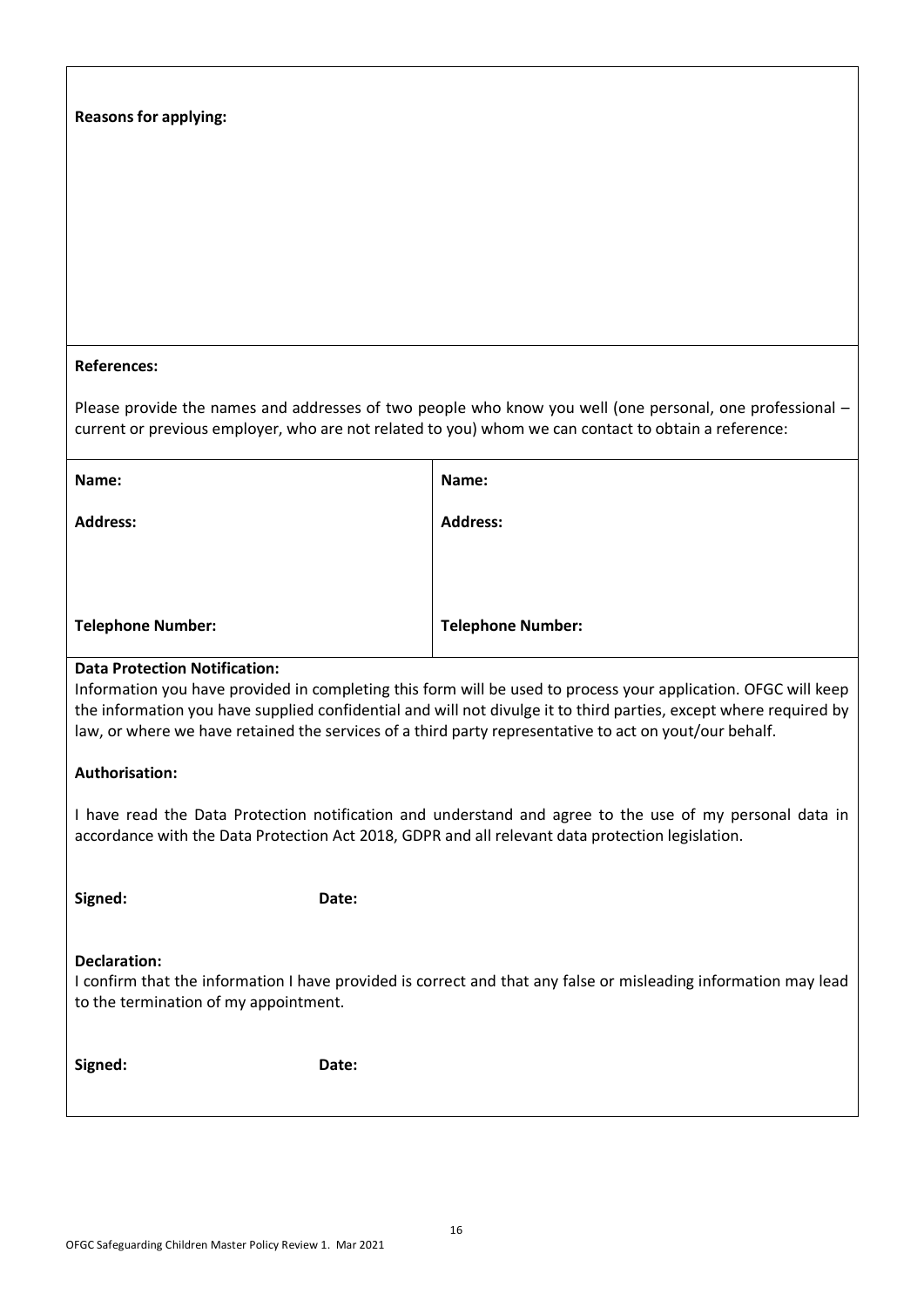### **Appendix 2 Self Disclosure Form**

To be completed t the same time as application form:

Private and Confidential Self-Disclosure Form – Ormonde Fields Golf Club

Volunteers at the Club who's role may bring them into contact with Children, Young Adults or Vulnerable adults will need to be assessed for their suitability for the role in line with the Clubs safeguarding Policies.

Please complete the enclosed form in conjunction with the Club Welfare Officer or deputy who will access your suitability in the volunteer role.

Please read the Clubs Safeguarding policies so you are aware of your role and responsibilities in connection with the voluntary position that you are undertaking.

To be completed by Volunteers and Coaches who have Occasional Contact with Children and Young Adults under 18 years as part of their Organisational role within the club, but not those who have been identified as requiring full DBS checks. All information will be treated as confidential and managed in accordance with relevant data protection legislation and guidance. You have a right of access to information held on you under the Data Protection Act 2018 and GDPR regulations.

If the role you are in or have applied for involves frequent or regular contact with or responsibility for children, you will also be required to provide a valid DBS (Disclosure and Barring Service) certificate which will provide details of criminal convictions; this may also include a Barring List check depending on the nature of the role.

Evaluation of information is based strictly on confidentiality and discretion. If you require confidential advice in relation to completion of this form, please call England Golf Compliance department on 01526 351813.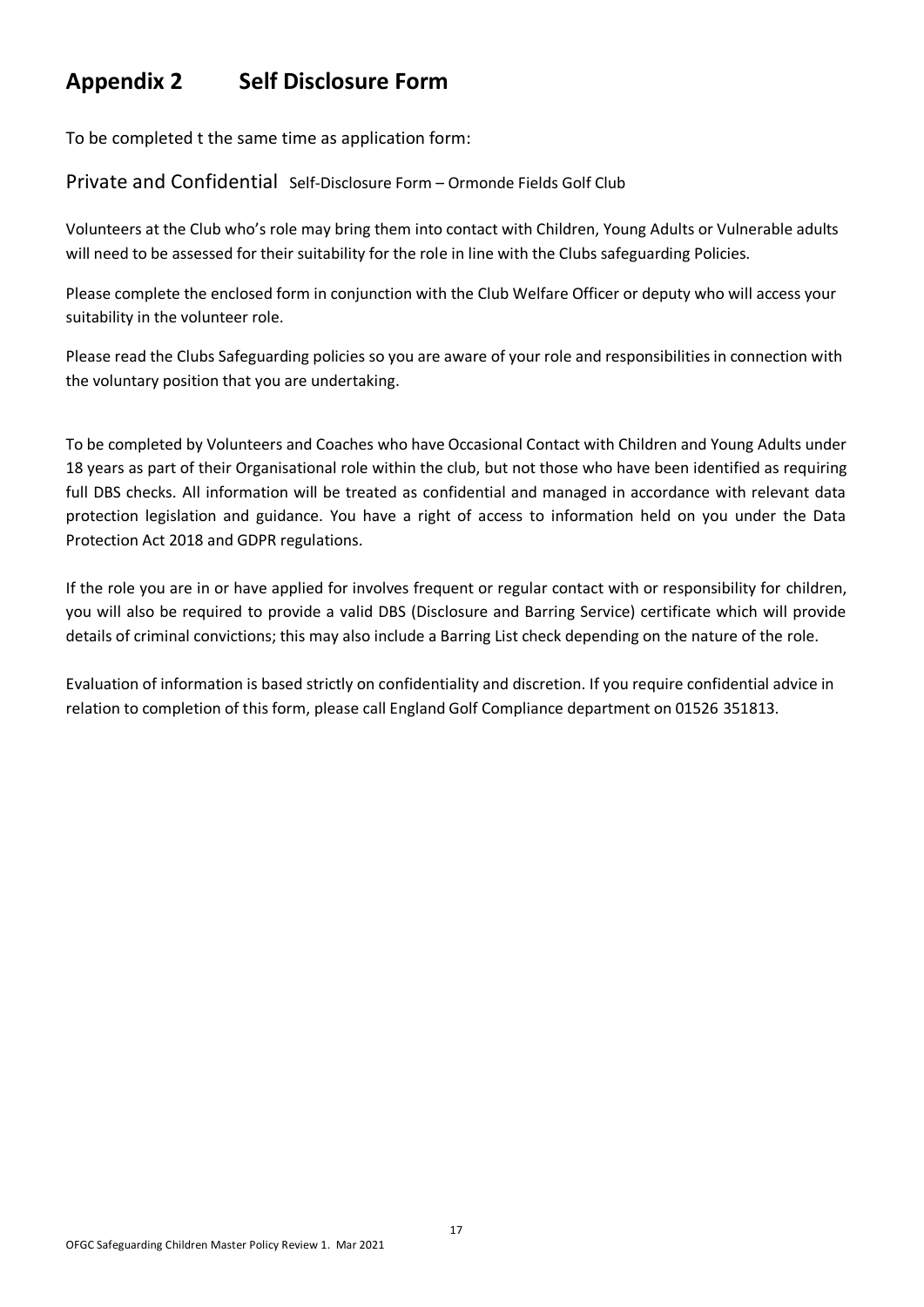#### **Part One**

| For completion by the club:                              |                                                                                                           |  |
|----------------------------------------------------------|-----------------------------------------------------------------------------------------------------------|--|
| Name:                                                    |                                                                                                           |  |
|                                                          |                                                                                                           |  |
|                                                          |                                                                                                           |  |
| Address and Postcode:                                    |                                                                                                           |  |
|                                                          |                                                                                                           |  |
|                                                          |                                                                                                           |  |
|                                                          |                                                                                                           |  |
| Telephone/Mobile No:                                     |                                                                                                           |  |
|                                                          |                                                                                                           |  |
| Date of Birth:                                           |                                                                                                           |  |
|                                                          |                                                                                                           |  |
| Gender:                                                  | Male<br>Female<br>$\prime$                                                                                |  |
|                                                          |                                                                                                           |  |
| Identification (tick box below):                         |                                                                                                           |  |
|                                                          | I confirm that I have seen identification documents relating to this person, and I confirm to the best of |  |
| my ability that these are accurate.                      |                                                                                                           |  |
|                                                          |                                                                                                           |  |
| Either                                                   |                                                                                                           |  |
| UK Passport Number and Issuing Office                    |                                                                                                           |  |
|                                                          |                                                                                                           |  |
| UK Driving Licence Number (with picture)                 |                                                                                                           |  |
|                                                          |                                                                                                           |  |
| Plus                                                     |                                                                                                           |  |
| National Insurance Card or current Work<br>Permit Number |                                                                                                           |  |
|                                                          |                                                                                                           |  |
|                                                          |                                                                                                           |  |
|                                                          |                                                                                                           |  |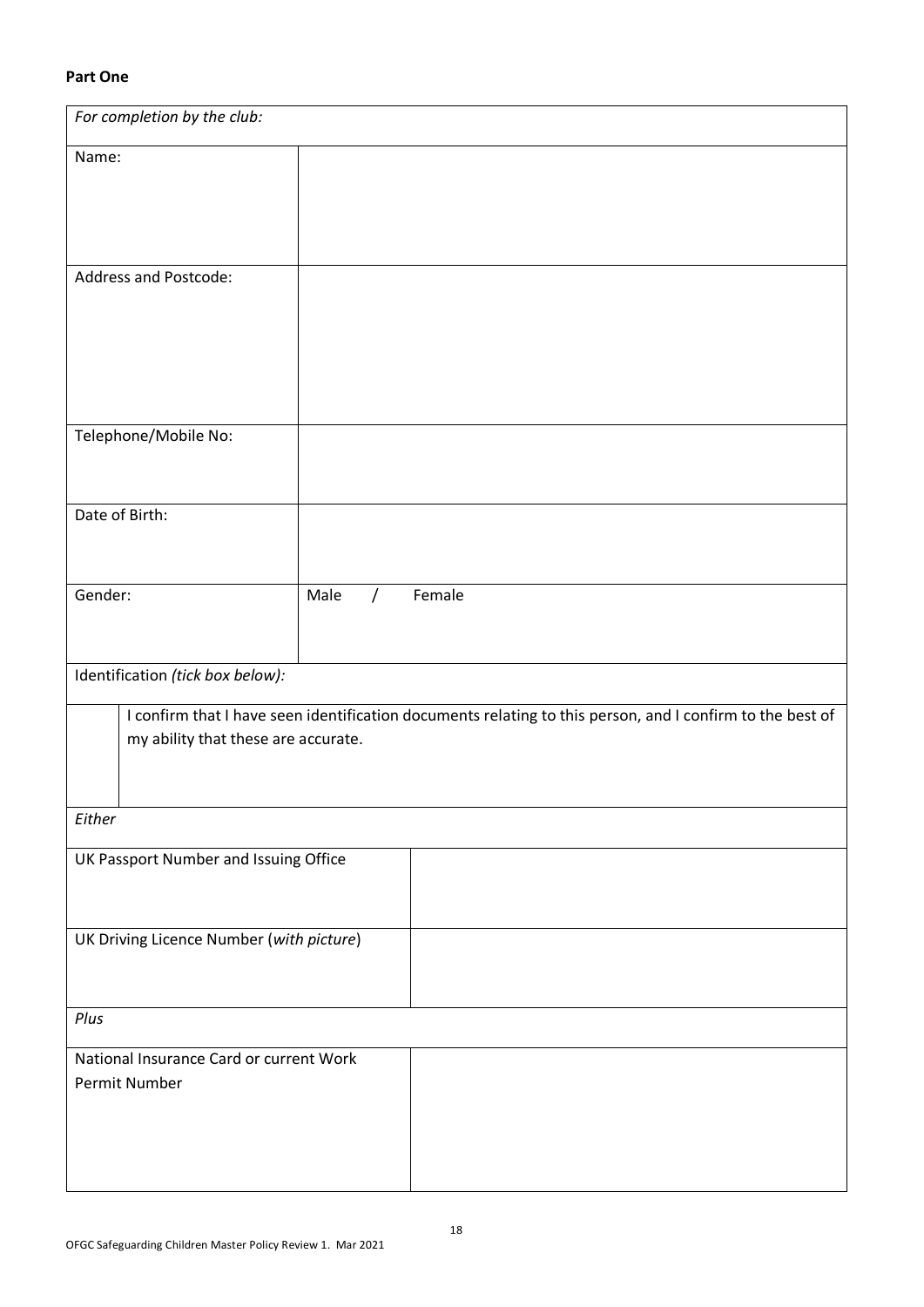| Signature of authorised Employing Officer: |  |
|--------------------------------------------|--|
|                                            |  |
| Print name:                                |  |
| Date:                                      |  |

#### Part Two

| For completion by the individual (named in Part one):                                                                                                        |                                                                                   |
|--------------------------------------------------------------------------------------------------------------------------------------------------------------|-----------------------------------------------------------------------------------|
| Have you ever been known to any Children's Services department as<br>being a risk or potential risk to children?                                             | <b>YES</b><br><b>NO</b><br>(if Yes, please provide further<br>information below): |
| Have you been the subject of any disciplinary investigation and/or<br>sanction by any organisation due to concerns about your behaviour<br>towards children? | <b>YES</b><br><b>NO</b><br>(if Yes, please provide further<br>information)        |
|                                                                                                                                                              |                                                                                   |
| Confirmation of Declaration (tick box below)                                                                                                                 |                                                                                   |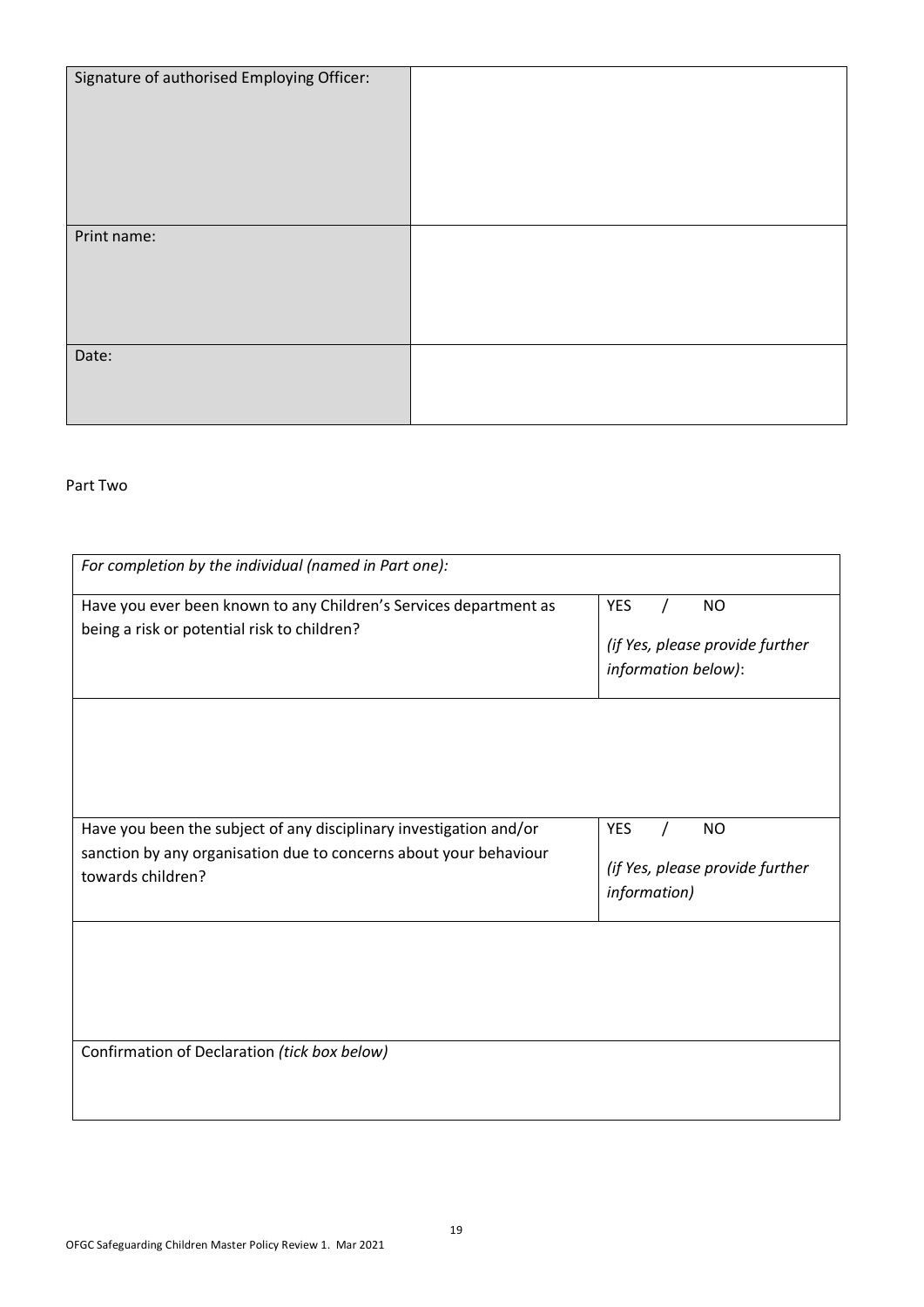| I agree that the information provided here may be processed in connection with recruitment purposes     |  |  |
|---------------------------------------------------------------------------------------------------------|--|--|
| and I understand that an offer of employment may be withdrawn, or dismissal may result if               |  |  |
| information is not disclosed by me and subsequently come to the organisation's attention.               |  |  |
| In accordance with the organisation's procedures if required I agree to provide a valid DBS certificate |  |  |
| and consent to the organisation clarifying any information provided on the disclosure with the          |  |  |
| agencies providing it.                                                                                  |  |  |
| I agree to inform the organisation within 24 hours if I am subsequently investigated by any agency or   |  |  |
| organisation in relation to concerns about my behaviour towards children or young people.               |  |  |
| I understand that the information contained on this form, the results of the DBS check and information  |  |  |
| supplied by third parties may be supplied by the organisation to other persons or organisations in      |  |  |
| circumstances where this is considered necessary to safeguard other children.                           |  |  |
| Signature:                                                                                              |  |  |
|                                                                                                         |  |  |
|                                                                                                         |  |  |
| Print name:                                                                                             |  |  |
|                                                                                                         |  |  |
|                                                                                                         |  |  |
| Date:                                                                                                   |  |  |
|                                                                                                         |  |  |
|                                                                                                         |  |  |

Club Welfare Officer ………………………………………….:

I have seen and checked the above responses, if any of the boxes above are ticked YES, I have referred this form to England Golf Governance Department for a risk assessment and advice.

Signed: Date: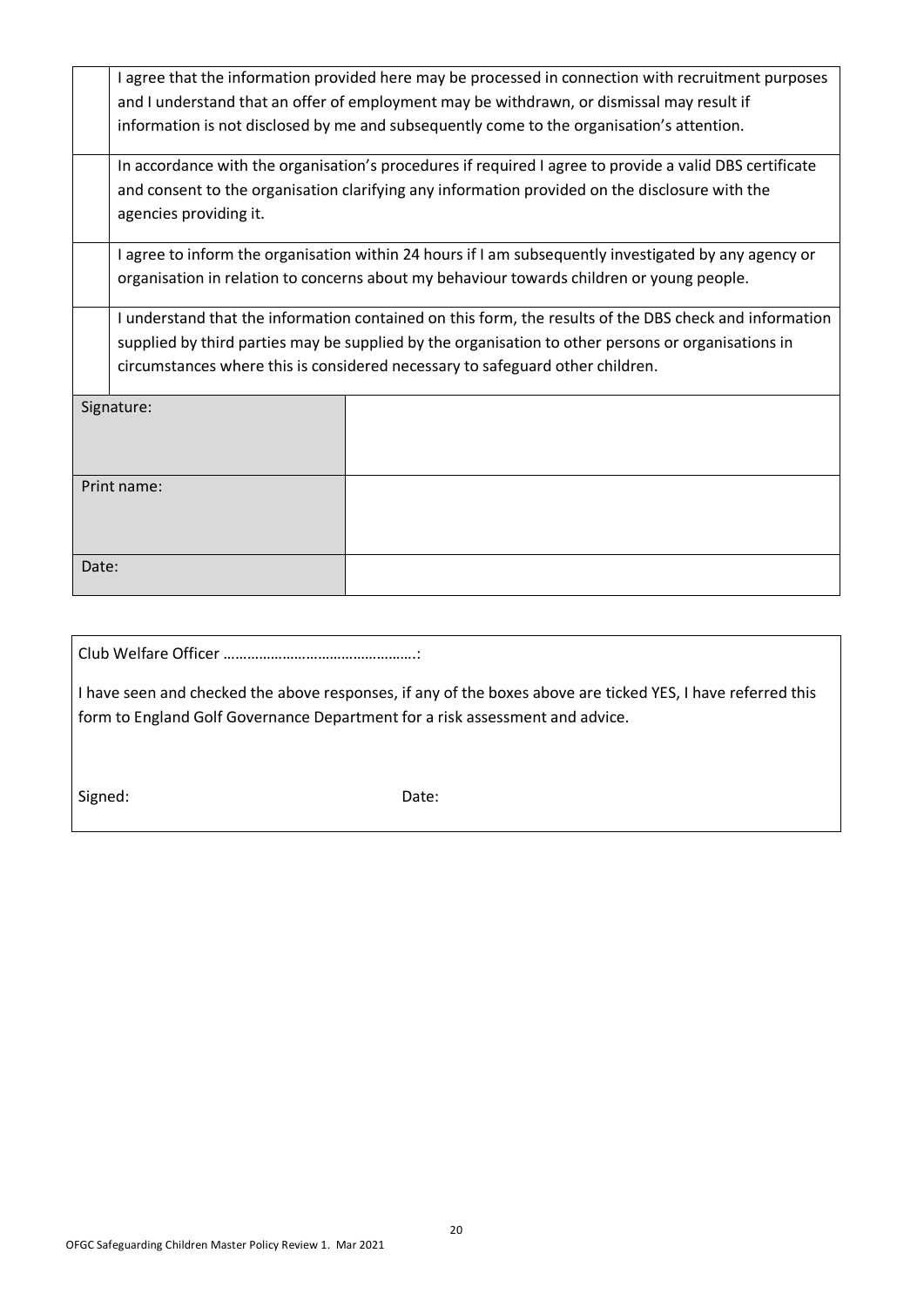### **Appendix 3 References**

Dear Sirs

Name:

Organisation:

(Name) has expressed an interest in becoming a club member of staff, volunteer / coach\* (\*delete as appropriate) and has given your name as a referee. Please could you give a reference for the applicant as to your consideration of their suitability to the role to which they have applied.

As this post involves substantial access to children and or vulnerable adults as an organisation committed to safeguarding children, it is important that if you have any reason to be concerned about this applicant that you should not complete the following form, but please contact the Club Welfare Officer:

Mick Painter Telephone: 01773 718368 [painmic@aol.com](mailto:painmic@aol.com)

info@ormondefieldsgolfclub.co.uk

Any information disclosed in this reference will be treated in confidence and in accordance with relevant legislation and guidance and will only be shared with the person conducting the assessment of a candidate's suitability for a post, if he or she is offered the position in question.

| How long have you known the applicant?      |       |
|---------------------------------------------|-------|
| In what capacity?                           | -1    |
| What attributes does this person have which |       |
| would make him/her suited to a role working |       |
| with children?                              |       |
| How would you describe their personality.   |       |
| Comments                                    |       |
| Signed:                                     |       |
|                                             | Date: |

Please could you either e mail a copy of your reply to the Club Welfare Officer or by Post to the Club marked for his attention. Thank you for your assistance.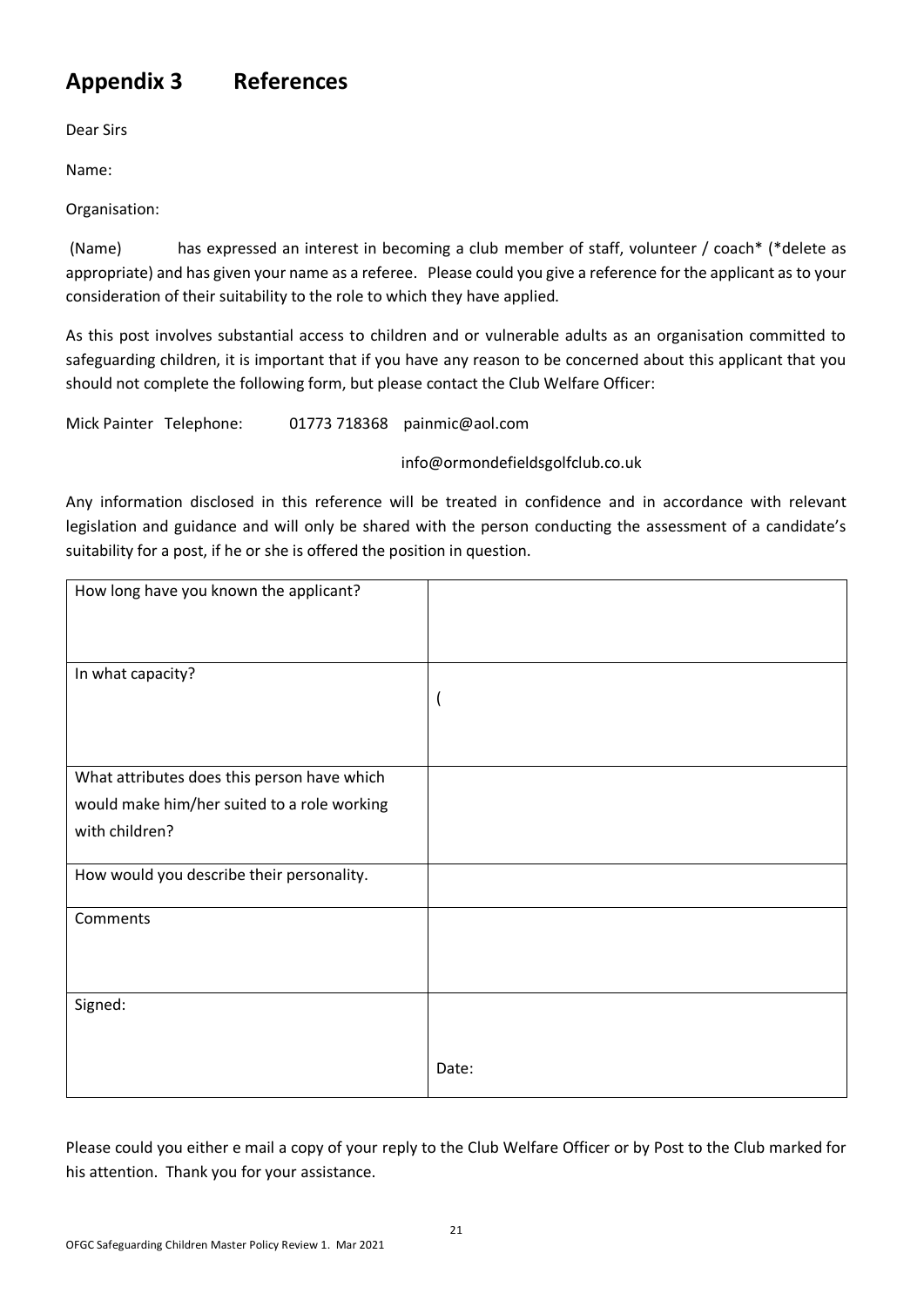### **Appendix 4 Code of Conduct for PGA Professionals, Coaches and Volunteers.**

Ormonde Fields Golf Club already has a Code of Conduct for members and visitors and this Code should be read in conjunction with that. However, this Code is intended specifically to reinforce the safeguarding message through its PGA coaching staff, other coaching staff and volunteers who's role may involve them working with children and vulnerable adults.

- Respect the rights, dignity and worth of every person within the context of golf.
- Treat everyone equally and do not discriminate on the grounds of age, gender, race, religion or belief, sexual orientation, or disability.
- If you see any form of discrimination, do not condone it or allow it to go unchallenged.
- Place the well-being and safety of the young person above the development of performance.
- Develop an appropriate working relationship with young people, based on mutual trust and respect.
- Ensure that physical contact is appropriate and necessary and is carried out within recommended guidelines with the young person's full consent and approval.
- Always work in an open environment (e.g. avoid private or unobserved situations and encourage an open environment)
- Do not engage in any form of sexually related contact with a young player. This is strictly forbidden as is sexual innuendo, flirting or inappropriate gestures and terms.
- You should not have regular contact outside your Club role with the juniors and should not engage in regular communication through text, email or social network sites. Guidance on social media is available, the club has a social media policy and guidelines.
- Know and understand Ormonde Fields Child Safeguarding Policies and Procedures.
- Respect young people's opinions when making decisions about their participation in golf.
- Inform players and parents of the requirements of golf.
- Be aware of and report any conflict of interest as soon as it becomes apparent.
- Display high standards of language, manner, punctuality, preparation, and presentation.
- Do not smoke, drink, or use recreational drugs while actively working with young people for the Club. This reflects a negative image and could compromise the safety of the young people.
- Do not give young people alcohol when they are under the care of the Club.
- Hold relevant qualifications and insurance cover. All Staff, Volunteers & Coaches who work regularly with children must have current DBS clearance, approved by England Golf Governance Department.
- Ensure the activities are appropriate for the age, maturity, experience and ability of the individual.
- Promote the positive aspects of golf e.g. fair play.
- Display high standards of behaviour and appearance.
- Follow Club, County & England golf procedures and Children in Golf Good practice guidelines.
- Ensure that you attend appropriate training to keep up to date with your role and the welfare of young people.
- Report any concerns you may have in relation to a child or the behaviour of an adult, following reporting procedures laid down by the Club within its Safeguarding Guidelines.

| Signed: | Date: |
|---------|-------|
|         |       |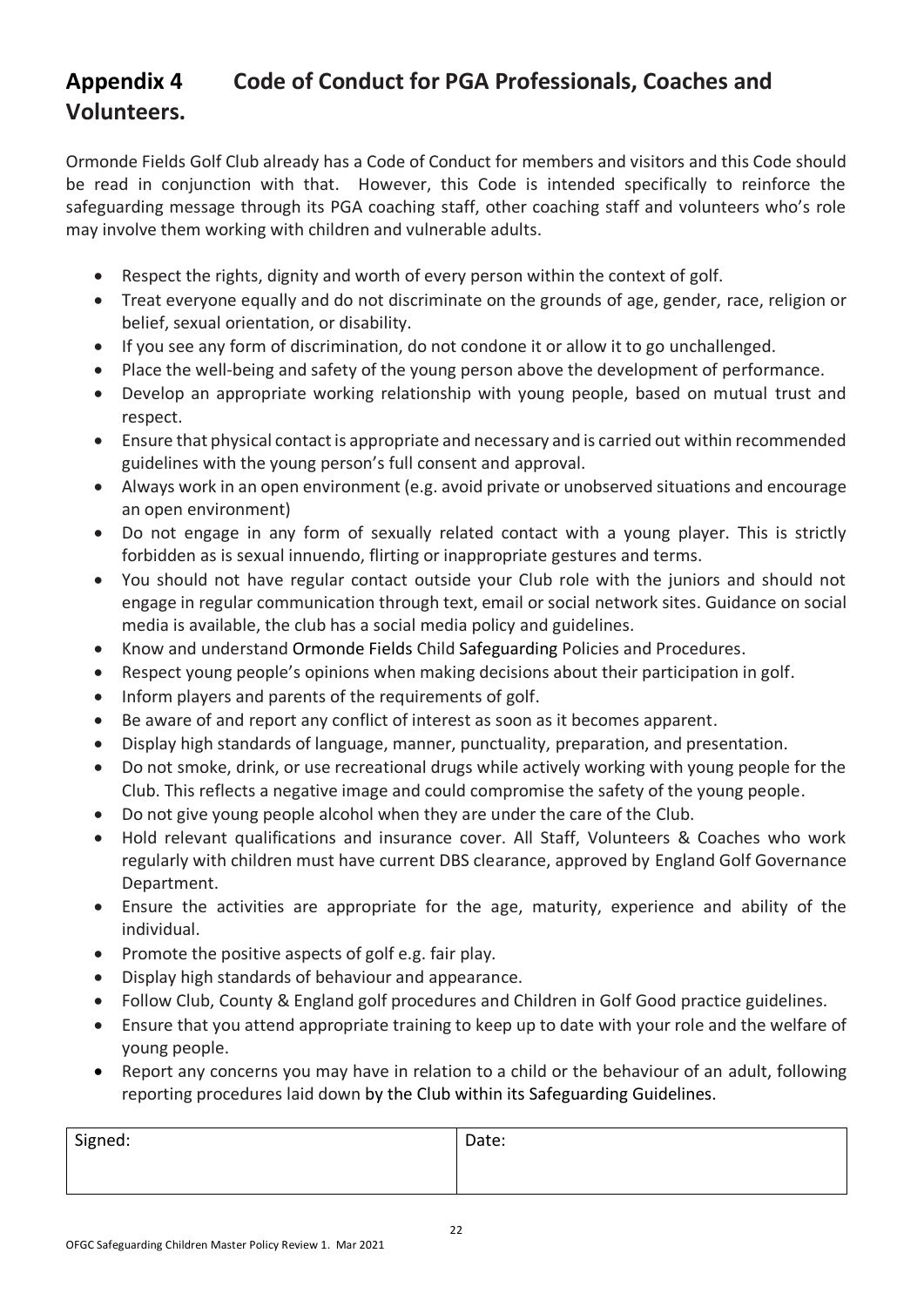### **Appendix 5 Code of Conduct for Young Golfers.**

Ormonde Fields Golf Club already has a Code of Conduct for members and visitors and this Code should be read in conjunction with that. However, this Code is intended specifically for children and young adults who participate in Club activities.

As a young golfer taking part in an Ormonde Fields Golf Club activity, you should:

- Help create and maintain an environment free of fear and harassment.
- Demonstrate fair play and apply golf's standards both on and off the course.
- Understand that you have the right to be treated as an individual.
- Respect the advice that you receive.
- Treat others as you would wish to be treated yourself.
- Respect other people and their differences.
- Look out for yourself and for the welfare of others.
- Speak out (to your parents or a Club representative) if you consider that you or others have been poorly treated. The Club has a named Welfare Officer.
- Be organised and on time.
- Tell someone in authority if you are leaving the venue.
- Accept that these guidelines are in place for the well-being of all concerned.
- Treat organisers and coaches with respect.
- Observe instructions or restrictions requested by the adults looking after you.
- You should not take part in any irresponsible, abusive, inappropriate or illegal behaviour which includes:

Smoking

Using foul language

Publicly using critical or disrespectful descriptions of others either in person or through text, email or social network sites

Consuming alcohol, illegal performance-enhancing drugs or stimulants

You should acquaint yourselves with the risks of playing golf. Read the appropriate course safety guidelines and take particular care to look after yourself and others. Beware of stray balls and always warn others by a shout of "Fore" when you miss hit a shot. Take care crossing roads, keep away from water hazards and deep ditches.

| Signed Child Signature:   | Date: |
|---------------------------|-------|
|                           |       |
|                           |       |
|                           |       |
| <b>Print Name</b>         |       |
| Parent/Guardian Signature | Date  |
|                           |       |
|                           |       |
|                           |       |
| <b>Print Name</b>         |       |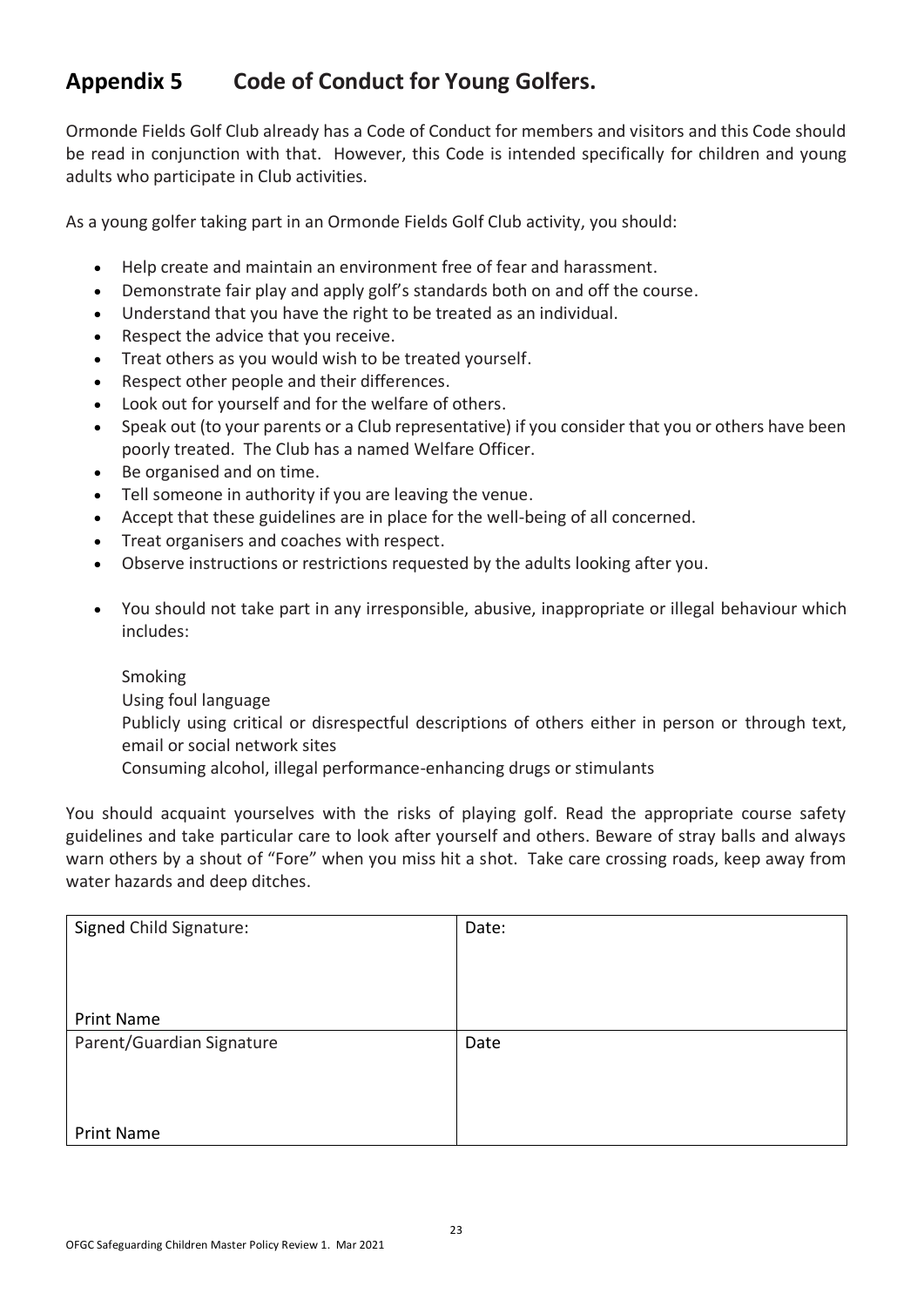### **Appendix 6 Guidance for Parents/Carers of young Golfers**

Ormonde Fields Golf Club is delighted to welcome you and your child to what we hope is a lifetime enjoyment of golf. The positive effect of your support, as a parent, cannot be overstated. Your behaviour has a real influence on the way your child experiences golf.

First things first – why is your child showing an interest in the sport? Is it to learn a new game? To hang out with their friends. Because they did it in school and liked it? Or because you play? Make sure they are playing for their own reasons, not yours. Be supportive but let them simply enjoy the game.

There is a wealth of further supportive information and advice on the Safe Golf website and the NSPCC's sport unit.

#### [www.safegolf.org](http://www.safegolf.org/) <https://thecpsu.org.uk/>

To enable us to provide the best possible experience for you and your child, we kindly request that you read through the following guidance and complete the attached forms.

As parents you are expected to:

- Positively reinforce your child and show an interest in their chosen activity.
- Do not place your child under pressure or push them in to activities they do not want to do.
- Be realistic and supportive.
- Promote your child's participation in playing sport for fun.
- Complete and return the Player Profile Form and Consents pertaining to your child's participation in activities at Ormonde Fields.
- Report and update OFGC with any changes relevant to your child's health and wellbeing.
- Deliver and collect your child punctually before and after coaching sessions/competitions.
- Ensure your child has clothing and kit appropriate to the weather conditions.
- Ensure you child has appropriate equipment, plus adequate food and drink. When leaving your child, make sure they have the necessary provisions for the day, including the ability to meet the requirements of changing weather conditions. Please ensure that your mobile is switched on when you are away from the club, so that you can be contacted in an emergency.
- Ensure that you child understands the rules of Golf.
- Teach your child that they can only do their best.
- Ensure that your child understands their Code of Conduct.
- Behave responsibly at OFGC and on the golf course; do not embarrass your child.
- Show appreciation and support the coaches, volunteers, and staff at OFGC.
- Accept the decision and judgement of the officials during events and competition.
- Take an interest in your child's activity and progress and be supportive. Familiarise yourself with the Clubs Safeguarding Policies.
- Complete the Parental Consent Form which will enable the club and its event organisers to cater for any particular needs that your child may have (e.g. medical conditions and medications, allergies, learning difficulties etc.), as well as contact you in the unlikely event of an emergency.
- Go through the Code of Conduct with your child.
- Be punctual when dropping off and picking up your child for and from coaching /events. It is important to communicate with the event organiser if collecting your child after an event, may cause a problem.
- Introduce yourself to the adults involved in the supervision of your child.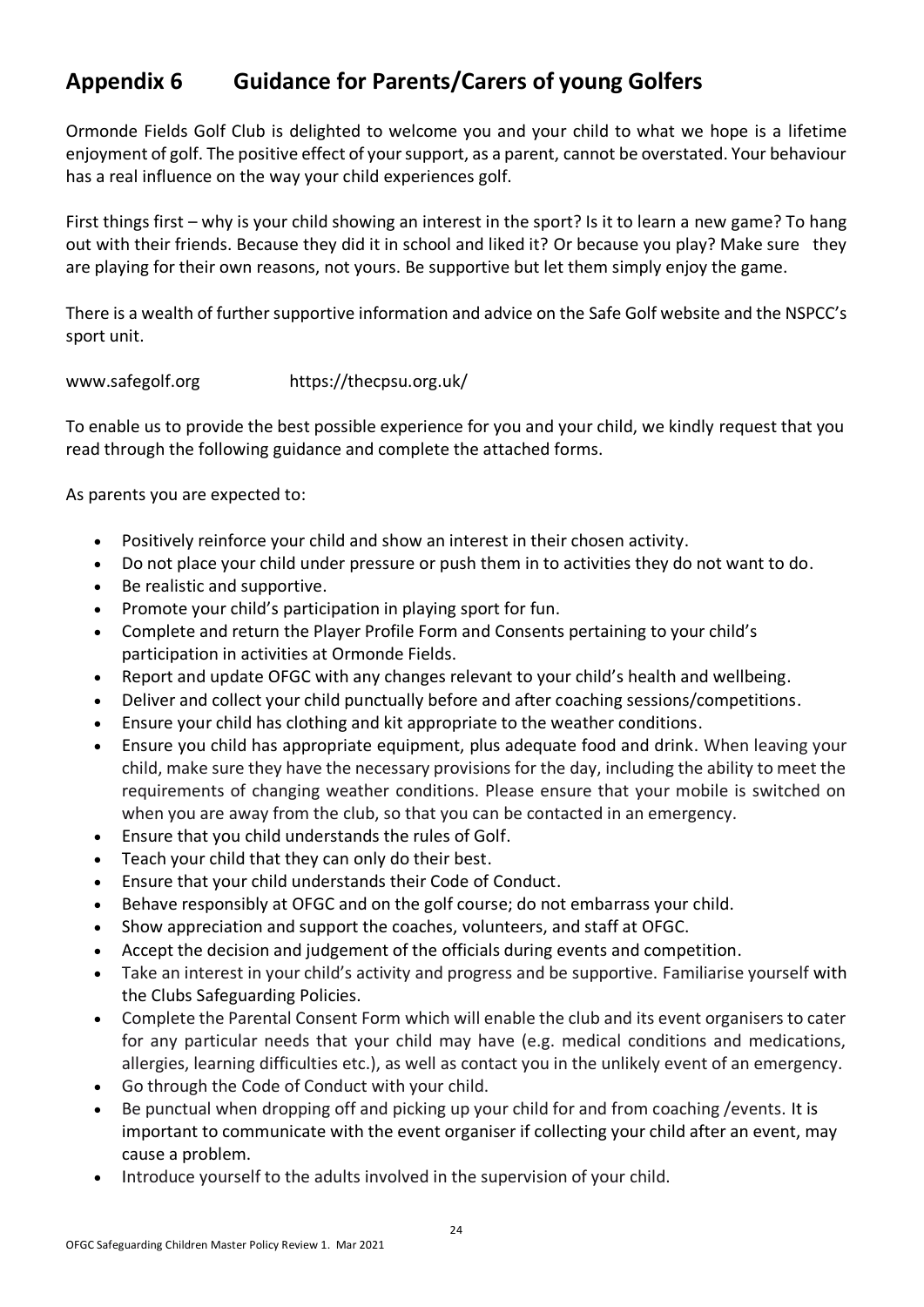- Encourage your child to take part and support Club activities such as coaching & competitions.
- Help your child to arrange golf with other juniors away from Club organised activities so they have someone to play golf with.
- As a parent/guardian you are encouraged to discuss any concerns regarding the organisation of activities or the behaviour of adults towards your child with the Club Welfare Officer, who will treat any concerns you or your child may have in the strictest confidence. England Golf Compliance department are also available for confidential advice: 01526 351813
- Please note: Although information obtained on these forms must be treated as confidential, it is also critically important this information is readily to hand at both coaching/ practice sessions and matches. The information will be held by appropriate people who need it to fulfil a duty of care for your child.

As a parents/carer you have the right to:

- Be assured that your child is safeguarded during their participation in the sport.
- Be informed of problems or concerns relating to your child.
- Be informed if your child is injured.
- Have consent sought for issues such as trips and photography.
- Contribute to the decisions of the club.
- Have any concerns about any aspect of your child's welfare listened to and responded to.
- Any breaches of this code of conduct will be dealt with immediately by The Golf Course Manager at OFGC. Persistent concerns or breaches may result in you being asked not to attend games if your attendance is considered detrimental to the welfare of young participants.

The ultimate action should a parent/carer continue to breach the code of conduct may be the OFGC regrettably asking your child to leave the session, event or club.

| Signed:            | Date: |
|--------------------|-------|
| <b>PRINT NAME:</b> |       |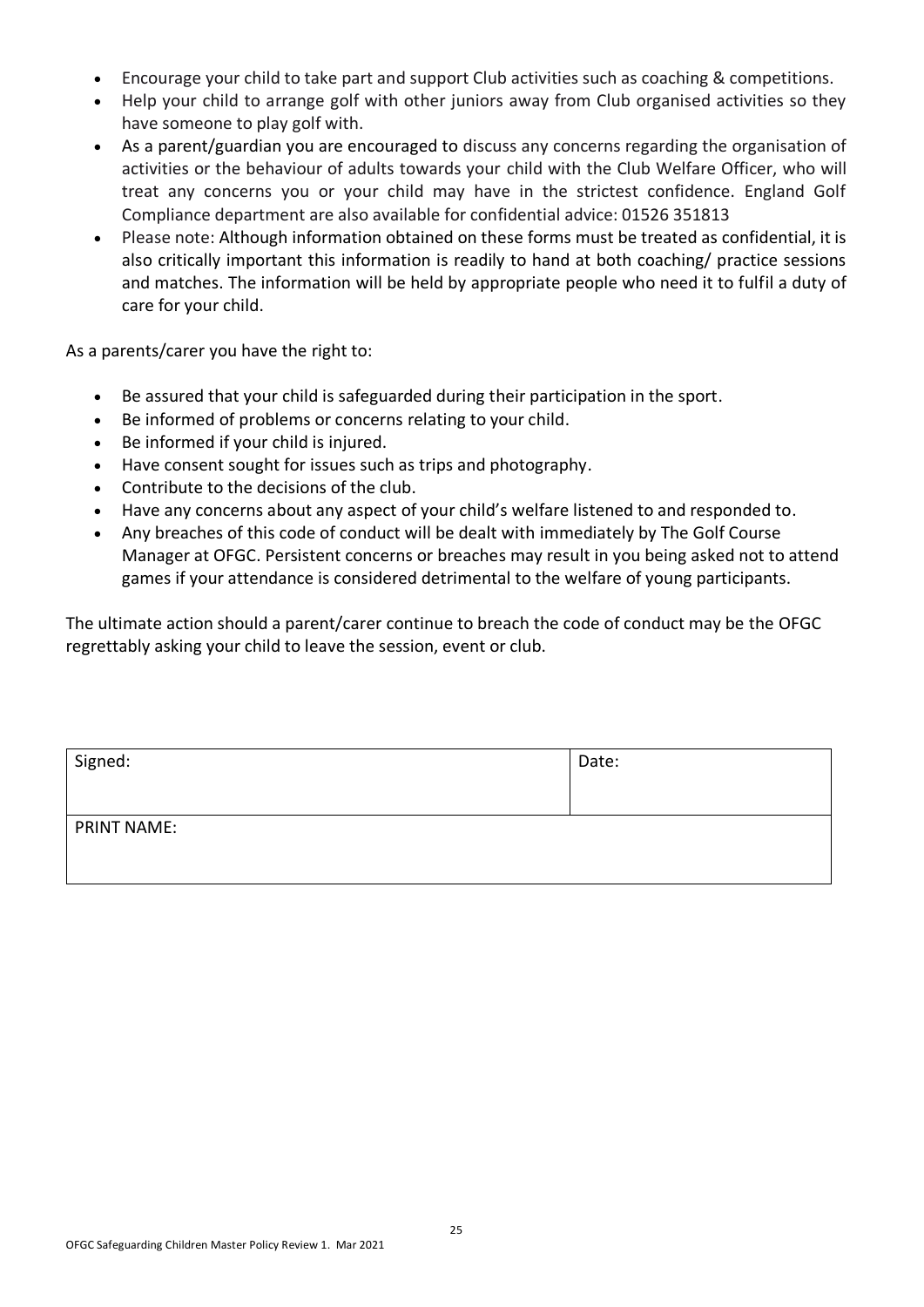### **Appendix 7 Managing Challenging Behaviour**

Staff and volunteers who deliver sports activities to children may, on occasions, be required to deal with a child's challenging behaviour.

These guidelines aim to promote good practice and are based on the following principles:

- The welfare of the child is the paramount consideration.
- Children must never be subject to any form of treatment that is harmful, abusive, humiliating or degrading.
- The specific needs a child may have (e.g. communication, behaviour management, comprehension and so on) should be discussed with their parent/carer and where appropriate the child, before activities start. Where appropriate it may be helpful to record the details of any agreed plan or approach and provide copies to all parties.
- Every child should be supported to participate. Consideration to exclude a child from activities should apply only as a last resort and after all efforts to address any challenge have been exhausted, in exceptional circumstances where the safety of that child or of other children cannot be maintained.

#### **Planning Activities**

Planning for activities should include consideration of whether any child involved may need additional support or supervision to participate safely. This should address:

- Assessment of additional risk associated with the child's behaviour.
- Appropriate supervision ratios and whether numbers of adults should be increased.
- Information sharing for all/volunteers on managing any challenging behaviour to ensure a consistent approach.
- Specialist expertise or support that may be needed from carers or outside agencies. This is particularly relevant where it is identified that a child may need a level of physical intervention to participate safely (see below).

#### **Agreeing Acceptable and Unacceptable Behaviours**

Staff, volunteers, children, young people and parents/carers should be involved in developing an agreement about:

- what constitutes acceptable and unacceptable behaviour (code of conduct)
- the range of sanctions which may be applied in response to unacceptable behaviour.

This can be done at the start of the season, in advance of a trip away from home or as part of a welcome session at a residential camp. It should involve the views of children and young people to encourage better buy in and understanding.

Where challenges are anticipated in light, for example of a child's impairment or other medical condition, a clear plan/agreement should be established and written down.

Ensure that parents/carers understand the expectations on their children and ask them to reinforce this ahead of any trip or activity.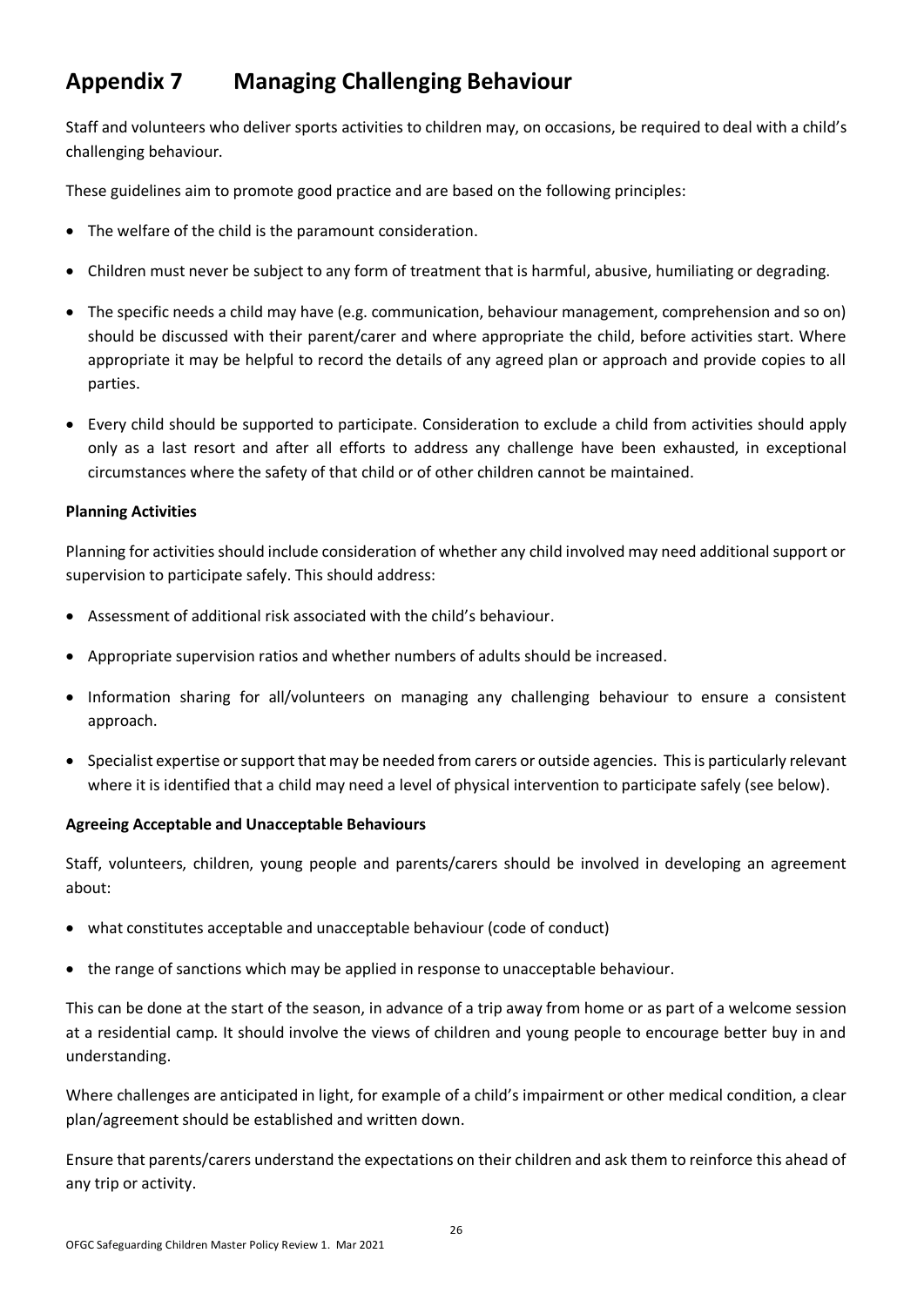#### **Managing Challenging Behaviour**

In responding to challenging behaviour the response should always be:

- Proportionate to the actions you are managing.
- Imposed as soon as is practicable.
- Fully explained to the child and their parents/carers.

In dealing with children who display negative or challenging behaviours, staff and volunteers might consider the following options:

- Time out from the activity, group, or individual work.
- Reparation the act or process of making amends.
- Restitution the act of giving something back.
- Behavioural reinforcement rewards for good behaviour, consequences for negative behaviour.
- De-escalation of the situation talking with the child and distracting them from challenging behaviour.
- Increased supervision by staff/volunteers.
- Use of individual 'contracts' or agreements for the child's future or continued participation.
- Sanctions or consequences e.g. missing an outing or match.
- Seeking additional/specialist support through working in partnership with other agencies.
- Temporary or permanent exclusion.

The following should never be permitted as a means of managing a child's behaviour:

- Physical punishment or the threat of such.
- Refusal to speak to or interact with the child.
- Being deprived of food, water, access to changing facilities or toilets or other essential facilities.
- Verbal intimidation, ridicule or humiliation.

Staff/volunteers should consider the risks associated with employing physical intervention compared with the risks of not employing physical intervention.

The use of physical intervention should always:

- Be avoided unless it is absolutely necessary to prevent a child injuring themselves or others or causing serious damage to property.
- Aim to achieve an outcome that is in the best interests of the child whose behaviour is of immediate concern.
- Form part of a broader approach to the management of challenging behaviour.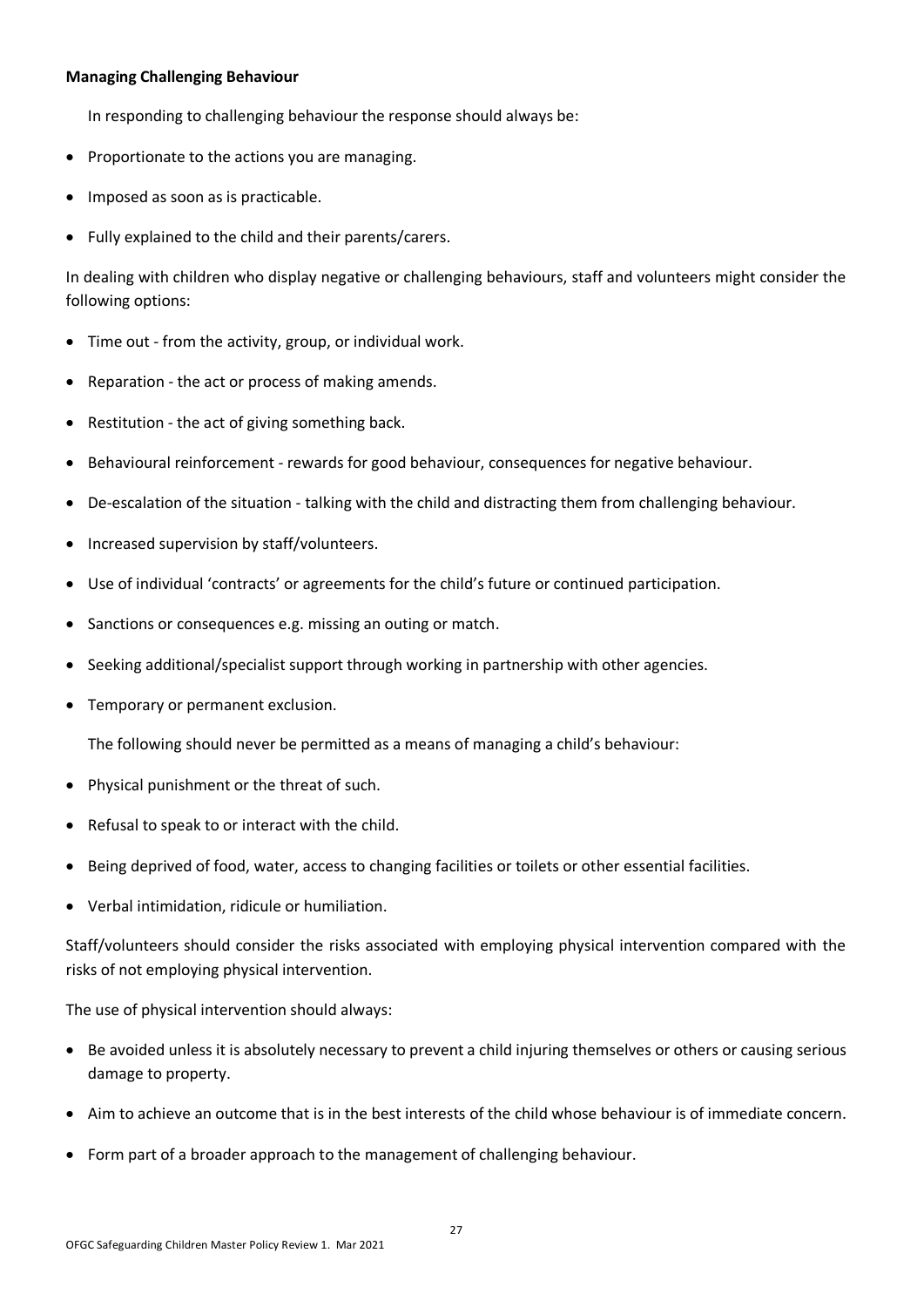- Be the result of conscious decision-making and not a reaction to an adult's frustration.
- Employ the minimum force needed to avert injury to a person or serious damage to property applied for the shortest period of time.
- Used only when all other strategies have been exhausted.
- Be recorded as soon as possible using the appropriate organisation reporting form and procedure.

Parents and carers must always be informed following an incidence where a coach or volunteer has had to physically intervene with a particular child.

Physical intervention must not:

- Involve contact with buttocks, genitals, and breasts.
- Be used as a form of punishment.
- Involve inflicting pain.

#### **Views of the child**

A timely de-brief for staff/volunteers, the child and parents should always take place in a calm environment following an incident where physical intervention has been used. Even children who haven't directly been involved in the situation may need to talk about what they have witnessed.

There should also be a discussion with the child and parents about the child's needs and continued safe participation in the group or activity.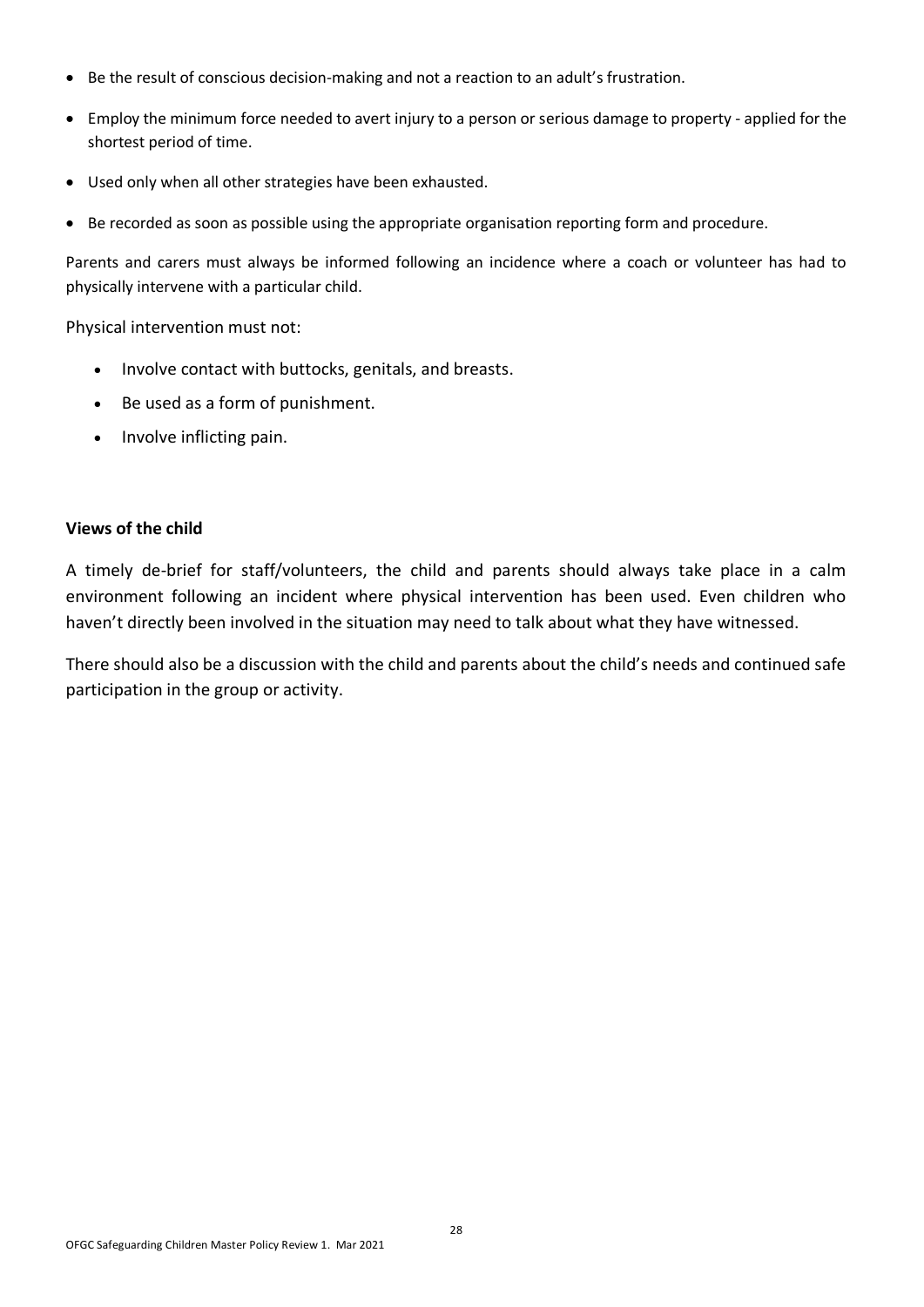### **Appendix 8 Incident Report Form**

| Date                                                                                    | Time                           |  |  |  |  |
|-----------------------------------------------------------------------------------------|--------------------------------|--|--|--|--|
| Recorder's Name:                                                                        | Address:                       |  |  |  |  |
|                                                                                         |                                |  |  |  |  |
|                                                                                         | Post Code                      |  |  |  |  |
|                                                                                         | Telephone No                   |  |  |  |  |
| Child's Name:                                                                           | Address:                       |  |  |  |  |
|                                                                                         |                                |  |  |  |  |
|                                                                                         | Post Code:                     |  |  |  |  |
|                                                                                         | Telephone No:                  |  |  |  |  |
| Complainant's Name:                                                                     | Address:                       |  |  |  |  |
|                                                                                         |                                |  |  |  |  |
|                                                                                         | Post Code:                     |  |  |  |  |
|                                                                                         | Telephone No:                  |  |  |  |  |
| Details of the allegations: [include date; time; location; and nature of the incident.] |                                |  |  |  |  |
|                                                                                         |                                |  |  |  |  |
|                                                                                         |                                |  |  |  |  |
|                                                                                         |                                |  |  |  |  |
|                                                                                         |                                |  |  |  |  |
|                                                                                         |                                |  |  |  |  |
| Additional information: [include witnesses; corroborative statements; etc.]             |                                |  |  |  |  |
|                                                                                         |                                |  |  |  |  |
|                                                                                         |                                |  |  |  |  |
|                                                                                         |                                |  |  |  |  |
|                                                                                         |                                |  |  |  |  |
| Club Welfare Officer Notified                                                           |                                |  |  |  |  |
|                                                                                         |                                |  |  |  |  |
|                                                                                         |                                |  |  |  |  |
| England Golf Compliance department notified.<br>(01526351813)                           | Case Number (if allocated)     |  |  |  |  |
|                                                                                         |                                |  |  |  |  |
| Action taken:                                                                           |                                |  |  |  |  |
|                                                                                         |                                |  |  |  |  |
|                                                                                         |                                |  |  |  |  |
|                                                                                         | Continue Overleaf if necessary |  |  |  |  |
| Signature of Recorder:                                                                  | Signature of Complainant:      |  |  |  |  |
|                                                                                         |                                |  |  |  |  |
|                                                                                         |                                |  |  |  |  |

GDPR: Ormonde Fields Golf Club and England Golf Governance Department may use the information in this form (together with other information they obtain as a result of any investigation) to investigate the alleged incident and to take whatever action is deemed appropriate, in accordance with their Children and Young People Safeguarding Policy and Procedures. Strict confidentiality will be maintained, and information will only be shared on a "need to know" basis in the interests of safeguarding and in accordance with the company's data protection policy. This may involve disclosing certain information to a number of organisations and individuals including relevant clubs and County bodies, individuals that are the subject of an investigation and/or Statutory agencies such as the Police and Children's Social Care.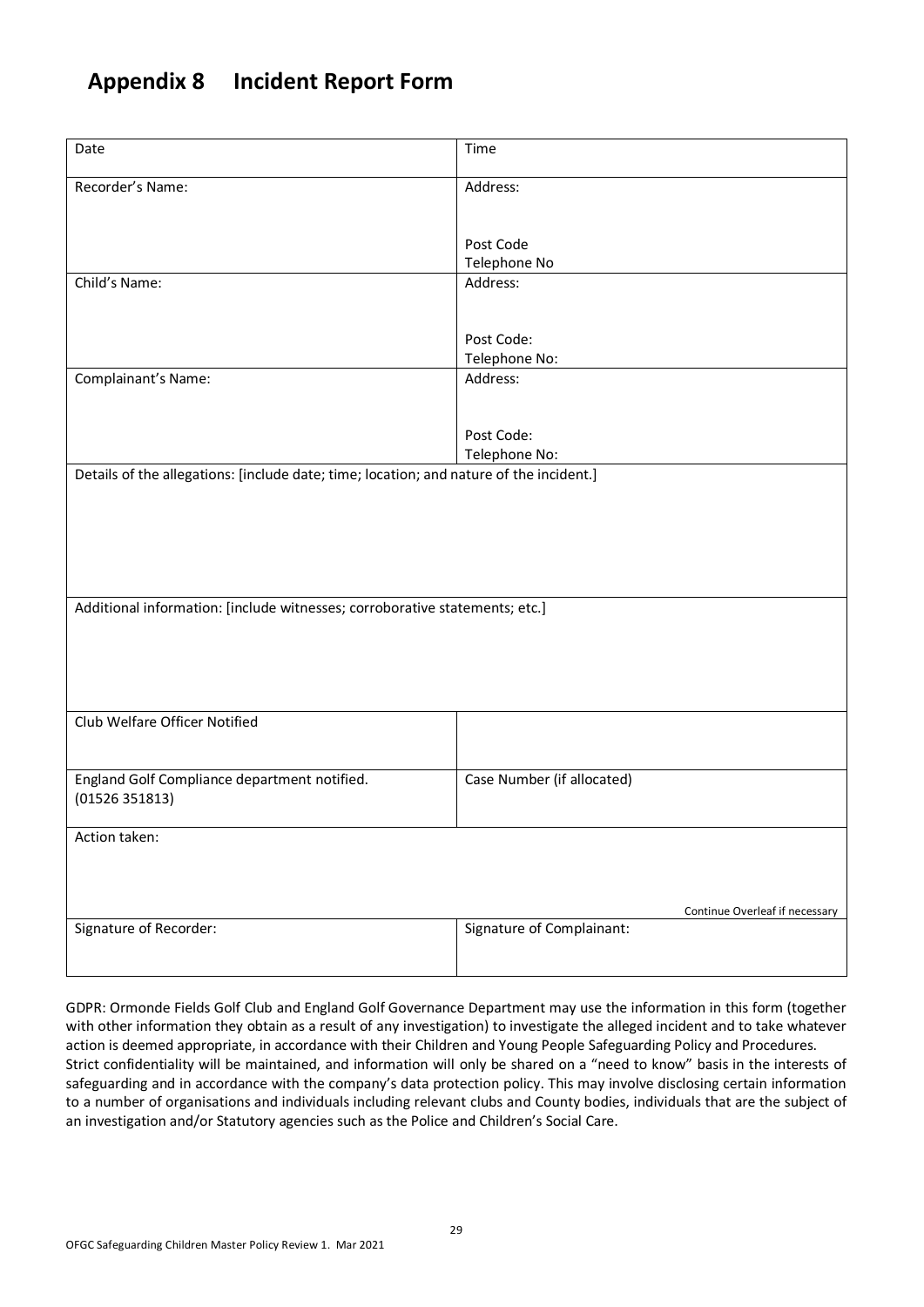### **Appendix 9 Safeguarding Young Person Accident Report Form**

In the event of a Child, Young or Vulnerable Adult sustaining an accident at the Club it is important that in addition to normal RIDDOR and accident regulations that a specific copy is recorded and kept with the records. If a safeguarding issue or Health and Safety is raised by the accident it is important that these are also recorded, and the steps taken in response to the accident.

| Accident Report Form - Recorder's Name:                                                  |               |  |  |  |
|------------------------------------------------------------------------------------------|---------------|--|--|--|
| Address:                                                                                 |               |  |  |  |
|                                                                                          |               |  |  |  |
| Post Code:                                                                               | Telephone No: |  |  |  |
| Name of Injured Person [s]:                                                              |               |  |  |  |
| Address:                                                                                 |               |  |  |  |
|                                                                                          |               |  |  |  |
| Post Code:                                                                               | Telephone No: |  |  |  |
| Nature of Injury Sustained:                                                              |               |  |  |  |
|                                                                                          |               |  |  |  |
| Where did the Accident occur: [include date; time; location; and nature of the accident] |               |  |  |  |
|                                                                                          |               |  |  |  |
|                                                                                          |               |  |  |  |
| How did the Accident occur: [include: names; telephone numbers; etc.]                    |               |  |  |  |
|                                                                                          |               |  |  |  |
| Were there any witnesses to the Accident: [include names; statements, etc.]              |               |  |  |  |
|                                                                                          |               |  |  |  |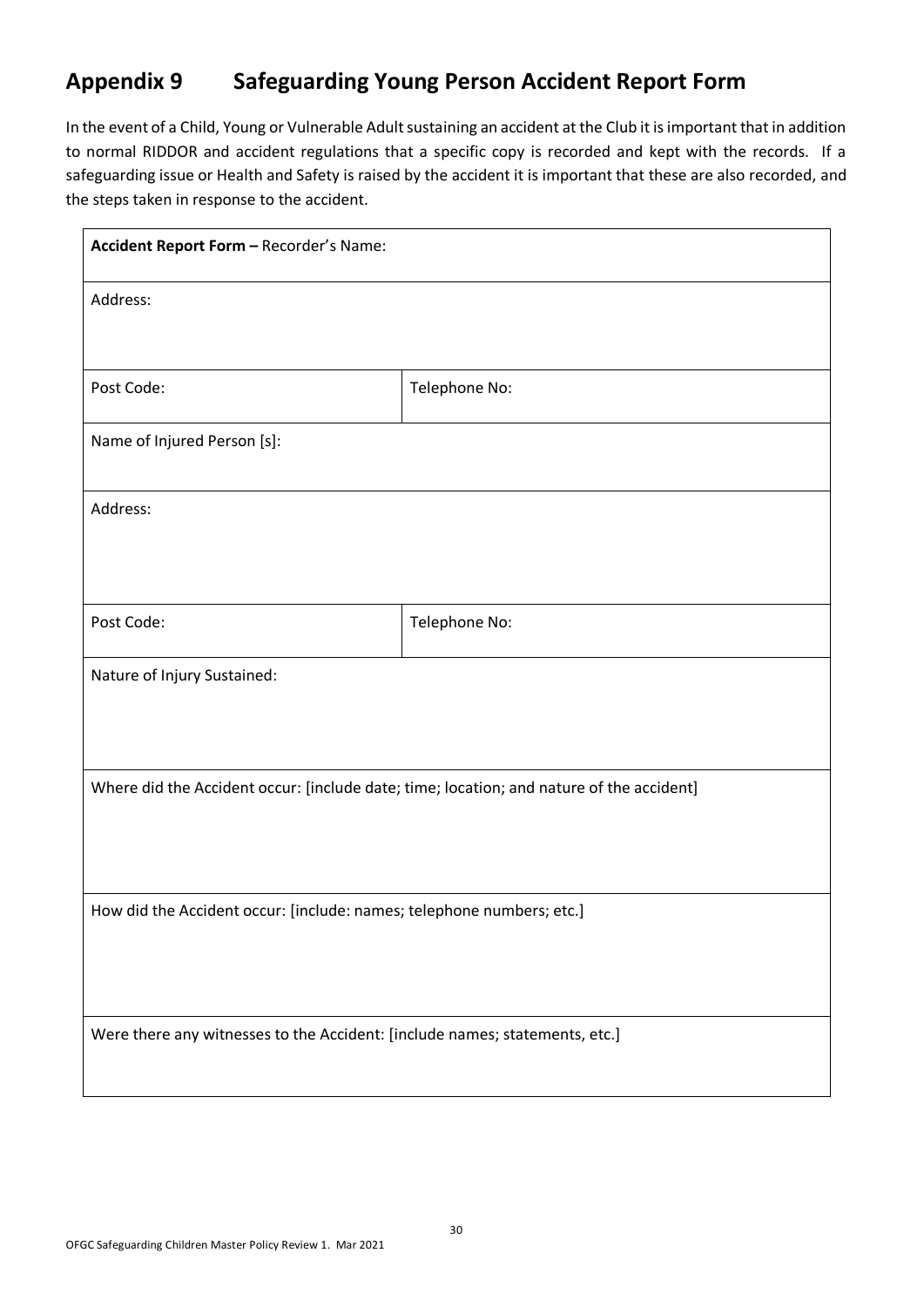What action was taken: [include: treatment administered, by whom, etc.]

Were any other Agencies involved? [e.g. Ambulance service]

Have the Parents / Carers been contacted? YES NO [Please circle.]

Does the accident need to be referred to England Golf Governance Dept? YES NO

Date: Time:

Signature of Recorder:

#### **Data protection:**

OFGC and England Golf Governance Department may use the information in this form (together with other information they obtain as a result of any investigation) to investigate the alleged incident and to take whatever action is deemed appropriate, in accordance with their Children and Young People Safeguarding Policy and Procedures.

Strict confidentiality will be maintained, and information will only be shared on a "need to know" basis in the interests of safeguarding and in accordance with the company's data protection policy. This may involve disclosing certain information to a number of organisations and individuals including relevant clubs and County bodies, individuals that are the subject of an investigation and/or Statutory agencies such as the Police and Children's Social Care.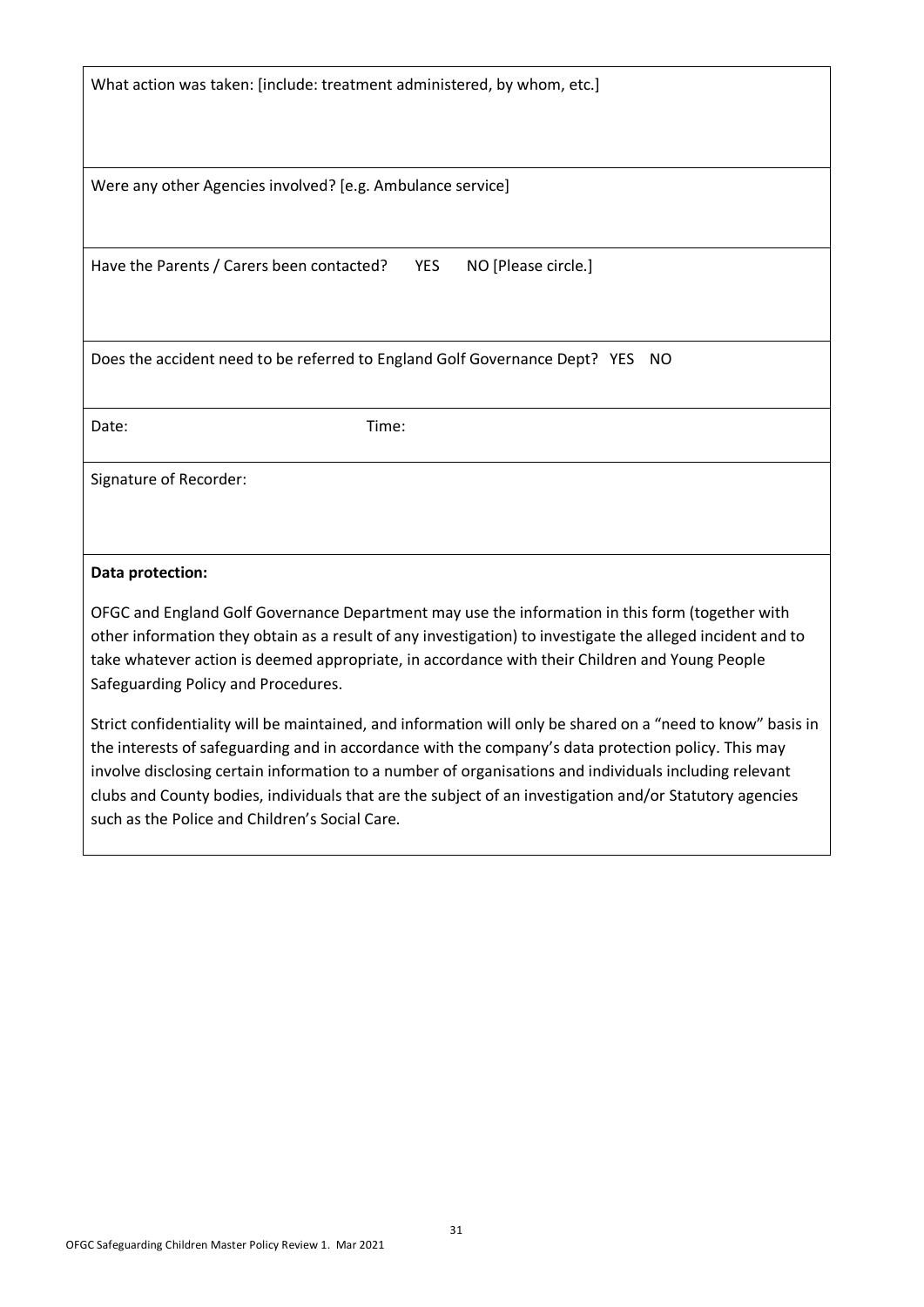### **Appendix 10 Junior Profile and Parental Consent Forms**

The safety and welfare of juniors in our care is paramount, and it is therefore important that we are aware of any illness, medical condition, and other relevant health details so that their best interests are addressed.

Please complete this form with our assurance that the information will be treated as confidential. In compliance with the Data Protection Act 2018, GDPR and all relevant data protection legislation, all efforts will be made to ensure that information is accurate, kept up to date and secure and that it is used only in connection with the purpose and activities of the organisation. Information will not be kept once a person is no longer a member of the organisation. The information will be disclosed only to those members of the organisation for whom it is appropriate and relevant officers of England Golf where necessary.

It is the responsibility of the junior and their parent to notify the Club Welfare Officer (CWO) or Secretary if any of the details change at any time.

| <b>Junior Name</b>        |                         |
|---------------------------|-------------------------|
| Parents' Names            |                         |
| Address (If different)    |                         |
| Home Telephone No         |                         |
| Mobile Telephone No       |                         |
| Work Telephone No         |                         |
| <b>Emergency Contacts</b> | Contact 1<br>Name       |
|                           | Relationship to child   |
|                           | Home Telephone Number   |
|                           | Mobile Telephone Number |
|                           | Work Telephone Number   |
|                           | Contact 2 (if rqd)      |
|                           | Name                    |
|                           | Relationship to child   |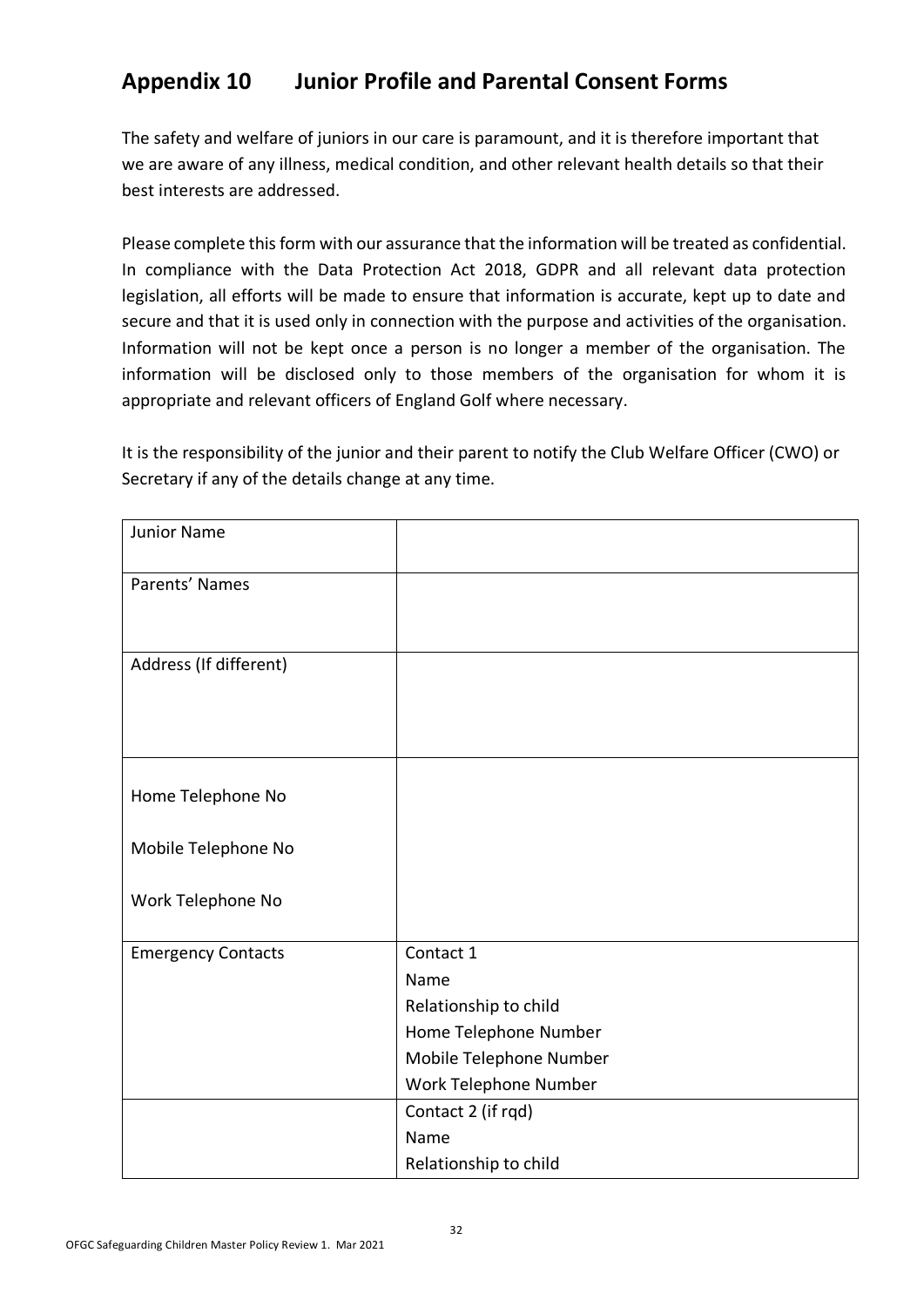|                                                                                                 | Home Telephone Number                                                                     |  |  |  |  |
|-------------------------------------------------------------------------------------------------|-------------------------------------------------------------------------------------------|--|--|--|--|
|                                                                                                 | Mobile Telephone Number                                                                   |  |  |  |  |
|                                                                                                 | Work Telephone Number                                                                     |  |  |  |  |
|                                                                                                 |                                                                                           |  |  |  |  |
|                                                                                                 |                                                                                           |  |  |  |  |
| <b>Medical Information</b>                                                                      | Child's Doctor's name                                                                     |  |  |  |  |
|                                                                                                 | Doctor's Surgery Address                                                                  |  |  |  |  |
|                                                                                                 |                                                                                           |  |  |  |  |
|                                                                                                 | <b>Telephone Number</b>                                                                   |  |  |  |  |
|                                                                                                 |                                                                                           |  |  |  |  |
|                                                                                                 |                                                                                           |  |  |  |  |
|                                                                                                 | Does your child experience any conditions requiring medical treatment and/or medication?  |  |  |  |  |
|                                                                                                 |                                                                                           |  |  |  |  |
| $YES \Box NO \Box$                                                                              |                                                                                           |  |  |  |  |
|                                                                                                 |                                                                                           |  |  |  |  |
| If yes please give details, including medication, dose and frequency.                           |                                                                                           |  |  |  |  |
|                                                                                                 |                                                                                           |  |  |  |  |
|                                                                                                 |                                                                                           |  |  |  |  |
|                                                                                                 |                                                                                           |  |  |  |  |
| Does your child have any allergies? YES $\Box$ NO $\Box$                                        |                                                                                           |  |  |  |  |
|                                                                                                 |                                                                                           |  |  |  |  |
|                                                                                                 | If yes, please give details.                                                              |  |  |  |  |
| Does your child have any specific dietary requirements? YES □ NO □                              |                                                                                           |  |  |  |  |
|                                                                                                 |                                                                                           |  |  |  |  |
| If yes, please give details.                                                                    |                                                                                           |  |  |  |  |
|                                                                                                 |                                                                                           |  |  |  |  |
|                                                                                                 | What additional needs, if any, does your child have e.g. needs help to administer planned |  |  |  |  |
| medication, assistance with lifting or access, regular snacks?                                  |                                                                                           |  |  |  |  |
|                                                                                                 |                                                                                           |  |  |  |  |
|                                                                                                 |                                                                                           |  |  |  |  |
|                                                                                                 |                                                                                           |  |  |  |  |
| Disability                                                                                      |                                                                                           |  |  |  |  |
| The Equality Act 2010 defines a disabled person as 'anyone with a physical or mental            |                                                                                           |  |  |  |  |
| impairment, which has a substantial and long-term adverse effect on his or her ability to carry |                                                                                           |  |  |  |  |
| out normal day to day activities'.                                                              |                                                                                           |  |  |  |  |
| Do you consider your child to have a disability? YES $\Box$ NO $\Box$                           |                                                                                           |  |  |  |  |
|                                                                                                 |                                                                                           |  |  |  |  |
| If yes, what is the nature of the disability?                                                   |                                                                                           |  |  |  |  |
|                                                                                                 |                                                                                           |  |  |  |  |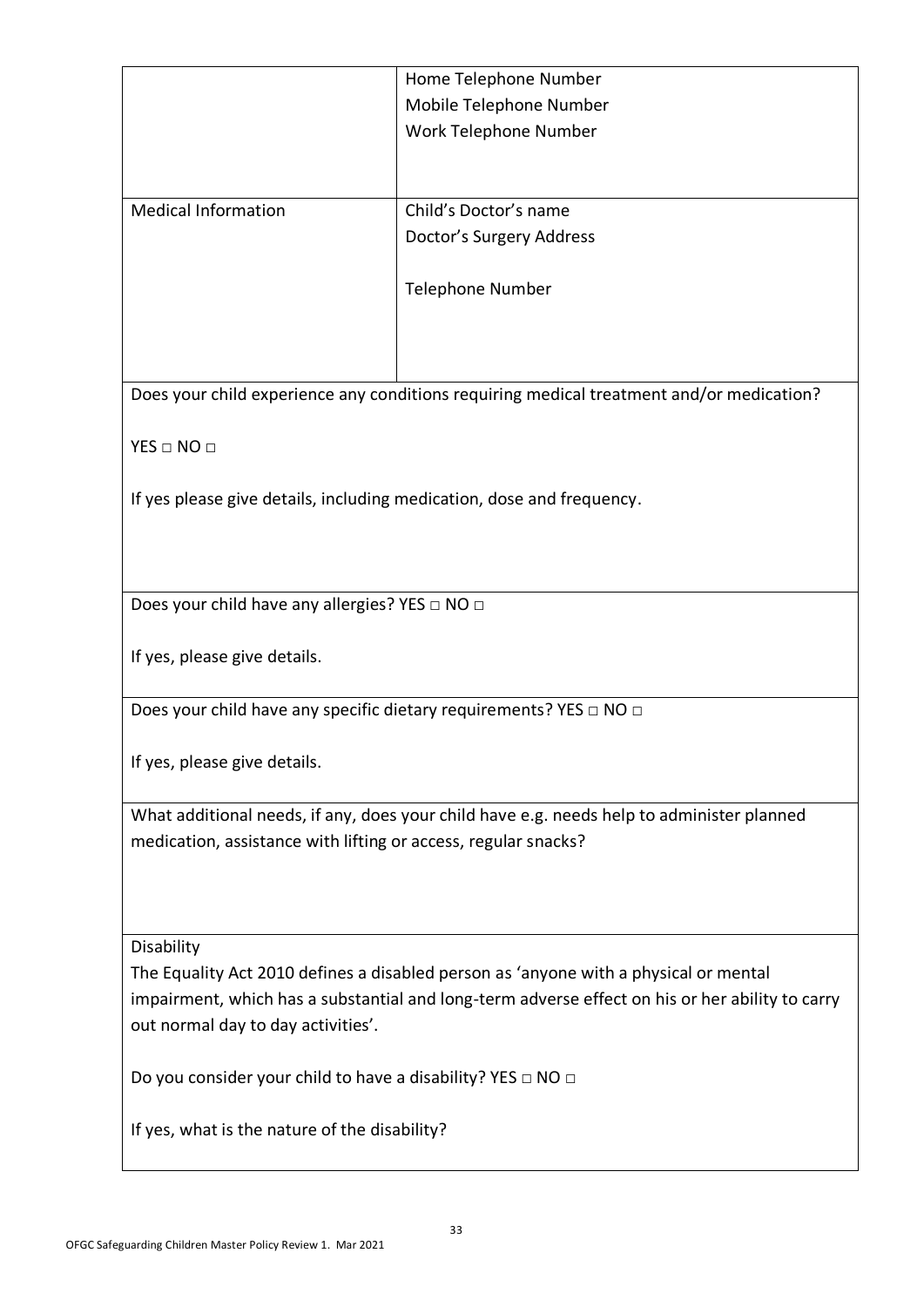Does your child have any communication needs e.g. non-English speaker/hearing impairment/ sign language user/ dyslexia? If yes, please tell us what we need to do to enable him/her them to communicate with us fully.

Notes

- I confirm to the best of my knowledge that my child does not suffer from any medical condition other than those detailed above.
- I agree to notify the Club of any changes to this information.
- I give my consent that in an emergency situation, the club may act in my place (loco parentis), if the need arises for the administration of emergency first aid and/or other medical treatment which, in the opinion of a qualified medical practitioner, may be necessary. I also understand that in such an occurrence all reasonable steps will be taken to contact me or the alternative adult named in this form.
- The attached signature will denote that my child has my permission to be on the golf club's premises.
- I acknowledge that the club is not responsible for providing adult supervision for my child, except for formal junior golfing coaching, matches or competition.
- I also agree to my child being transported by Club representatives to and from venues when he/she is representing the Club

Parents should be aware that certain golf courses and locations may present certain dangerous hazards such as road crossings and pathways. It is the Parents responsibility to ensure their child is capable in this instance.

| By                                           | signing                  | this | document I confirm |  |  | that I | have | legal | responsibility |
|----------------------------------------------|--------------------------|------|--------------------|--|--|--------|------|-------|----------------|
| the information I have provided may be used. |                          |      |                    |  |  |        |      |       |                |
|                                              |                          |      |                    |  |  |        |      |       |                |
|                                              | Signed Parent / Guardian |      |                    |  |  |        |      |       |                |
|                                              |                          |      |                    |  |  |        |      |       |                |
|                                              |                          |      |                    |  |  |        |      |       |                |
|                                              | <b>Print Name</b>        |      |                    |  |  |        |      |       |                |
|                                              |                          |      |                    |  |  |        |      |       |                |
| Date                                         |                          |      |                    |  |  |        |      |       |                |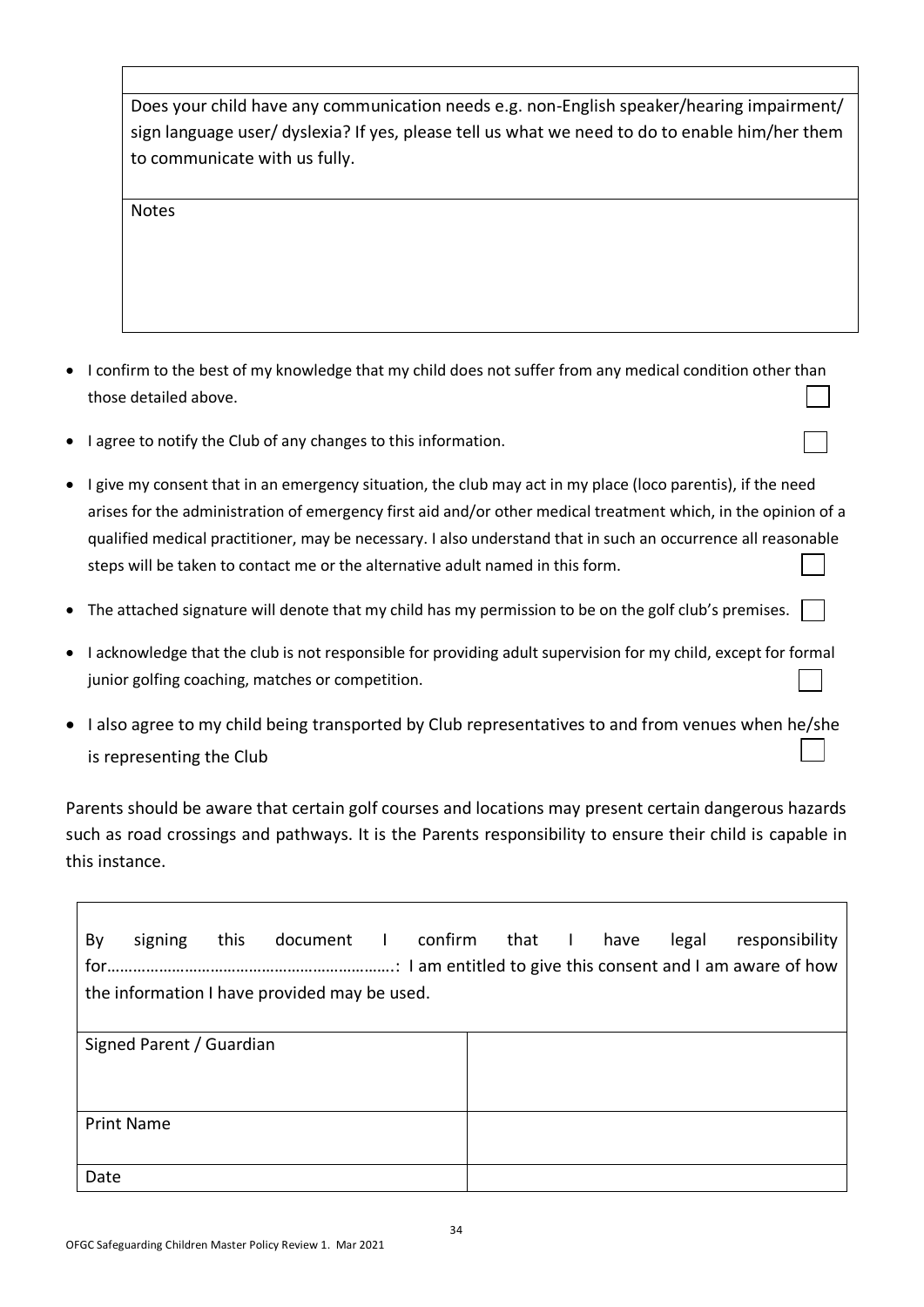### **Appendix 11 Ormonde Fields Photography Consent**

This form is to be signed by the legal carer of a child under the age of 18, together with the child. Please note that if you have more than one child registered you will need to complete separate forms for each.

Ormonde Fields Golf Club recognises the need to ensure the welfare and safety of all children in golf. As part of our commitment to ensure their safety we will not permit photographs, video images or other images of your child to be taken(except where some incidental inclusion may not be possible to avoid) or used without your consent.

Ormonde Fields Golf Club will follow the guidance for the use of images of children as detailed within the respective Child Protection Policy and Procedures.

Ormonde Fields Golf Club will take steps to ensure these images are used solely for the purposes for which they are intended i.e. the promotion and celebration of the activities of golf at the Club and in Derbyshire.

If you become aware that these images are being used inappropriately you should inform the Club Welfare Officer immediately.

The photographs may be available on the club website.

If at any time either you as the parent/ guardian or the child wishes the data to be removed from the website, 7 days' notice must be given to the Club Welfare Officer after which the data will be removed.

To be completed by parent/guardian

I \_\_\_\_\_\_\_\_\_\_\_\_\_\_\_\_\_\_\_\_\_\_ (Parent full name) consent to Ormonde Fields Golf Club photographing or videoing

\_\_\_\_\_\_\_\_\_\_\_\_\_\_\_\_\_\_ (name of child) under the stated rules and conditions, and I confirm I have legal parental responsibility for this child and am entitled to give this consent.

| Signature | Date |
|-----------|------|
|           |      |

#### To be completed by child

I \_\_\_\_\_\_\_\_\_\_\_\_\_\_\_\_\_\_\_\_\_\_ (Child full name) consent to Ormonde Fields Golf Club) photographing or videoing under the stated rules and conditions.

| Signature | Date |
|-----------|------|
|           |      |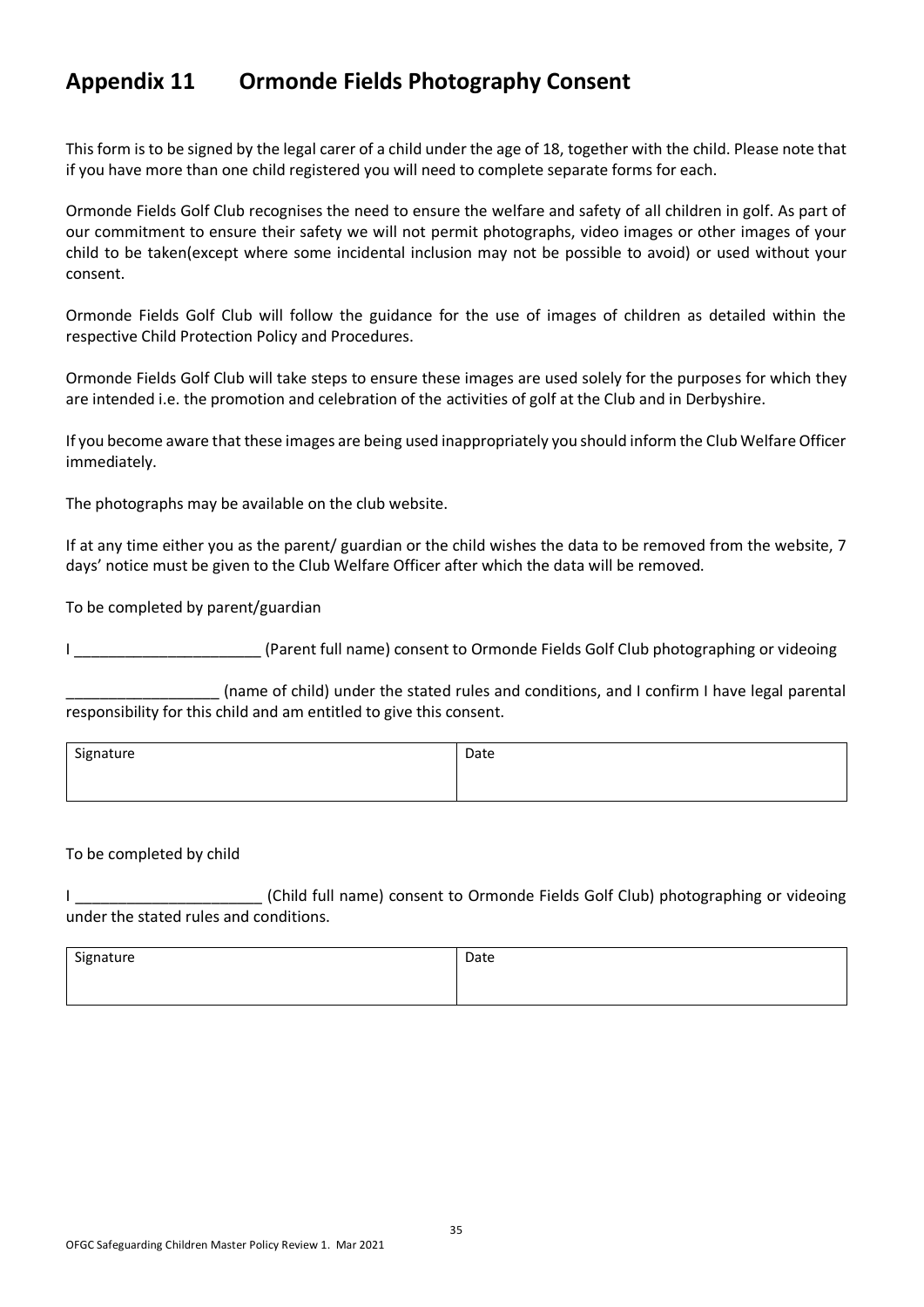### **Appendix 12 Guidance for Parents**

Ormonde Fields Golf Club is delighted to welcome you and your child to what we hope is a lifetime enjoyment of golf. The positive effect of your support, as a parent, can't be overstated. Your behaviour has a real influence on the way your child experiences golf.

First things first – why is your child showing an interest in the sport? Is it to learn a new game? To hang out with their friends. Because they did it in school and liked it? Or because you play? Make sure they're playing for their own reasons, not yours. Be supportive but let them simply enjoy the game.

There is a wealth of further supportive information and advice on the Safe Golf website and the NSPCC's sport unit. [www.safegolf.org](http://www.safegolf.org/) <https://thecpsu.org.uk/>

To enable us to provide the best possible experience for you and your child, we kindly request that you read through the following guidance and complete the attached forms.

- Take an interest in your child's activity and progress and be supportive.
- Familiarise yourself with the Clubs Safeguarding Policies.
- Complete the attached Parental Consent Form which will enable the club and its event organisers to cater for any particular needs that your child may have (e.g. medical conditions and medications, allergies, learning difficulties etc.), as well as contact you in the unlikely event of an emergency.
- Go through the attached Code of Conduct with your child. Also familiarise yourself with Codes of Conduct for parents, coaches, children and young people. Transport Policy. Changing Room policy. Photography, Videoing and the use of Social Media Policies.
- Be punctual when dropping off and picking up your child for and from coaching /events. It is important to communicate with the event organiser if collecting your child after an event, may cause a problem.
- Introduce yourself to the adults involved in the supervision of your child.
- When leaving your child, make sure they have the necessary provisions for the day, including the ability to meet the requirements of changing weather conditions. Please ensure that your mobile is switched on when you are away from the club, so that you can be contacted in an emergency.
- Encourage your child to take part and support Club activities such as coaching & competitions.
- Help your child to arrange golf with other juniors away from Club organised activities so they have someone to play golf with.

As a parent/guardian you are encouraged to discuss any concerns regarding the organisation of activities or the behaviour of adults towards your child with the Club Welfare Officer, who will treat any concerns you or your child may have in the strictest confidence. England Golf Governance department are also available for confidential advice: 01526 351813.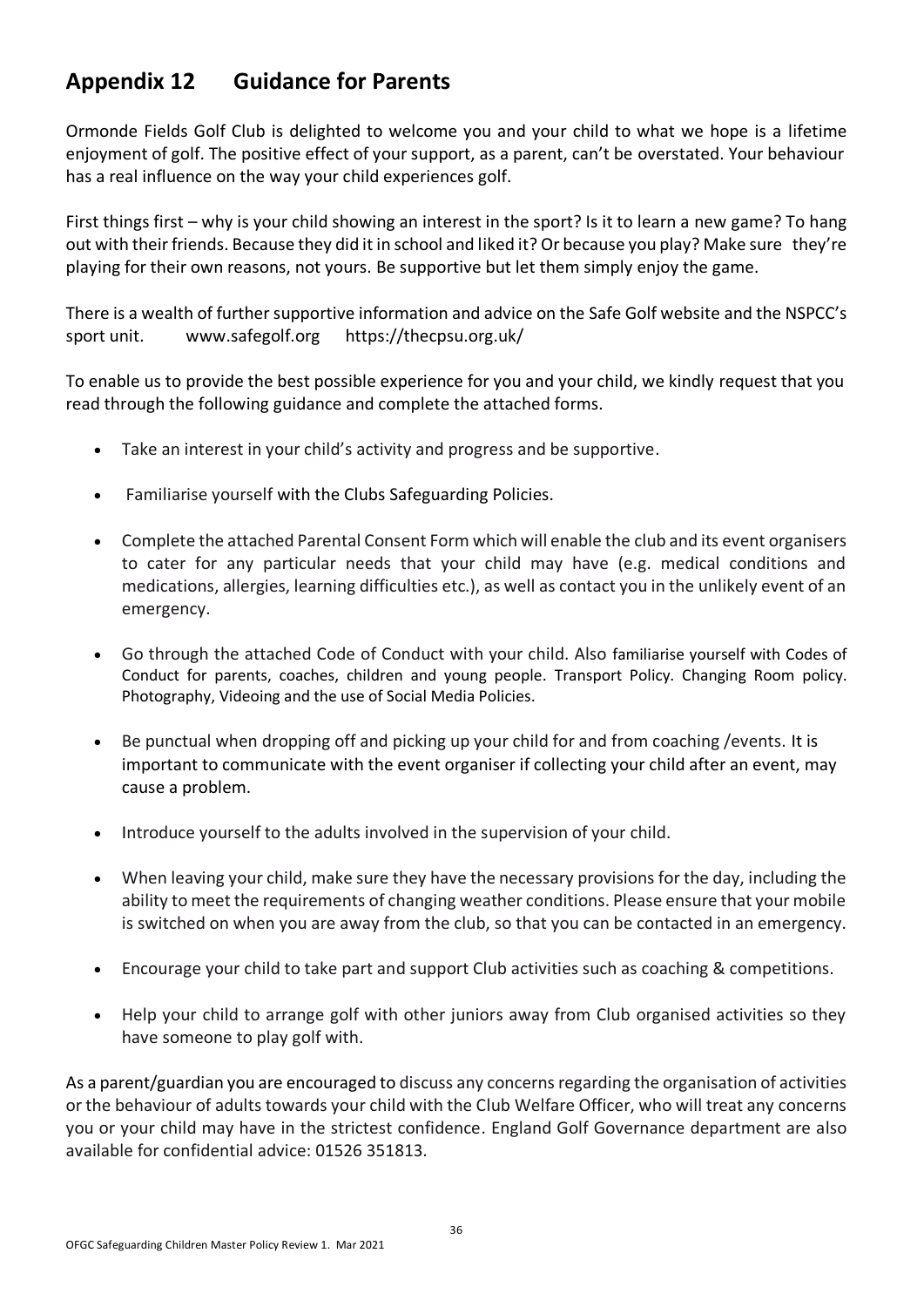### **Appendix 13 Managing Young People on Away Trips**

The following provides good practice guidance for taking teams on an away fixture for a day (not overnight)

- appoint a team manager with clear roles and responsibilities.
- appoint a designated safeguarding lead contact (not the team manager) who is appropriately trained and competent for the role and responsibilities.
- establish well in advance where the fixture is.
- ensure you have sufficient staff to manage and look after the young people.
- obtain written permission from the parents/carers or carers for participation, transporting and supervising. An up to date photograph of each child must be attached to the child's consent form (for use in the event of any child going missing)
- ensure that a welfare plan has been written and communicated to staff, participants and carers.
- ensure all staff responsible for the young people have been DBS checked to the appropriate level and staff have had appropriate safeguarding training.
- ensure that a risk assessment has been conducted.
- ensure that there is a contact available e.g. a staff member who is not travelling away, who will act as the key contact point if required.

#### **Overnight Stays**

Those responsible for organising overnight stays should establish the purpose of the trip, confirm the dates, location, and duration. You should also conduct a risk assessment, identify suitable venues and facilities for both fixtures and accommodation and consider the following:

- Purpose of the trip.
- Who will be going, children? Staff?
- How much will it cost? How much spending money is required?
- What insurance cover is required?
- Supervision of children, both playing and non-playing time.
- Catering for all food requirements.
- Communication with parents (see above)
- Ensure a list of the team and staff is left, with contact number and address of the accommodation.
- Ensure that there are emergency contact numbers for all the team and staff.
- An itinerary giving as much detail as possible.
- Emergency procedures and telephone contacts.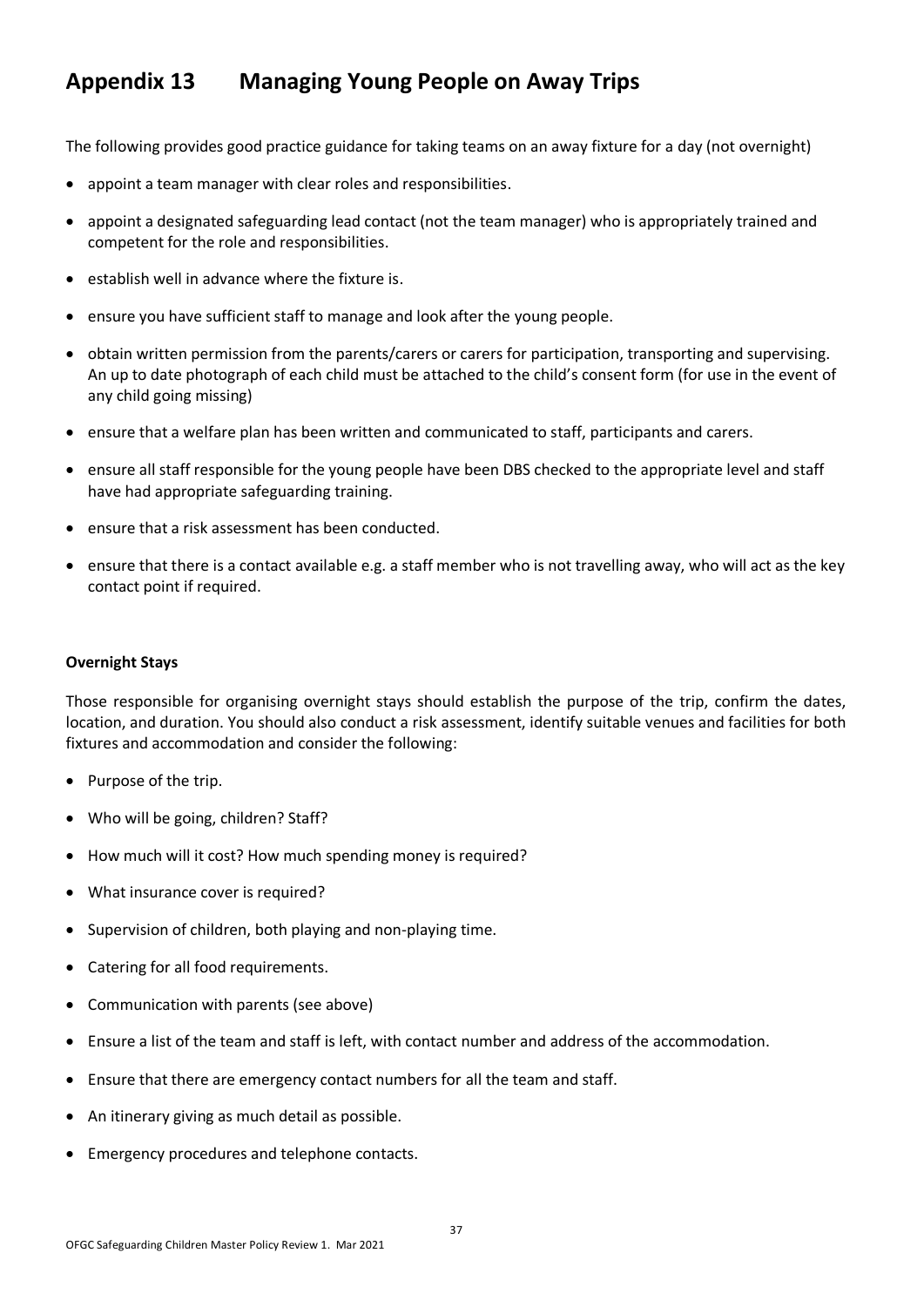- Codes of contact for both staff and children.
- Welfare and child protection procedures.

#### **Accommodation**

Whatever the accommodation, the team manager should ensure that the children are safe. Discuss your code of conduct and discipline policy with the staff at the accommodation. All children must know which rooms staff are in and how to contact them if required.

If rooms are equipped with satellite TV, inappropriate programmes may be available. It may be possible to have these programmes disconnected.

If rooms have fridges, all alcohol must be removed.

Check the accommodation policy for extras on bills, breakages and lost keys. All accommodation must be clean and with access to sufficient toilet and bathing facilities.

It is not acceptable:

- For children to share a bed
- For male and female children to share a room
- For staff to share a room with children

Checks must be made to ensure that the needs of children with disabilities are met. For wheelchair users, it is important to check access to the building, room and bathroom facilities.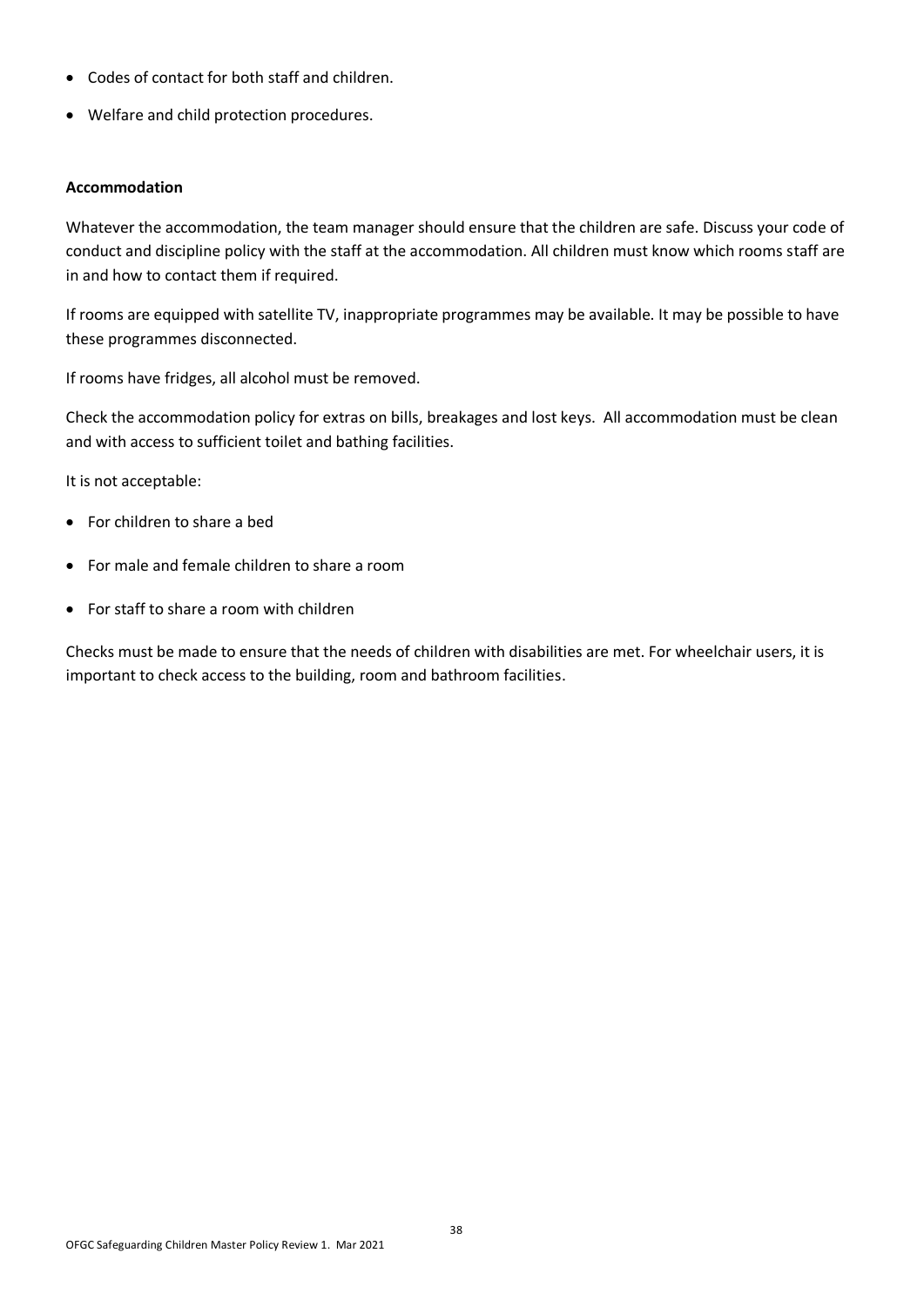### **Appendix 14 Social Media Guidelines for Ormonde Fields Golf Club.**

This guidance gives procedures that will support and underpin the use of social networking and other online services within Ormonde Fields Golf Club. It is important that all members, staff, volunteers, coaches, officials, referees, or anyone working on behalf of Ormonde Fields Golf Club are aware of this policy and agree to the following terms. These guidelines are an essential tool to be used in conjunction with our safeguarding policies and form part of our overall commitment to the game of golf played in an appropriate environment.

#### **Advice for Individual**

- Do not accept children as contacts on social networking sites if you hold a position of trust with children/young people.
- Where contact through social networking sites is used for professional reasons, restrict the communication to professional content and obtain written consent from parents prior to establishing contact.
- Include a third party in any communications to children, e.g. copy parents into communications. E.g. In WhatsApp groups, make sure a parent or guardian is included in the chat as well as the young person.
- Use the privacy settings on the various sites to ensure that your content will only be viewed by appropriate people.
- Ensure that any content you place on a social networking site is age appropriate.
- Do not use the site to criticise or abuse others.
- Know where to direct junior members and their parents for information.
- Know how to report concerns.
- Know how to keep data safe and secure. This should include the personal contact data of individuals, such as mobile numbers, email addresses and social networking profiles.

#### **Advice for Children**

- Consider carefully who you invite to be your friend online and make sure they are who you actually think they are.
- There are websites that offer advice about protecting yourself online, such as www.ceop.gov.uk and www.childnet.com.
- Make sure you use privacy settings so that only friends can view your profile.
- Remember that anything you post on websites may be shared with people you don't know.
- Never post comments, photos, videos, etc., that may upset someone, that are untrue or that are hurtful. Think about whether you may regret posting the content at a later date.
- If you are worried or upset about something that's been posted about you, or by texts you receive from other juniors or adults involved with the club, raise this with your Club Welfare Officer. Alternatively contact your County Welfare Officer (Craig Longmore at Derbyshire County Golf – derbyshiregolfcwo@gmail.com or telephone 07988 846106). Or your National Governing Body Lead safeguarding Officer (England Golf 01526 351824). Do not suffer alone. You will be listened to and your concerns will be taken seriously.
- If you want to talk to someone anonymously, call Childline on 0800 1111, or contact them on the web at www.childline.org.uk. You can also call the NSPCC on 0808 800 5000.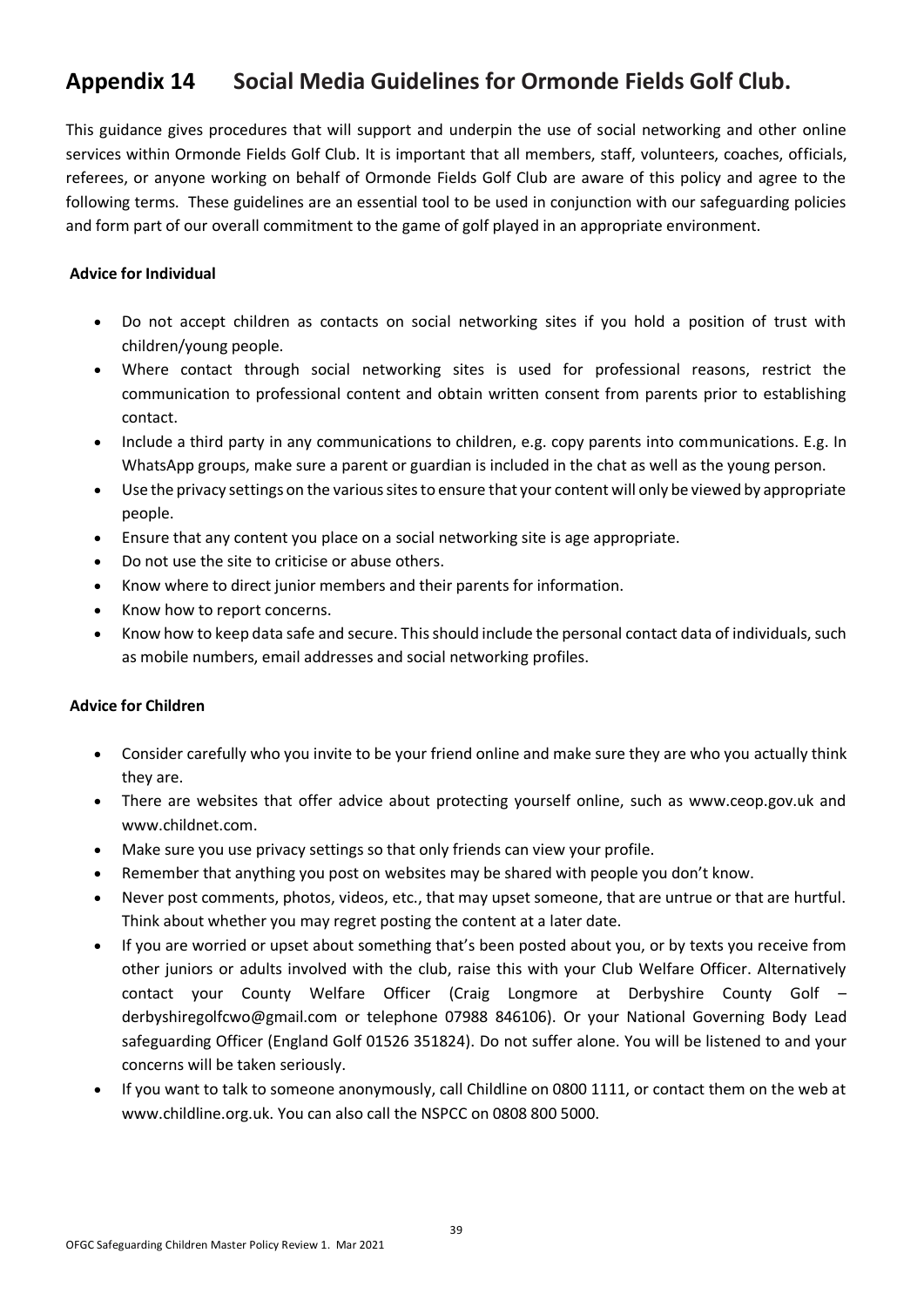#### **Advice for Parents:**

- Make yourself knowledgeable about social networking platforms and how they work.
- Go on the internet with your child and agree what sites are acceptable to visit. Regularly check that they are staying within the agreed limits.
- Encourage your child to talk to you about what they have been doing on the internet.
- Make sure they feel able to speak to you if they ever feel uncomfortable, upset or threatened by anything they see online.
- Encourage children to look out for each other when they're online. Explain that it's all part of staying safe and having fun together.
- Explain to children that it's not safe to reveal personal information, such as their name, address or phone number on the internet. Encourage the use of aliases or nicknames rather than their own name.
- Attachments and links in emails can contain viruses and may expose children and young people to inappropriate material. Teach children to only open attachments or click on links from people they know. You should ensure that devices have up to date and enabled antiviral tools to mitigate such issues.

#### **Further Advice for Parents of Young Golfers:**

- If you are concerned about any texts, social networking posts or any other use of communication technology by members of the golf club, volunteers or members of staff, raise this with the Club Welfare Officer/County Welfare office. They will look into the matter and take appropriate action. Alternatively contact England Golf Lead Safeguarding Officer Tel 01526 351824.
- In addition to reporting concerns to England Golf (National Governing Body), you should immediately report possible online abuse to the Child Exploitation and Online Protection Centre (CEOP) or the police. Law enforcement agencies and the internet service provider may need to take urgent steps to locate a child and/or remove the content from the internet. Where a young person may be in immediate danger, dial 999.
- Do not post/send negative or critical comments or messages about other children in the club, staff or volunteers. If you have concerns about a person, these should be raised using appropriate channels within the club and not using social media.
- If you wish to speak to an external organisation for advice, you can contact the NSPCC helpline on 0808 800 5000.

#### **Advice for representatives/employees/volunteers of Ormonde Fields Golf Club:**

- It is expected that all representatives/employees/volunteers of Ormonde Fields Golf Club act accordingly when online/on social media.
- Representatives (players and parents/guardians of players) of Ormonde Fields Golf Club include employees, players and volunteers.
- All involved (as above) will act appropriately online and will remember that as they are linked to Ormonde Fields Golf Club, anything they post may be linked to Ormonde Fields golf Club. Therefore, it is imperative that you act accordingly online.
- Anything you post which is deemed to be inappropriate by DCGL could potentially lead to disciplinary action. This is to be linked to the Ormonde Fields Golf Club Disciplinary Procedure.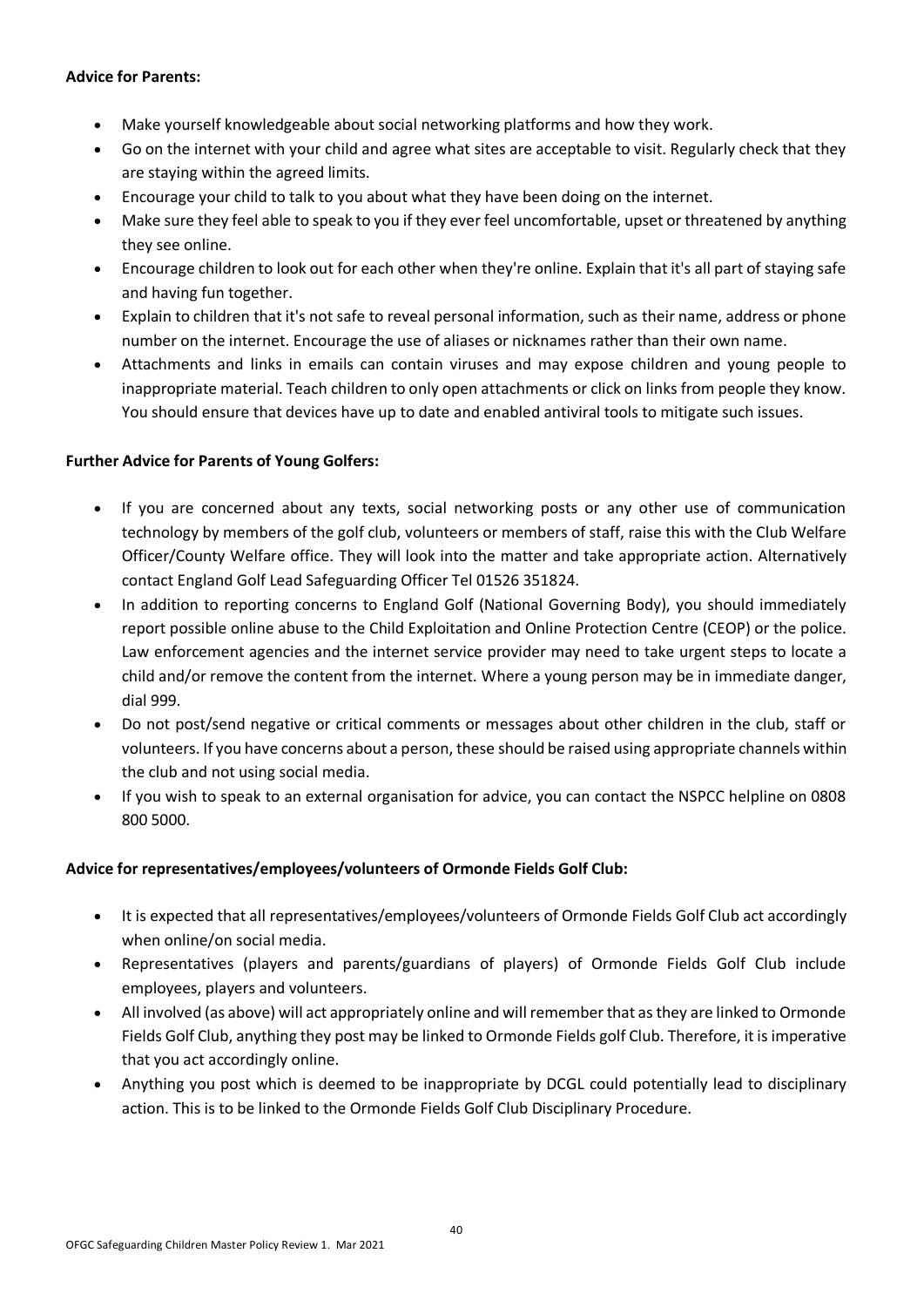### **Appendix 15 Whistleblowing Policy**

Safeguarding children, young people and adults at risk requires everyone to be committed to the highest possible standards of openness, integrity and accountability.

As a club, we are committed to encouraging and maintaining a culture where people feel able to raise a genuine safeguarding concern and are confident that it will be taken seriously.

You may be the first to recognise that something is wrong but feel that you cannot express your concerns as this may be disloyal to your colleagues or you may that you will be the victim of harassment or victimisation as a result.

Children, Young People and Adults at risk need someone like you to safeguard their welfare.

#### **What is whistle blowing?**

In the context of safeguarding, "whistle blowing" is when someone raises a concern about the well-being of a child or an adult at risk.

A whistle blower may be:

- a player:
- a volunteer:
- a coach;
- other member of staff;
- an official:
- a parent;
- a member of the public.

#### **Reasons for whistle blowing:**

Those involved in sport must acknowledge their individual responsibilities and bring matters of concern to the attention of the relevant people and/or agencies. Although this can be difficult it is particularly important where the welfare of children may be at risk.

Each individual has a responsibility for raising concerns about unacceptable practice or behaviour:

- To protect or reduce risk to others.
- To prevent a problem from becoming worse or more widespread
- To prevent becoming implicated yourself

#### **What prevents those individuals from whistle blowing:**

- Starting a chain of events that they have no control of.
- Disrupting work or training.
- Fear of getting it wrong or making a mistake.
- Fear of repercussions.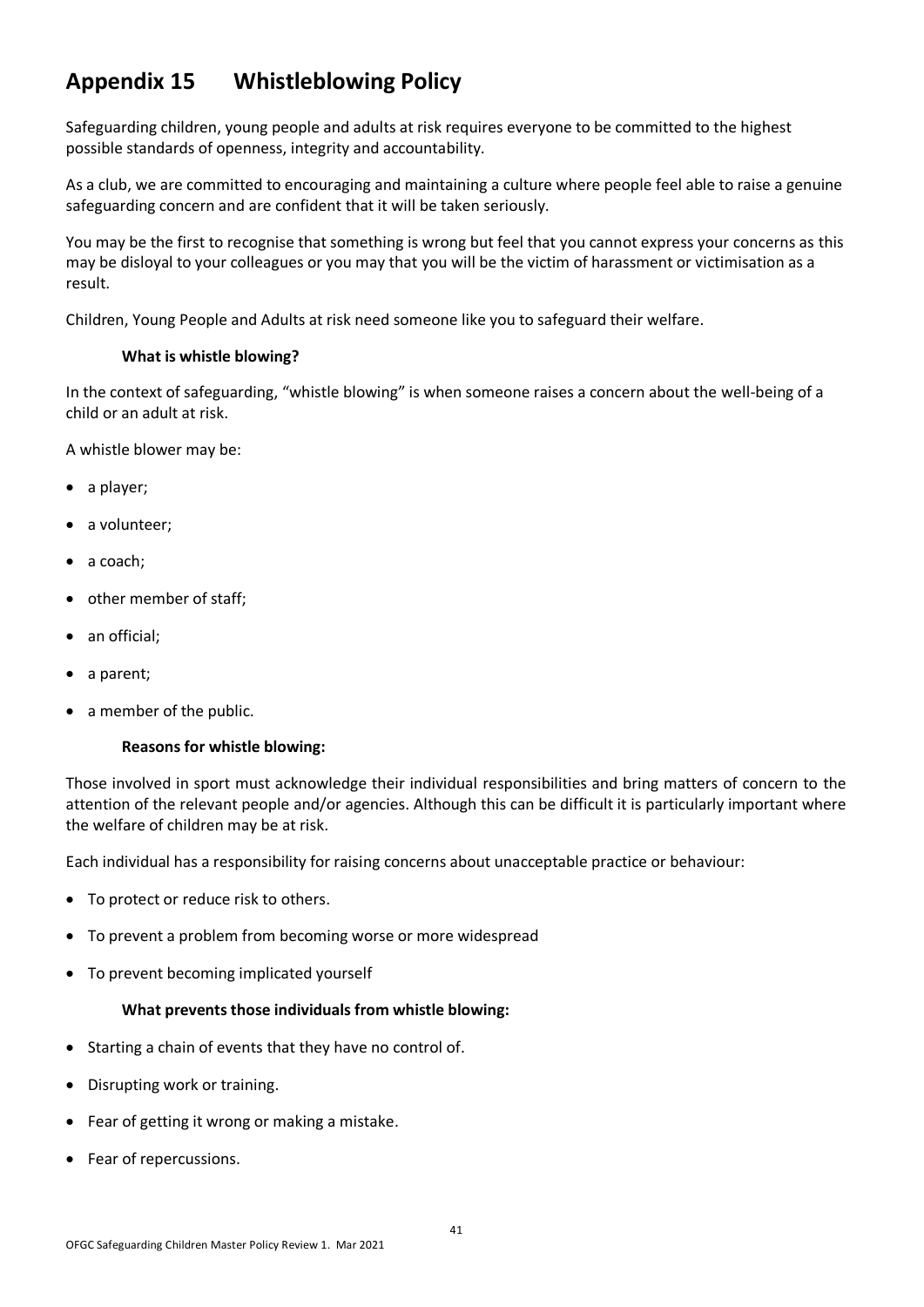- Fear of damaging careers
- Fear of not being believed.

If a child or an adult at risk is in immediate danger or risk of harm, the police should be contacted by calling 999.

Where a child or an adult at risk is not in immediate danger the first person you should report your suspicion or allegation to is your Club Welfare Officer, Mick Painter. Full details are available in the contact section. If for any reason you cannot, or do not wish to report the matter to your Club Welfare Officer please contact Ash Wilson England Golf Lead Safeguarding Officer on 01526 351824 or email [safeguarding@englandgolf.org](mailto:safeguarding@englandgolf.org)

Alternatively you can contact the Local Authority Designated Officer (LADO) or the NSPCC on 0808 800 5000.

#### **Information to include when raising a concern.**

The whistle blower should provide as much information as possible regarding the incident or circumstance which has given rise to the concern, including:

- their name and contact details (unless they wish to remain anonymous);
- names of individuals involved;
- date, time and location of incident/circumstance; and
- whether any witnesses were present.

OFGC assures that all involved will be treated fairly and that all concerns will be properly considered. In cases where suspicions prove to be unfounded, no action will be taken against those who report their concerns, provided they acted in good faith and without malicious intent.

#### **What happens next?**

- You should be given information on the nature and progress of any enquiries this may vary depending on the nature and result of the investigations.
- All concerns will be treated in confidence. During the process of investigating the matter, every effort will be made to keep the identity of those raising the concern to the minimum number of individuals practicable.
- Your Club has a responsibility to protect you from harassment or victimisation.
- No action will be taken against you if the concern proves to be unfounded and was raised in good faith.
- Malicious allegations may be considered a disciplinary offence.

The Public Interest Disclosure Act 1998 protects whistle blowers from victimisation, discipline or dismissal where they raise genuine concerns of misconduct or malpractice.

If the whistle blower does not believe that the concern has been dealt with appropriately and wishes to speak to someone outside the club or the England Golf Governance Department the NSPCC Whistleblowing advice line should be contacted on 0800 028 0285 or by emailing [help@nspcc.org.uk.](mailto:help@nspcc.org.uk)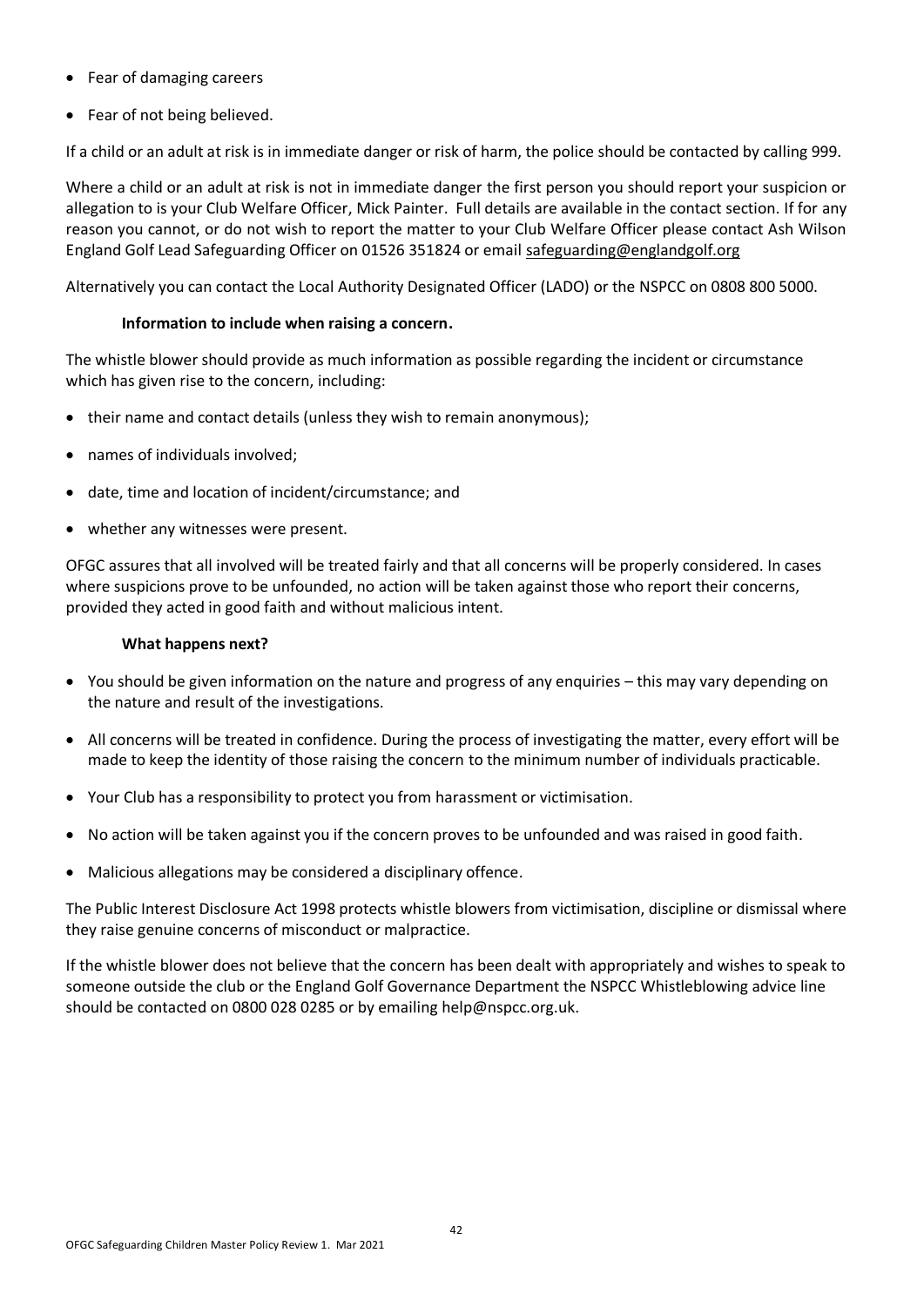### **Appendix 16 England Golf DBS Flowchart**

### **Does a Volunteer or Staff member require a DBS check?**



\* Regular is open to definition - it is suggested that annually would be insufficient but an argument for eligibility could be made if the individual does an activity once a month or a number of times over the summer period, for example.

\*\*Supervision must be 'reasonable in all the circumstances to ensure the protection of children'. It must be 'regular and day to day' (supervision must not be concentrated in first few weeks and then tail off). Supervision must be undertaken by someone who is in Regulated Activity themselves.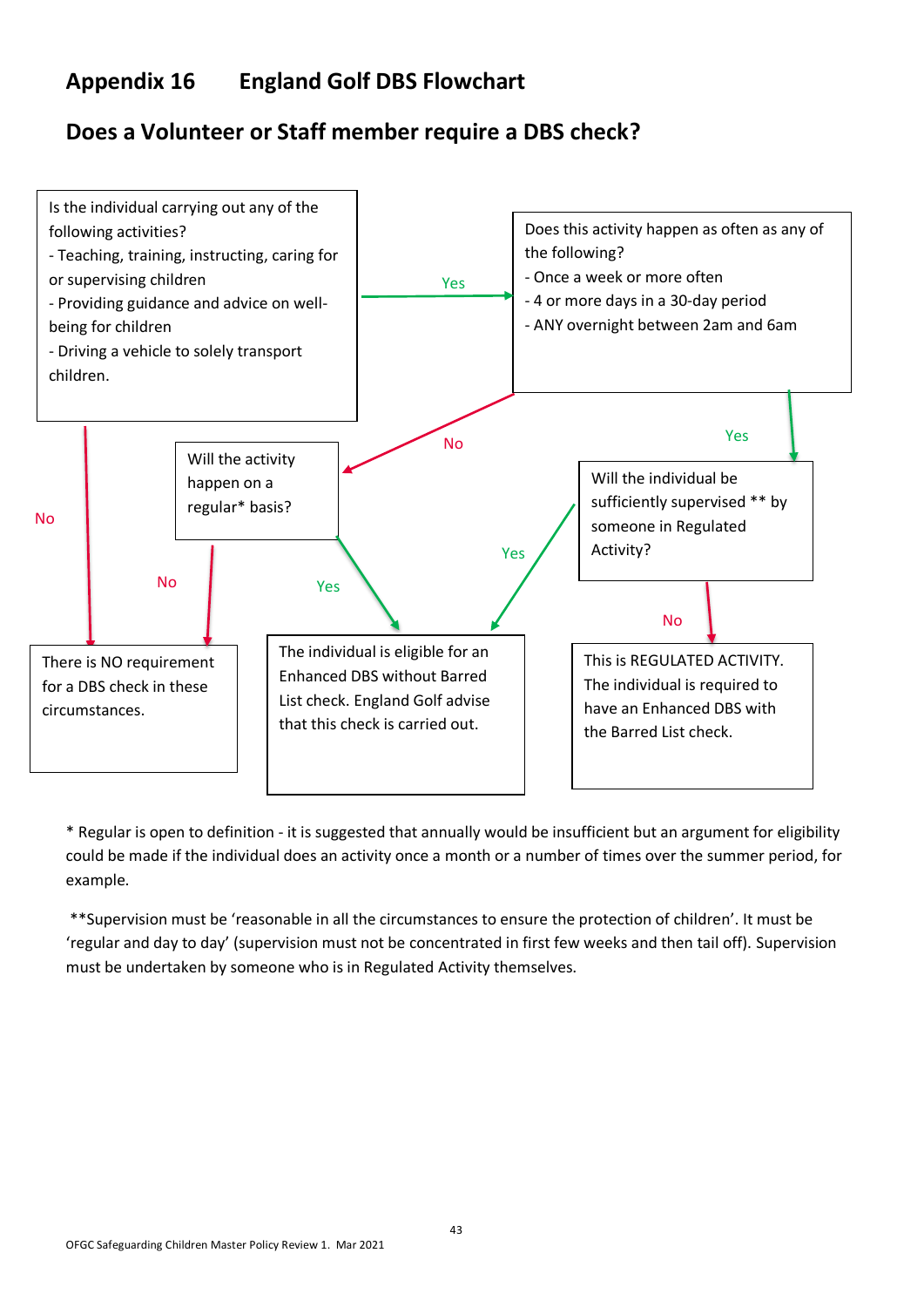### **Appendix 17 Categories of child abuse**

#### **Abuse can happen on any occasion or in any place where children and young people are present.**

Child abuse is any form of physical, emotional, or sexual mistreatment or lack of care that leads to injury or harm. Children may be abused in a family or in an institutional or community setting by those known to them or, more rarely, by a stranger. Children can be abused by adults, either male or female, or by other children.

Safeguarding is defined as:

- Protecting children from maltreatment;
- Preventing impairment of children's health or development;
- Ensuring that children are growing up in circumstances consistent with the provision of safe and effective care; and
- Taking action to enable all children to have the best life chances.

Child Protection is the activity that is undertaken to protect specific children who are suffering or are likely to suffer significant harm.

There are 4 main types of abuse: neglect, physical abuse, sexual abuse and emotional abuse. Children and young people can also be harmed through poor practice and bullying within a sport setting.

**Neglect** is when adults consistently or repeatedly fail to meet a child's basic physical and/or psychological needs which could result in the serious impairment of the child's health or development e.g. failure to provide adequate food, shelter and clothing; failing to protect a child from physical harm or danger; or the failure to ensure access to appropriate medical care or treatment. It may also include refusal to give love, affection and attention.

Examples in sport could include a coach or supervisor repeatedly failing to ensure children are safe, exposing them to undue cold, heat or extreme weather conditions without ensuring adequate clothing or hydration; exposing them to unnecessary risk of injury e.g. by ignoring safe practice guidelines, failing to ensure the use of safety equipment, or by requiring young people to participate when injured or unwell.

**Physical abuse** is when someone physically hurts or injures children by hitting, shaking, throwing, poisoning, burning, biting, scalding, suffocating, drowning or otherwise causing harm. Physical harm may also be caused when a parent or carer feigns the symptoms of, or deliberately causes, ill health to a child whom they are looking after.

Examples in sport may be when the nature and intensity of training or competition exceeds the capacity of the child's immature and growing body; where coaches encourage the use of drugs or harmful substances to enhance performance or delay puberty; if athletes are required to participate when injured; or when sanctions used by coaches imposed involve inflicting pain.

**Sexual abuse** is where children and young people are abused by adults (both male and female) or other children who use them to meet their own sexual needs. This could include full sexual intercourse, masturbation, oral sex, anal intercourse, kissing and sexual fondling. Showing children pornographic material (books, videos, pictures) or taking pornographic images of them are also forms of sexual abuse.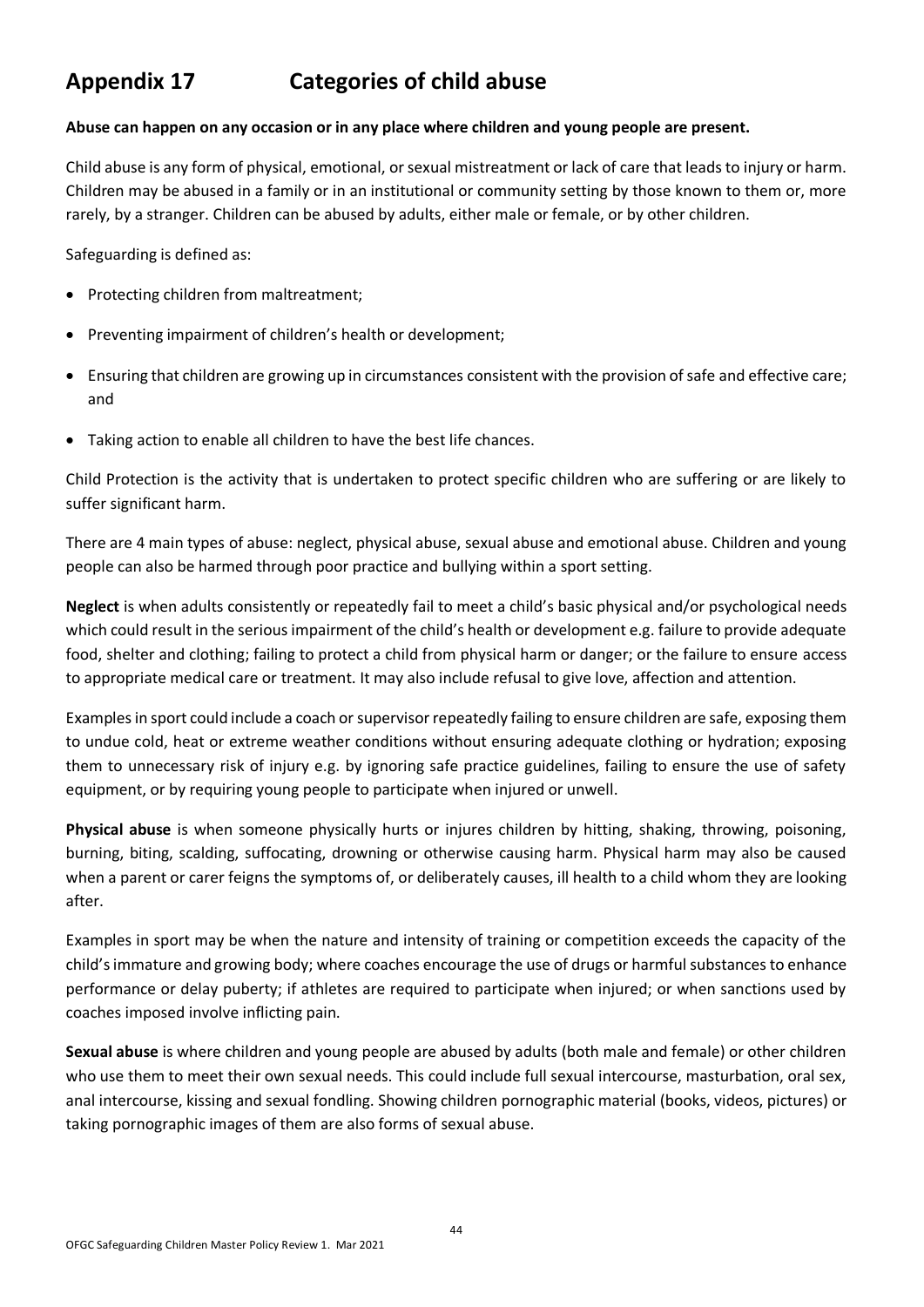Sexual abusers groom children, protective adults and clubs/organisations in order to create opportunities to abuse and reduce the likelihood of being reported.

Examples in sport may include coaching techniques involving physical contact with children creating situations where sexual abuse can be disguised and may therefore go unnoticed. The power and authority of, or dependence on, the coach if misused, may also lead to abusive situations developing. Contacts made within sport and pursued e.g. through texts, Facebook or Twitter have been used to groom children for abuse.

**Child Sexual Exploitation** is a form of child sexual abuse. It occurs where an individual or group takes advantage of an imbalance of power to coerce, manipulate or deceive a child or young person under the age of 18 into sexual activity

(a) in exchange for something the victim needs or wants, and/or

(b) for the financial advantage or increased status of the perpetrator or facilitator.

The victim may have been sexually exploited even if the sexual activity appears consensual. Child sexual exploitation does not always involve physical contact; it can also occur through the use of technology.

**Emotional abuse** is the persistent emotional ill-treatment of a child so as to cause severe and persistent adverse effects on the child's emotional development. It may involve conveying to children that they are worthless or unloved, inadequate, or valued only insofar as they meet the needs of another person.

It may feature age or developmentally inappropriate expectations being imposed on children or even the over protection of a child. It may involve causing children to feel frightened or in danger by being constantly shouted at, threatened or taunted which may make the child very nervous and withdrawn. Some level of emotional abuse is involved in all types of ill-treatment of a child.

Examples in sport may include children who are subjected to constant criticism, name-calling, sarcasm, bullying, racism or pressure to perform to unrealistically high expectations; or when their value or worth is dependent on sporting success or achievement.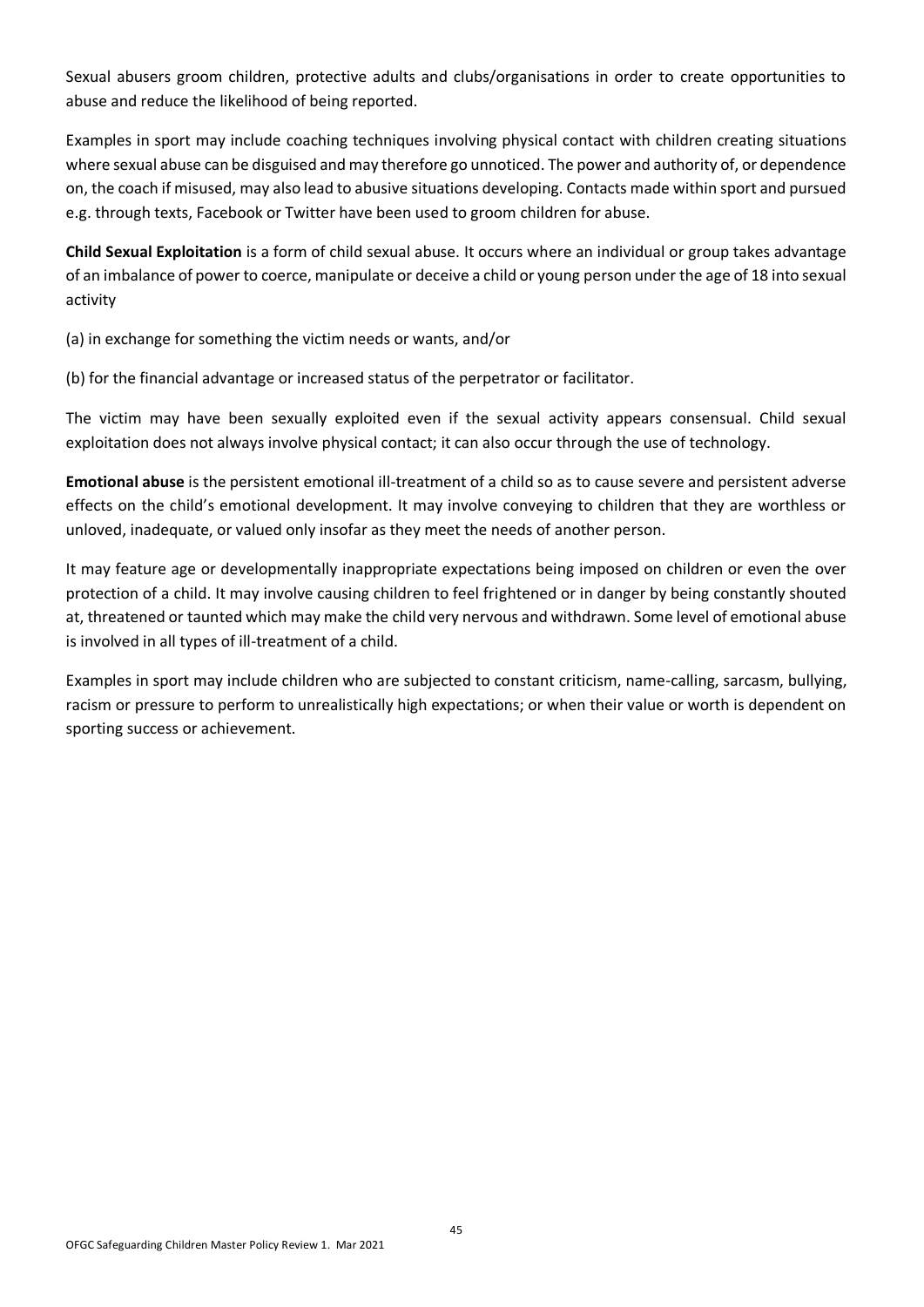### **Appendix 18 Welfare Officer Poster**



# **You should feel safe and enjoy your sport.**

Is something worrying you? Do you need someone to talk to?

## **Speak to your club welfare officer.**



|                         | <b>Your Club Welfare Officer is</b> |  |  |  |
|-------------------------|-------------------------------------|--|--|--|
| <b>Mick Painter</b>     |                                     |  |  |  |
| <b>Email address:</b>   | painmick@aol.com                    |  |  |  |
| <b>Telephone Number</b> | 01773 718368                        |  |  |  |

Alternatively, you can speak to someone at

ChildLine 0800 1111 | NSPCC 0808 800 5000 | England Golf 01526 351851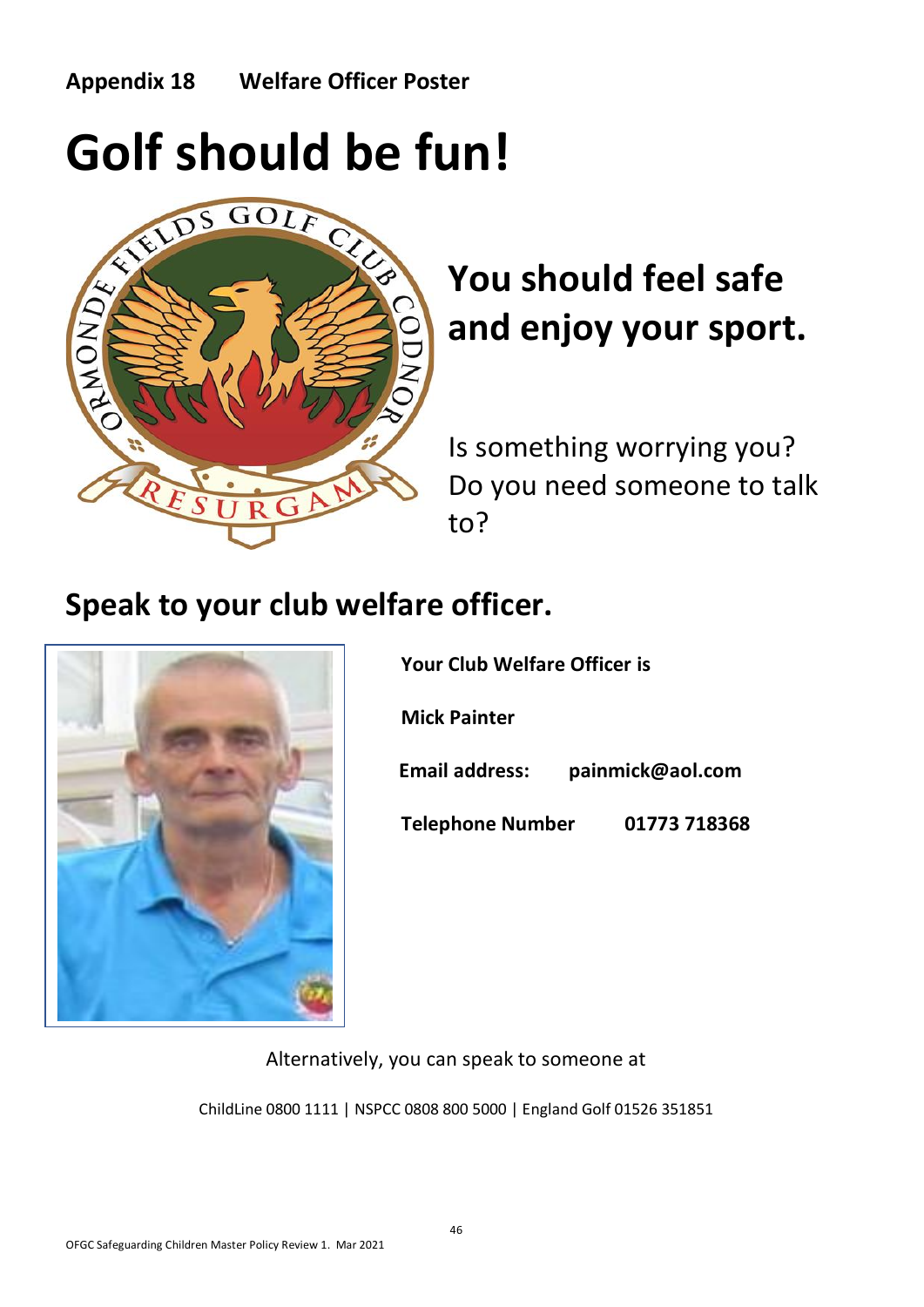### **Appendix 19 Members Guide to Safeguarding**

The purpose of this document is to make all Club members aware of their safeguarding responsibility, identify particular areas of the Safeguarding Policy that they should be aware of and give some guidance on reporting procedures if a concern is identified.

#### **Safeguarding Children and Young People – A Short Guide for Club Members**

OFGC is committed to ensure that the sport of golf is one within which children and young people involved can thrive and flourish in a safe environment and that all children, young people and adults at risk have a fun, safe and positive experience when playing golf.

OFGC is an affiliated member of England Golf and follows the England Golf Safeguarding Children and Young People Policy and procedures.

#### You might be thinking "**What has safeguarding got to do with me?"**

Government guidance makes it clear that 'Safeguarding is everyone's responsibility'.

Anyone who has a negative experience of sport at a young age is less likely to become a regular long-term participant. It's important for the future of your club and the sport as a whole that children and young people have an enjoyable experience.

#### **All club members have a part to play in making that happen.**

All adults should contribute to the club meeting its overall duty of care, be aware of our club's safeguarding policy, and know what to do if they are concerned about a young person.

OFGC asks our members to

#### • **Familiarise yourself with the OFGC Safeguarding Policy.**

The full copy of the OFGC Safeguarding Children and Young People Policy is available in the Clubhouse and on our website.

#### **1.** In particular familiarise yourself with: OFGC **Codes of Conduct**

For example - Adults should always be aware that age related differences exist and conduct themselves in a manner that both recognises this and prioritises the welfare of children and young people.

#### **2. Anti-Bullying Policy**

For example -OFGC believe that every effort must be made to eradicate bullying in all its forms. The Club will not tolerate bullying in any of its forms during club matches, competitions, coaching or at any other time while at the club.

#### **3. Transport Policy**

For example - The club believes it is primarily the responsibility of parents/carers to transport their child/children to and from events.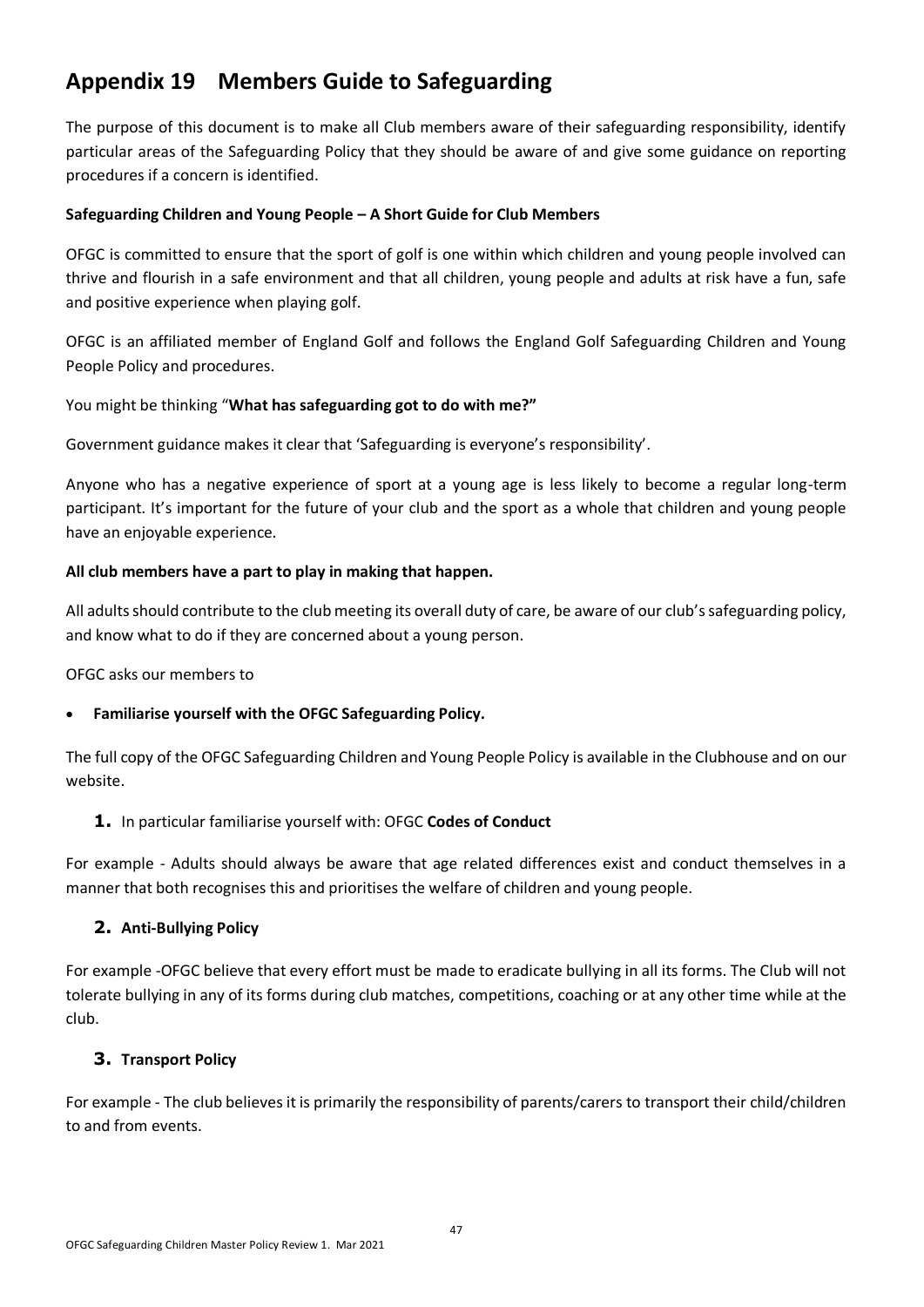#### **4. Changing Room Policy**

For example - The changing rooms are used by all members & visitors. Wherever possible adults will avoid changing or showering at the same time as children, but parents will be made aware that with limited changing room space there will be occasions when adults and children may need to share the facilities. Where a parent/carer does not consent to their child accessing the changing rooms, it is their responsibility to either supervise the child while in the changing rooms or ensure that they do not use them.

#### **5. Photography, Videoing and the use of Social Media Policies**

Think very carefully before contacting a young person via mobile phone, e-mail, or social media.

Do not accept children as contacts on social networking sites if you hold a position of trust with children/young people.

In general stick to group communications, copy the communication to a parent and only communicate about organisational matters.

#### **What should I do if I'm concerned about a child or young person?**

A concern may involve the behavior of an adult towards a child at the club, or something that has happened to the child outside the club.

Children and young people may confide in adults they trust, in a place where they feel comfortable.

An allegation may range from verbal bullying to inappropriate contact online, to neglect or emotional abuse, to physical or sexual abuse.

If you are concerned about a child, it is not your responsibility to investigate further, but it is your responsibility to act on your concerns and share them.

Pass the information to Club Welfare Officer who will follow the club's Safeguarding procedures.

Name: Mick Painter

Email Address: painmic@aol.com

Telephone Number: 01773 718368

If you believe the child is at immediate risk of harm, call the Police.

Other useful contacts:

NSPCC 24-hour helpline Tel: 0808 800 5000 | England Golf Lead Safeguarding Officer 01526 351824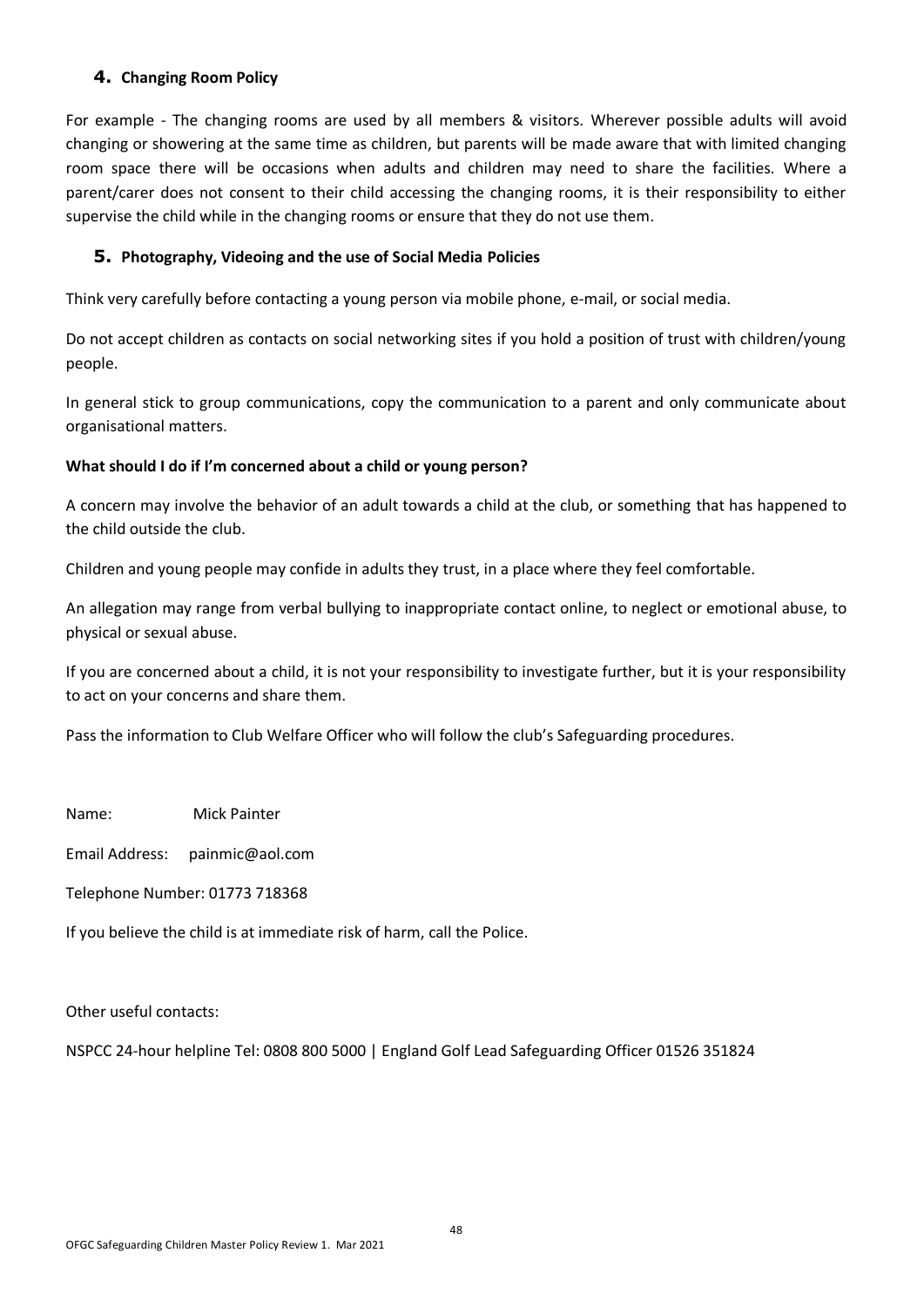### **Appendix 20 Photography Policy**

Whilst OFGC does not seek to prohibit those with a legitimate interest in filming or photographing children participating in sporting activities it recognises that such activity should take place within an appropriate policy framework.

This policy applies at any OFGC event at which children under the age of 18 are participating. This may be but not limited to Teaching sessions, Competitions particularly Opens, Lessons or even normal golf play.

#### **Policy**

OFGC policy is as follows;

- The welfare of children taking part in golf is paramount.
- Children and their parents/carers and/or OFGC should have control over the images taken of children at OFGC events.
- The golfing activity should not be misused purely for the purpose of obtaining images of children.
- Images should not be sexual or exploitative in nature or open to misinterpretation and misuse.
- The identity of children in a published image should be protected so as not to make the children vulnerable. (If the name of an individual golfer is published with their photograph to celebrate an achievement other personal contact details should never accompany the picture).

#### **Procedure**

#### **Official/professional photographers and those using 'professional' equipment.**

OFGC requires that anyone wishing to take photographic or video images, at any OFGC event at which children under the age of 18 are participating, in an official or professional capacity or using 'professional' camera or video equipment registers their details with the OFGC Office. This must be done before carrying out any such activity on the golf course (including the practice ground) or surrounding area or in the clubhouse.

Once registered an identification label will be issued as confirmation of registration. Anyone found using photographic or video equipment without an appropriate identification label will be questioned.

OFGC reserves the right to refuse to grant permission to take photographic or video images if it sees fit.

Photographers must obtain consent from parents to take and use their child's image.

#### **Parents/carers/family members of competitors**

Parents, carers and family members taking occasional informal photographs with mobile devices of their own child, ward or family member at a OFGC event do not need to register their details with the Club.

If such photographs include other children (e.g. at a prize presentation) they should not be publicly displayed or published on social media unless the prior permission of the parents/carers of all the children in the photographs has been obtained.

#### **Concerns**

If competitors or parents have any concerns, they should raise them by contacting the OFGC Office immediately.

OFGC will notify the relevant authorities should it have any doubts as to the authenticity of any individual taking photographs.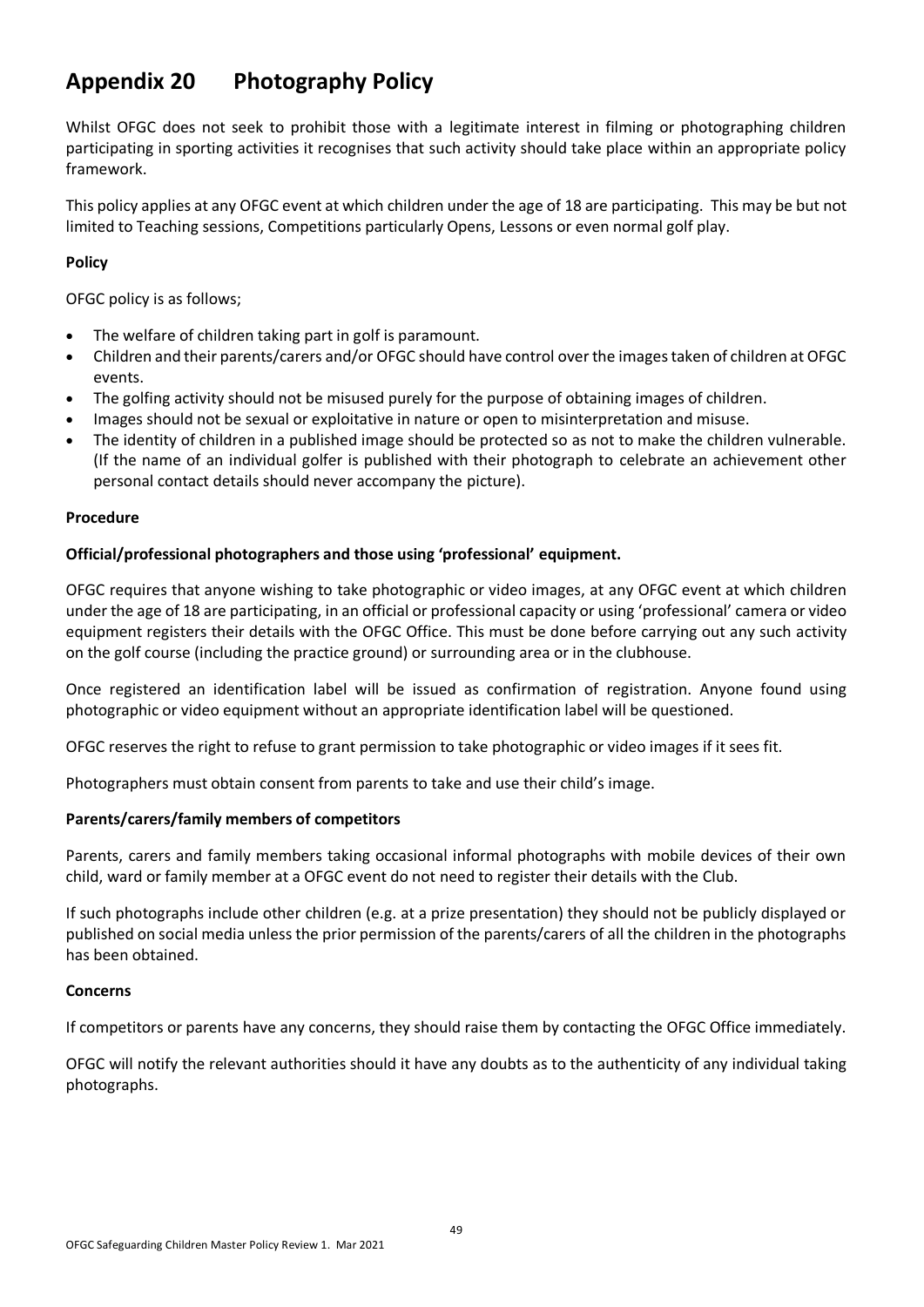### **Appendix 21 Anti-bullying policy**

### **Ormonde Fields Golf Club:**

- recognise its duty of care and responsibility to safeguard all participants from harm.
- promote and implement this anti-bullying policy in addition to our safeguarding policy and procedures.
- seek to ensure that bullying behaviour is not accepted or condoned.
- require all members of OFGC to be given information about, and sign up to, this policy.
- take action to investigate and respond to any alleged incidents of bullying.
- encourage and facilitate children and young people to play an active part in developing and adopting a code of conduct to address bullying.
- ensure that staff, volunteers, and coaches are given access to information, guidance and/or training on bullying.

#### **Each participant, coach, volunteer, or official will:**

- respect every child's need for, and rights to, a play environment where safety, security, praise, recognition, and opportunity for taking responsibility are available.
- respect the feelings and views of others.
- recognise that everyone is important and that our differences make each of us special and should be valued.
- show appreciation of others by acknowledging individual qualities, contributions and progress.
- be committed to the early identification of bullying, and prompt and collective action to deal with it.
- ensure safety by having rules and practices carefully explained and displayed for all to see.
- report incidents of bullying they see by doing nothing you are condoning bullying.

#### **Bullying**

- all forms of bullying will be addressed.
- everybody in OFGC has a responsibility to work together to stop bullying.
- bullying can include online as well as offline behaviour.
- bullying can include:
	- physical pushing, kicking, hitting, pinching etc.
	- name calling, sarcasm, spreading rumours, persistent teasing and emotional torment through ridicule, humiliation, or the continual ignoring of individuals.
	- posting of derogatory or abusive comments, videos, or images on social network sites.
	- racial taunts, graffiti, gestures, sectarianism sexual comments, suggestions, or behaviour.
	- unwanted physical contact.